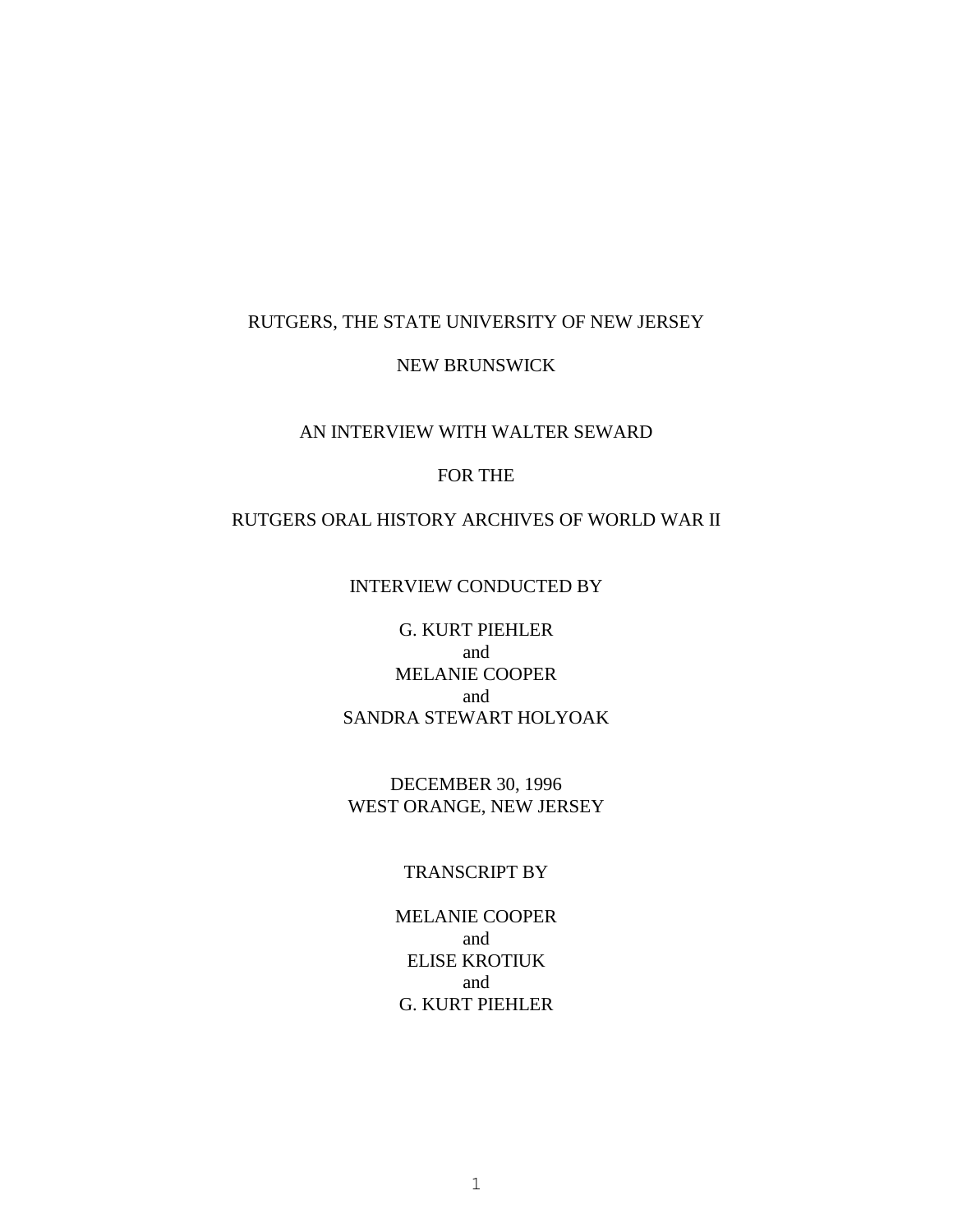KP: This begins an interview with Walter Seward (RC '17) on December 30, 1996 at West Orange, New Jersey, with Kurt Piehler, and

MC: Melanie Cooper,

SH: Sandra Stewart Holyoak.

KP: I guess I would like to begin by asking you a few questions about your parents, your mother and father. We read in one of the Rutgers publications that your father was a church elder and also a civil engineer.

WS: Right.

KP: I was wondering what led him to come to New Jersey?

WS: Well, ... that's simple enough. My great-grandfather was a minister, and when he retired he moved from Middletown, New York down to Vineland, because it was what they called, at that time, a local option town. And where he figured it would be better for his family to be in an area like that, rather than some other places. And so he bought a farm of twenty acres, and retired down there. ... When he died he left it to his son--and well, to his widow--and then the widow left it to their son, who would be my grandfather. ... When he died, he left it to my father. So we were living up at the time near Albany, a little town called Ravena, twelve miles south of Albany at the time my brother was born {6/10/1910}. ... In order to save the property and the interest in it, we moved to Vineland in {11-1910} the old house down there, and that's been our family home ever since. My father rebuilt the house, so it's entirely different today from what it was originally.

KP: For your grandfather, it sounds like temperance was a pretty important issue for him.

WS: Well--my great-grandfather.

KP: Great-grandfather.

WS: Well, for the whole family for that matter, yeah.

KP: That played a big hand in why he selected Vineland to live in.

WS: Yes, right. Yes.

SH: Have you carried on with the Presbyterian faith? Are you an elder in the church also?

WS: No, I've never had that honor. But my father was an elder in the Vineland church. As a matter of fact, he helped to build the present church in 1913, he was on the building committee. And much of the church structure is a result of his expertise.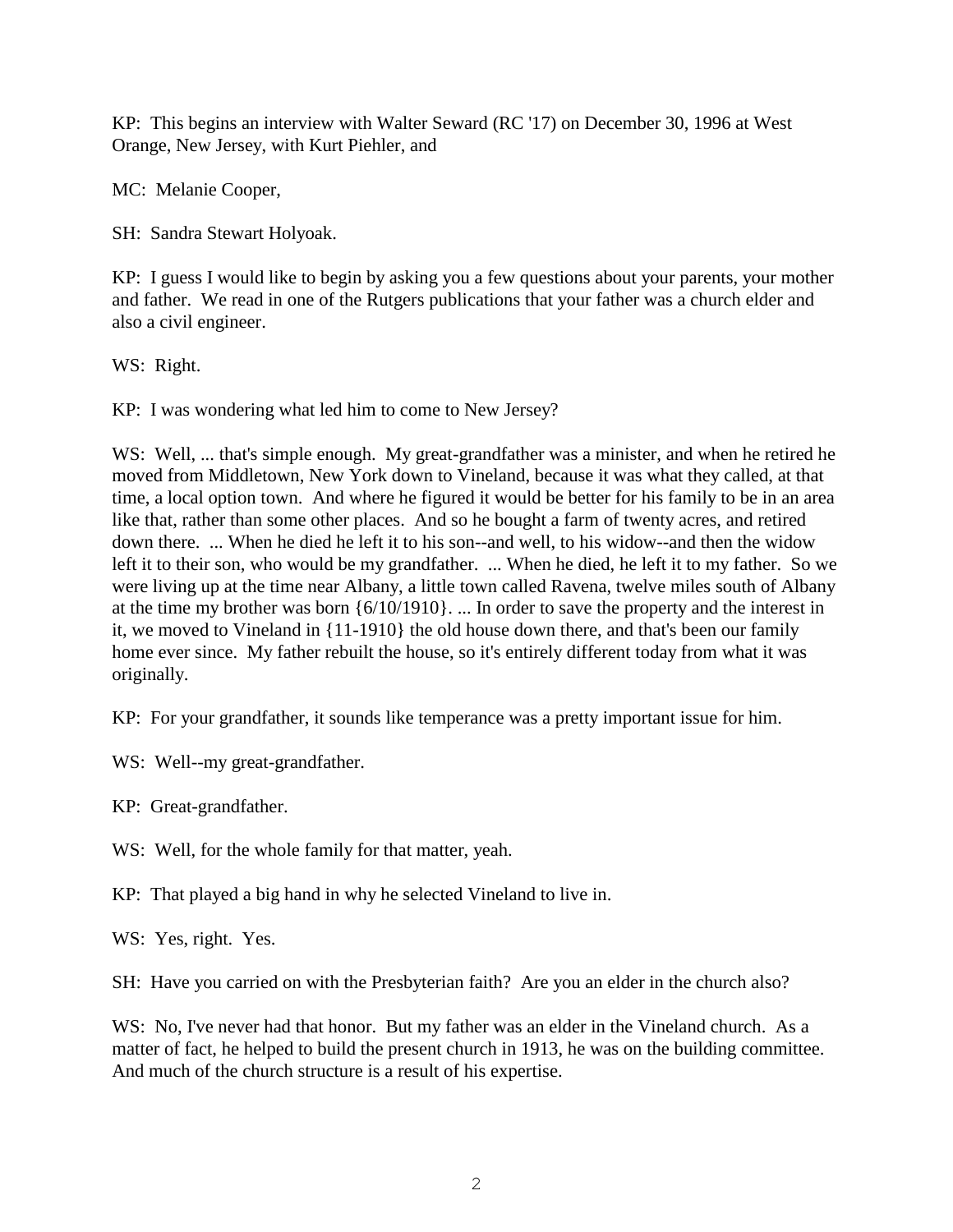KP: Do you know how your parents met?

WS: Well, all I can say is they met at the Congregational Church in Lansing, Michigan.

SH: What was your father doing in Lansing, Michigan?

W.S: Well, he was living there as a young man, because on the maternal side, there was another prominent family, by the name of Bement who were manufacturers of machinery. ... He sort of had an inclination, and liked machinery, so he went to Lansing to see what he could earn, and that's how they happened to meet there. Grandmother's family all lived in Lansing, and knew the Bements, of course, they all went to the same church. So that's how my father and mother met each other.

KP: And then they moved back to various locations over the years to ... and upstate New York, Ohio, Ontario.

WS: My father was also an expert in conducting commercial lime operations. There was an opening up there that they were trying to establish, so he went at that time to establish a business up there at a lime kiln. We were only there a year when my grandfather died, and in order to save the property, my father decided that we should move to Vineland. And that's where our family always [has] been ever since.

KP: So your family home in Vineland, is it still in the family?

WS: Yes.

KP: Who is living there now?

WS: Well, some rather unsatisfactory tenants who don't pay their rent.

Betty Seward: Nobody in the family now. Walter's sister lived in it for a number of years after their mother died. And when she died, almost nine years ago, since then we've had various tenants.

KP: Where did your father work when he moved to Vineland?

WS: Well, he worked first at the old soldier's home. Where he ran the electrical department. They're weren't many opportunities, and so he took ... that job. Then he established his own business as a civil engineer. One of his big jobs which he undertook was to take over the making of the tax maps of Landis township. And he died in an accident in October 1917, ... he left that unfinished. I was just out of college, so I didn't know anything about it, so I took it over, and I made the map (1918-1919).

KP: How did they ...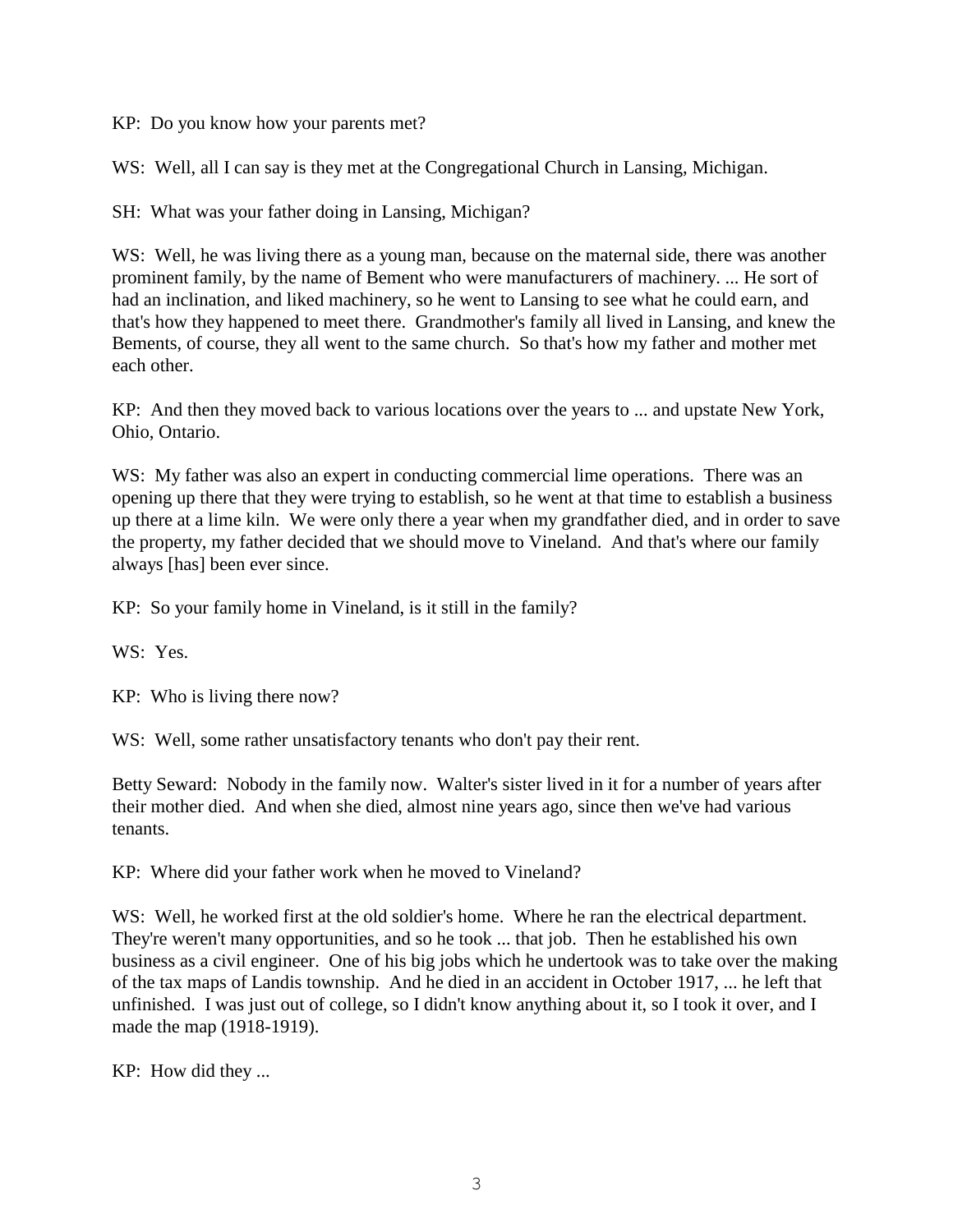WS: Took a couple of years to do it.

KP: Had your father trained you how to do the work?

WS: No, I had done some field work for him, but he hadn't trained me at all. I ... didn't take an engineering course at college, so I didn't know much about it. But I learned as we went along, and there was quite a lot to it, but we finally got it all done. It was a map of a couple of hundred sheets, each two by three feet which fitted together, make one great big area ... about twice the size of this house. It was made in accordance and approved of the State Engineering Department in Trenton.

KP: Your mother, it sounds like she was fairly active in the church.

WS: She was, yes. She was one of the officers of the charities ladies' missionary society.

KP: Was she involved in any other organizations besides the church?

WS: No. I think not. That seemed to take all the time she had.

KP: After your father's death, did your mother work at all outside the home?

- WS: No, my mother always kept the family going.
- SH: How many siblings did you have?

WS: Oh siblings? I don't like that word. [laughter]

- SH: How many brothers and sisters?
- WS: I had two sisters and a brother.
- SH: Older or younger?

W.S: Younger. He was the youngest of the family. ... We lost him. ...

BS: That was about the end of World War I, the flu epidemic.

KP: Influenza.

BS: Yeah, he was one of the first ones.

KP: Did your parents expect you to go to college? Was that always part of their plan for you, that you would go to college?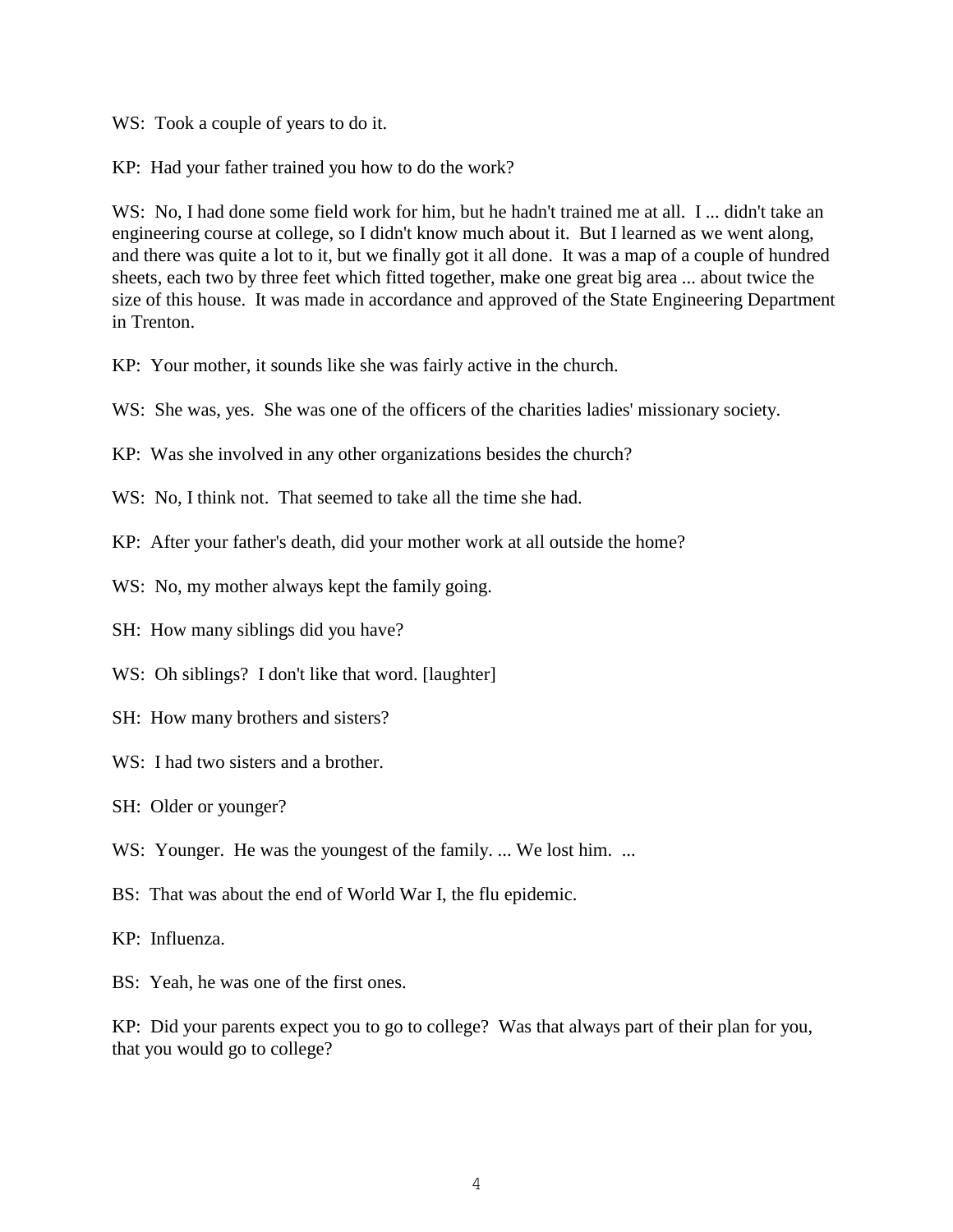WS: No. Circumstances were not favorable. Well, the way I got to college was this: when we moved from Ravena to Vineland, ... I had my first year of high school up in Ravena. But I moved to Vineland, their school was a little more advanced than the Ravena High School. And so I had to make up some work, and the only way to do it was to do it in the summertime. So I went to the school principal in Vineland, to see what arrangements to make. And he referred me to James Morrow, a young Rutgers man who was then attending Rutgers by the name of James Morrow, a very brilliant boy, and he tutored me during the summers with the makeup work and so forth. And he told me about Rutgers scholarship exams which could be taken, and if you passed, and got one, they would pay your expenses at Rutgers. Because, that's what he had done. And so in my high school junior year, I took some exams, and took the rest of them at the end of my senior year at high school, and somehow or other they gave me a scholarship. So that's how I got to Rutgers. He took me to Rutgers and looked after me and found me a room, and a roommate, and so forth and so on, he got me started there.

KP: So James Morrow was pretty important to you.

WS: Yep. He was very important.

KP: What happened to him after college, what was his story?

WS: From college--he graduated from college in 1914, he went on to Harvard Law School, and graduated there in 1917. The year I graduated from college, he graduated from Harvard Law.

KP: It sounds like he might have had an influence on your going to Harvard.

WS: Well, yes, yes. ... That's true.

KP: I assume he had a legal career, James Morrow.

WS: Yes. Yes, he did. In New York City, Yep.

BS: As far as your family was concerned, though, they valued education. Had your mother gone to college?

WS: No, mother was a schoolteacher, but she hadn't gone to college.

BS: In those days one didn't need to. But both your sisters went.

WS: Yes. They took college courses.

BS: And both of them became teachers.

WS: Yes.

BS: It was a family that did value education, definitely.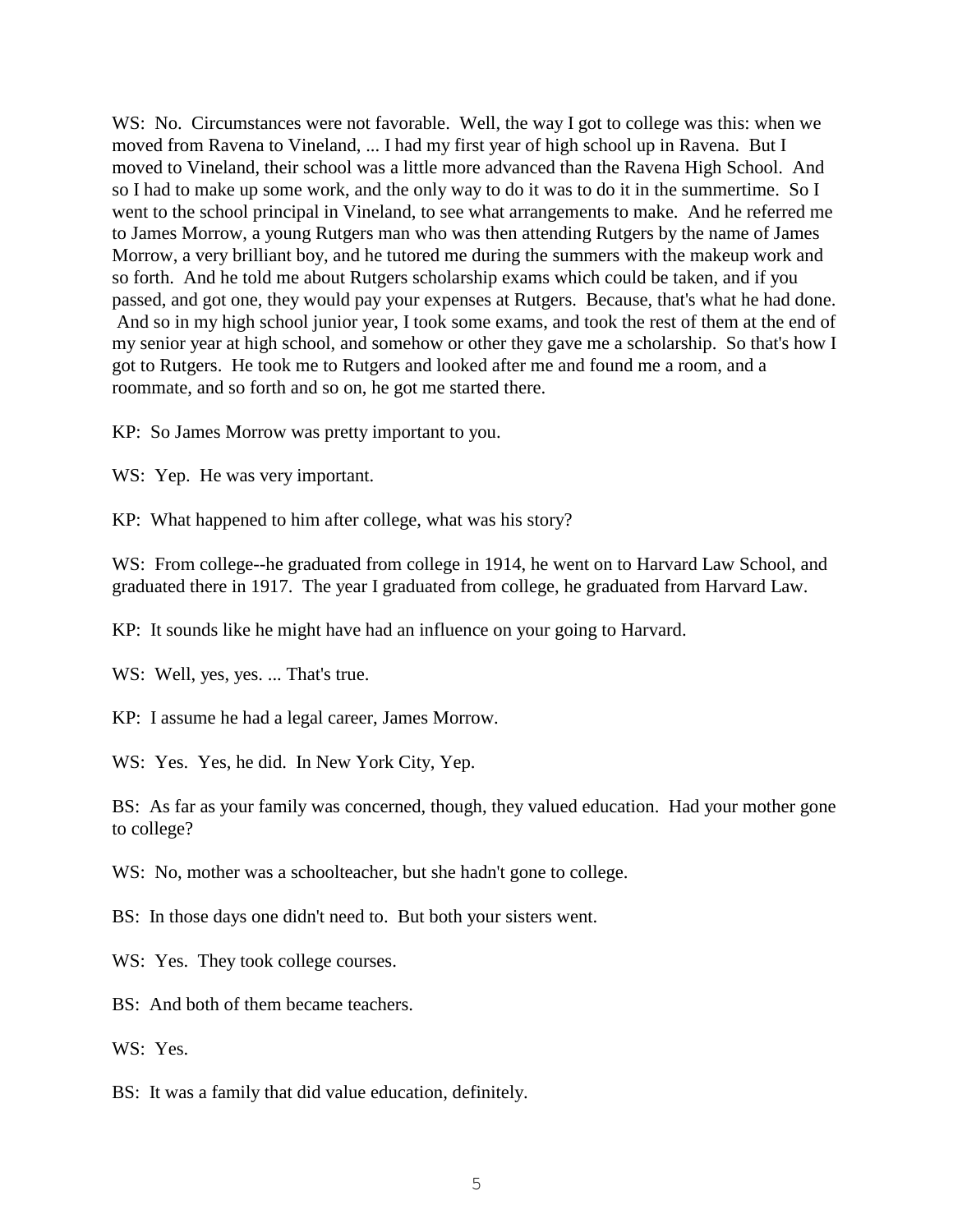KP: Had you considered any other colleges besides Rutgers?

WS: When I was quite young, I thought I was going to go to Cornell, when the boys were talking, you know, big talk, oh where they were going when they got through school. The name Cornell fascinated me. [laughter] I don't know why, because I didn't know anything about it.

KP: Growing up in Vineland--to this day the area around Vineland is still very agricultural. ...

WS: Pretty much, yes. It's always been some industry there. And I guess the first industry was the Welch Grape Juice Company. Right next door to the high school. The building almost burned down, or would have, except I was crossing the schoolyard while I was making the tax map, and one evening I saw a flame in the building in the back of it. So I ran right over to the firehouse nearby. Firemen came and put the fire out. But by that time, in the years before it, Welch had moved up to Westfield, New York, where they've been established, oh, it'll be at least a hundred years, more than that.

KP: What did you do for fun growing up in Vineland?

WS: What did I do for fun? Well, I have to put it this way. I didn't have much time for fun except I would--we had a small truck farm, and I used to help plant and pick beans, sweet potatoes. One year we had a big dahlia farm, and things like that. Tomatoes, and we would ship to--by way of a broker there in Vineland at the station. We would ship our products to New York by train, and we still have the wheelbarrow down in Vineland that I used to cart these big hampers full of beans and tomatoes, and goodness knows what, you know. It was quite a job.

SH: Did your sisters help with the farm at all?

WS: My older sister did. My younger sister was a little bit too young to do that kind of work.

KP: You said you had a small farm, but how many acres was it?

WS: Well, half of it was in woodland, and the other half was clear.

KP: And it sounds like that kept your family very busy. Because your father had a regular job as an engineer.

WS: Yes. ... Of course, at harvest time when we had to pick beans we had to hire, you know, pickers to come in day to day. And, of course I, as I say, didn't live in Vineland very long, I was off to college in 1913, so it really only was about three years. Then after I was out of college, I was home for a couple of years before I went to law school, and then after that, I came up to Newark, and I've been up here in North Jersey ever since {10/19/24}.

KP: Having moved to Vineland, did you ever miss Ravena, and New York? At first, did you miss it?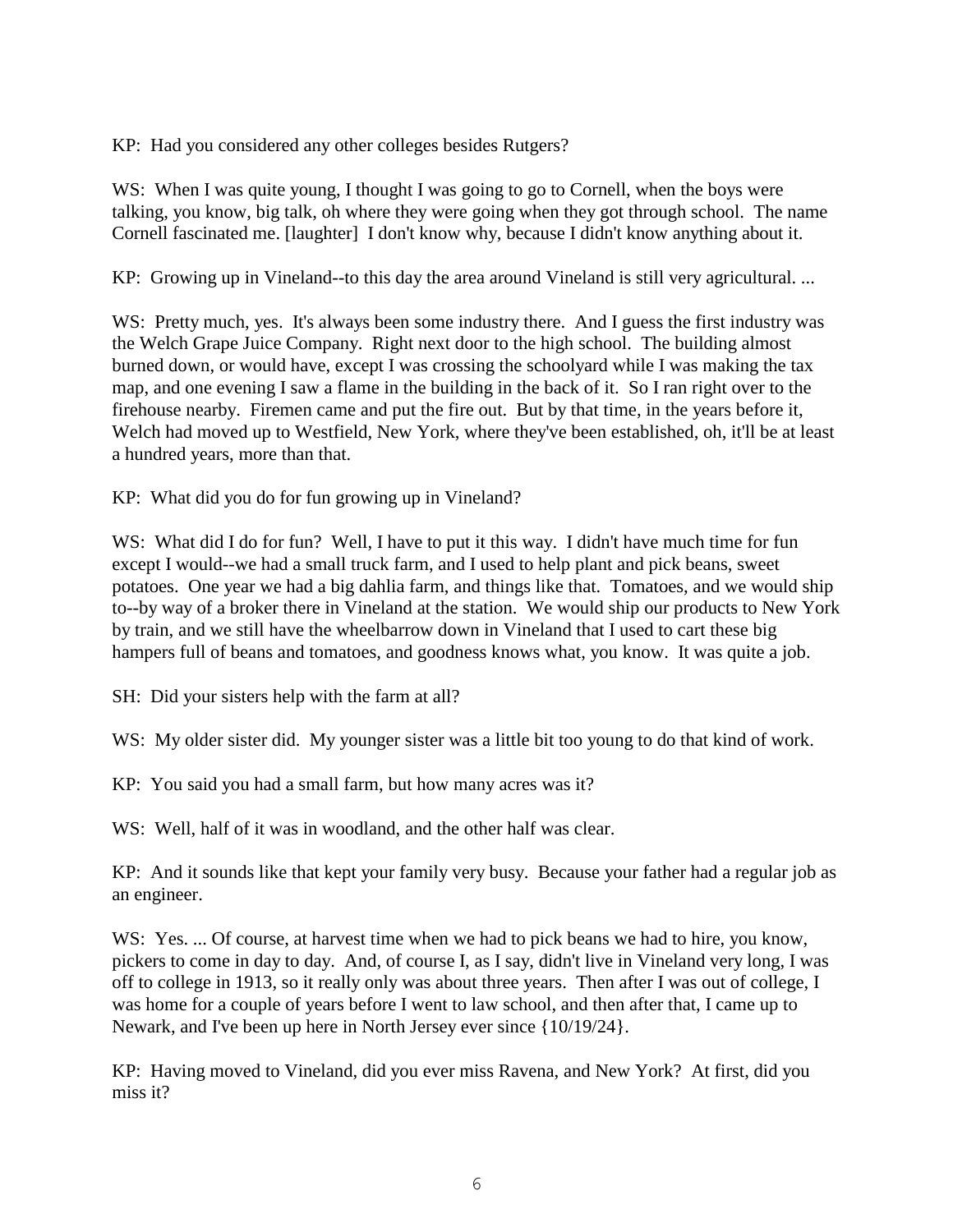WS: Yes, I did, because the people up in Ravena were very, very friendly, and in a short time we got to know everybody and it was a nice small town, you know. Down in Vineland it was quite a different area--different class and type of people. Foreigners, especially Italians. We had never been mixed up with foreigners at all, up to that time. It was quite a change for us.

KP: So I imagine that you heard a lot of people speaking foreign languages, Italian and other languages are very common in Vineland.

WS: Well, mostly Italian. ... There, the Italians are good workers. They're ... not afraid to work, and they have a job, they go ... right to it and get it done. Born in them, I guess. ... They were very successful at farming. And, of course, there was a big poultry center, too. People from all over would come to Vineland to establish themselves in the poultry business. And that lasted for quite a while, but eventually it petered out. And there's still quite a bit of farming down there.

KP: Did your family farm up in Ravena, New York?

WS: No. no.

KP: So really this is a new experience.

WS: My father was busy with establishing this lime business up there. And so we didn't have a big estate up there.

KP: It sounds like your father was very successful. ...

W.S: He was a self-made man, and I wish I had his brains.

KP: Going to Harvard Law School is a pretty impressive feat.

WS: Well, they took me in. I stopped on the way up, I stopped in New Brunswick at the college, because I couldn't find my college diploma which was needed as an entrance requirement at Harvard Law. ...I stopped there, and I got a letter from Luther Martin who was the registrar, and ... that satisfied Dick (Ames?) the secretary of the Law School.

KP: Did you ever find your diploma?

WS: Oh, it's around somewhere. I don't know where it is. I got a lot of stuff down at the home yet that we never brought up.

KP: When you came to Vineland, was there a movie theater in town? Was there one Ravena?

WS: They started one in Ravena while we were there, yes. They charged fifteen cents, but I couldn't go there, I didn't have fifteen cents.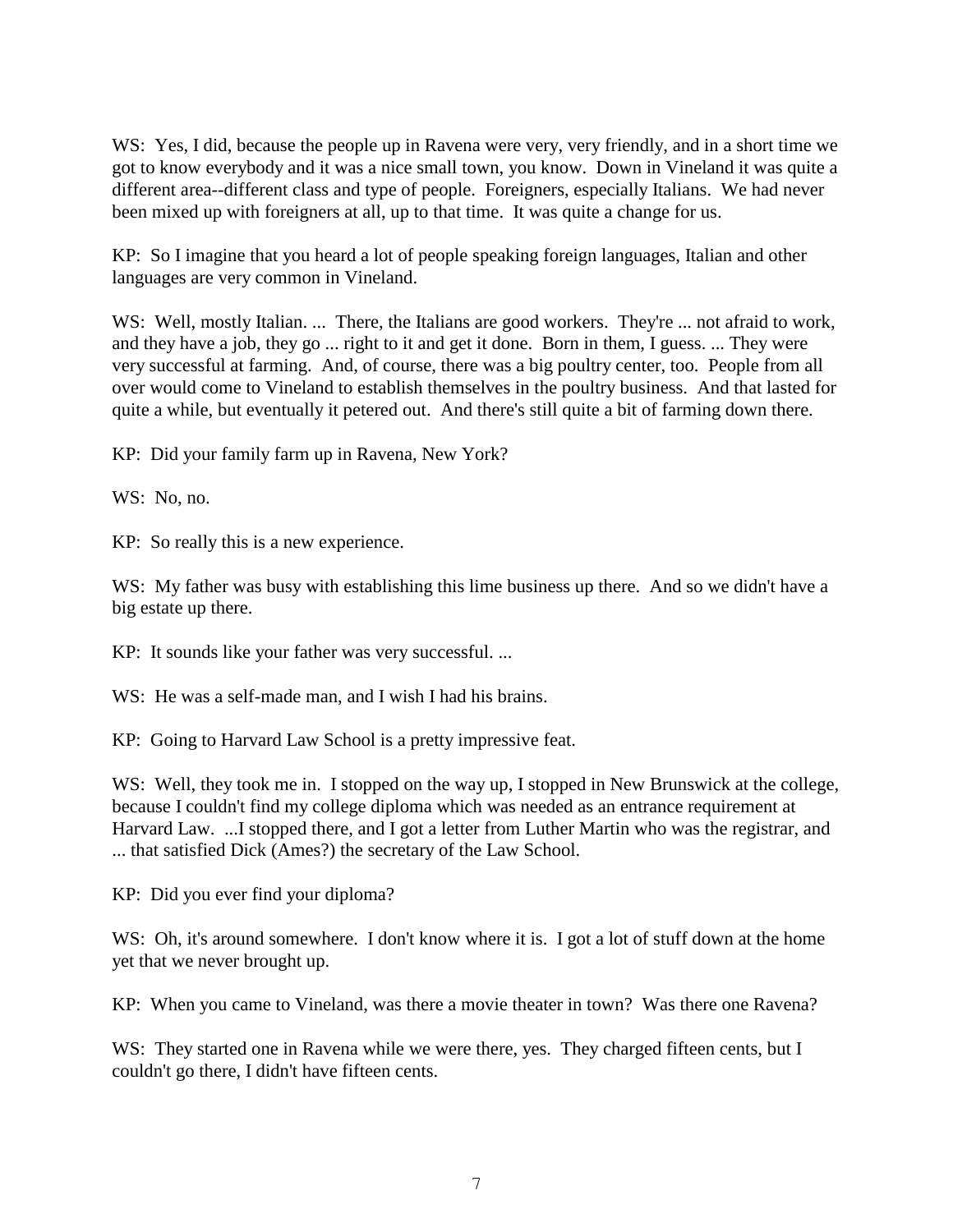KP: So when was your first movie did you take in?

WS: Oh, I guess it was there. And we could go to Albany, they had a good movie in Albany. And whenever we went there, we could usually ... go to see a movie. But in Vineland, they didn't have a movie for ... a few years after we got to Vineland.

KP: Your parents, politically, in the early 1900s, who did they favor? Did they favor Roosevelt or Taft or Wilson?

WS: Well, all I can say is, as far as I know, our family has always been Republican. ... When I was in school there in Toledo, ... they had a mock election for the children, you know. And I voted for Taft, because he was the Republican nominee at that time. But we always admired Teddy Roosevelt, he was a great man. After we moved to Vineland, he was engineering the Bull-Moose Party, you know, and he came through, and gave us a talk from the platform at the rear end of the train right there at the station. So I saw Teddy Roosevelt.

KP: It sounds like your family were Bull-Moosers, that they favored Roosevelt over Taft in '12.

WS: I think so, yes.

KP: How did your mother and father feel about the vote for women? Was your mother in support of suffrage or was she against it? And how did your father feel?

WS: The question never arose. We never had any ...

KP: Never had a discussion about it.

WS: ... about that. It wasn't an issue.

MC: Did your mother vote once she was allowed to?

WS: Oh yes, oh yes.

KP: In coming to Rutgers, how difficult was Rutgers your first year? A lot of people we've interviewed said their first year was a tough one, including Carl Heyer. Although he even argues his sophomore year was his hardest year.

WS: Well, I was pretty green. I was just a small town country boy, you know, and I had never been away from home on my own, and Jimmy Morrow helped me out, and there was another fellow, Jim Hanford, Class of '15 who also filled in when Jimmy Morrow wasn't around. So ... they helped me along, and eventually I got into things. I had to wear a little black cap with a green button on top, you know, as a freshman.

KP: And did you have to carry matches for the upperclassmen?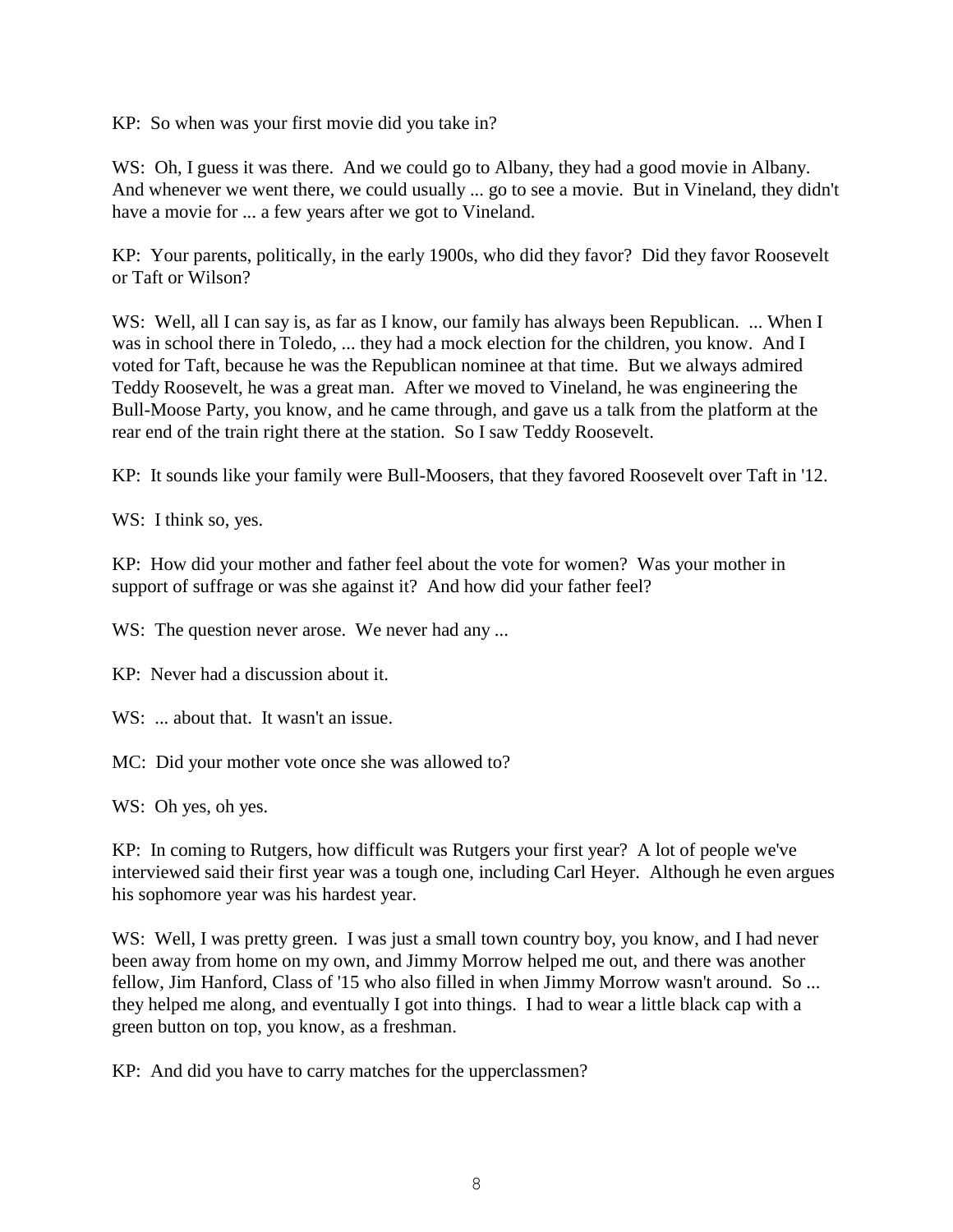WS: Oh, sure. ... Oh yes, we had to carry matches, yes. And not only that, but ... one time as a freshman, when starting the football season, and Rutgers was going down to Princeton, I carried the suitcase of White, one of the Rutgers men down to the station for him.

KP: We also came across, in one of the yearbooks, a description of your junior year that said, "You never think him an athlete, at 105 he tips the beam ..."

WS: "... Yet all the same, he played a great game at right guard on the class football team." I got in one play. [laughter] And that earned me my numerals so I could wear a hat with my numerals on it. I got it around here, once in a while I take it down, for reunion. Betty usually wears it.

KP: You did not make your mark as an athlete, except you did play one play.

WS: I used to go up on the field every day and watch the ... varsity team practice. ... Sandy--Sandford, you know, George Foster Sandford--was the new football coach who really established football as a real business, you know, at Rutgers. And it was very interesting, of course, I didn't know anything about the fine points of the game, but I used to be right there to see the men in practice, and I guess probably it was in my junior year, we had a younger man, lower classes had just come--Budge Garrett, he ... came up from Peddie. ... He was a real athlete and a football man. I remember in practice he was carrying the ball, came around the end, almost as it-- turned to me as we are now, and ... one of the men on the scrub team tackled him and brought him down and when he hit the ground the ground shook.

KP: It sounds like you enjoyed football a lot.

WS: Yes, well, ... when we lived in Toledo-- ... of course, I was in the ... sixth, seventh and eighth grades there--the football field was only a block away from where we were living, and I used to go over there Saturdays and do chores and [things] like that, and they would then let us come to the game free. ... Sometimes, after our chores were done, we'd go home ... and the game would be in the afternoon, so we'd go back, and there'd be a different man at the gate who wouldn't let us in, so we had to climb a high wooden fence.

SH: Do you still follow Rutgers football?

WS: More or less. Not as much, perhaps, as I used to. But I'm always interested in it.

KP: As a college student, what was your most memorable game that you remember watching? Does any particular game stand out?

WS: I think just of fhand it would be the game with West Virginia when Rogers, I think was his name, he was a wonderful athlete. And ... for the first time--nobody had ever seen it before--he threw a forward pass half the length of the field and everybody just gasped. They'd never seen a forward pass before. That fellow Rogers played on the team, oh, two or three years while I was in college. He afterwards became the head of the athletic department in West Virginia at Morgantown. So offhand, that always stood out as one of the big times.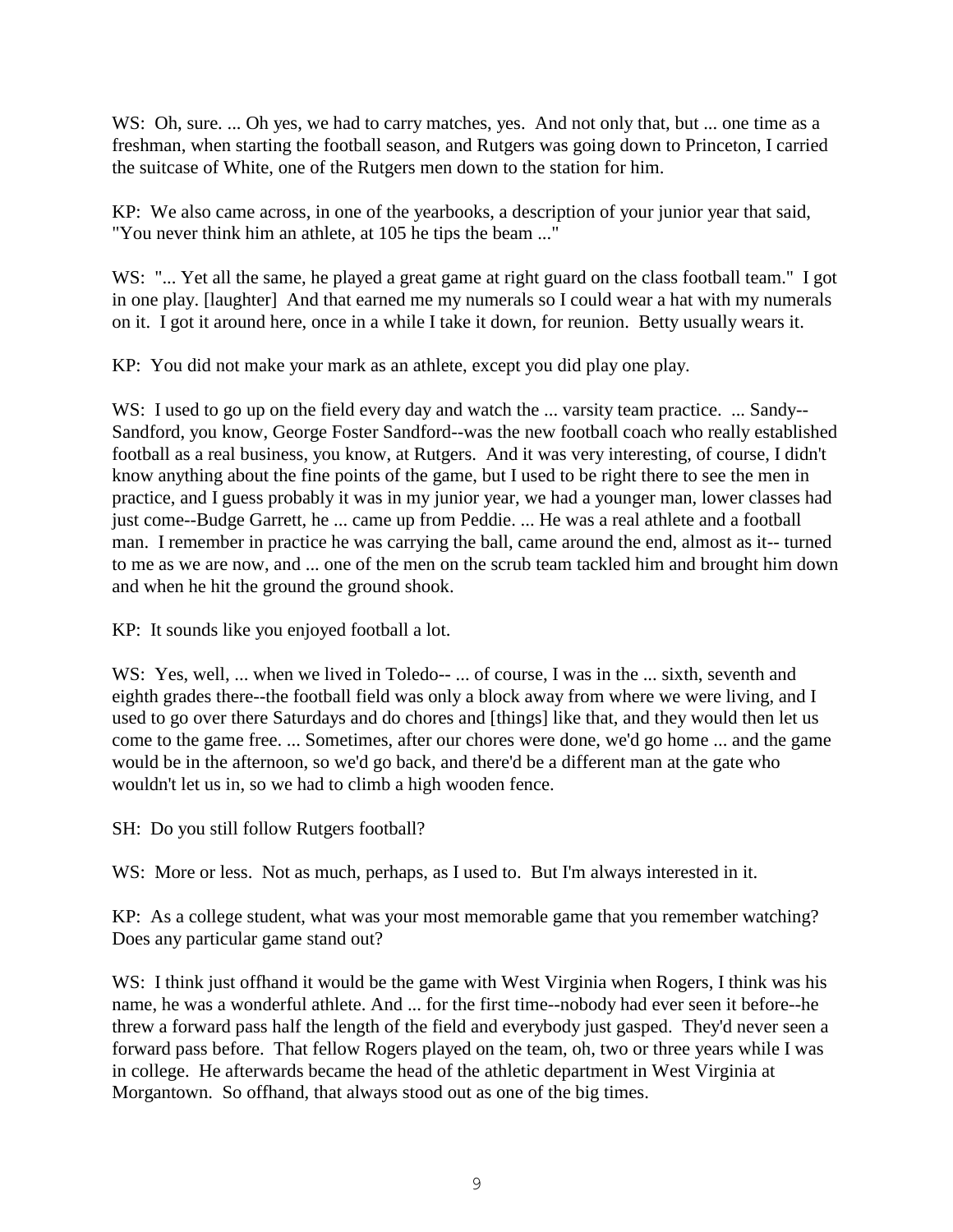KP: After graduating, do any of the games stick out in your mind?

WS: Well, in ... 1969, the hundredth anniversary when we played Princeton and won that game. [laughter]

KP: There was a big rivalry between Princeton and Rutgers particularly over football.

WS: Yeah.

KP: Do you remember, actually maybe I should have Melanie ask this question, about the cannon.

MC: Were there any cannon wars while you were there?

WS: No. No, that was long, long since.

MC: Well, they still do it today. Nobody went down to paint the cannon or steal it?

WS: ... No, nobody bothered about the cannons when I was in college. There's that one in front of Queens that's always been there. But that's the nearest we ever came to cannons.

KP: What did you major in at college, at Rutgers?

WS: I took what they call a classical course. ... We had to take Greek, that was the main distinction from any other course, we had to take Greek to be an A.B. ... Then, of course, I ... had Latin, continued my Latin at college. Junior and senior year took Roman Law, and also Constitutional Law under (Scottie?) who had been president, and was an excellent teacher, and whose son proved to be an excellent teacher up at Harvard Law too. ... [Of] all the men up there, I liked Scottie's son, he was a great guy. Just like his father.

KP: So that professor sticks out.

WS: Yeah.

KP: Sticks out the most for you.

SH: Did you have mandatory chapel?

WS: Oh yes, oh yes. All the time I was at college and for a few years afterwards, chapel attendance was required. And the juniors sat on one side of the main aisle, seniors on the other. The freshman way over on the far side and the sophomores way over on the other wall. While I was in college, let's see, it would have been my sophomore year I think, they revamped the interior of Kirkpatrick Chapel and made it what it is today. Before that, there was, where the front part, the organs and choir loft all that is ... there were two floors there, and the president had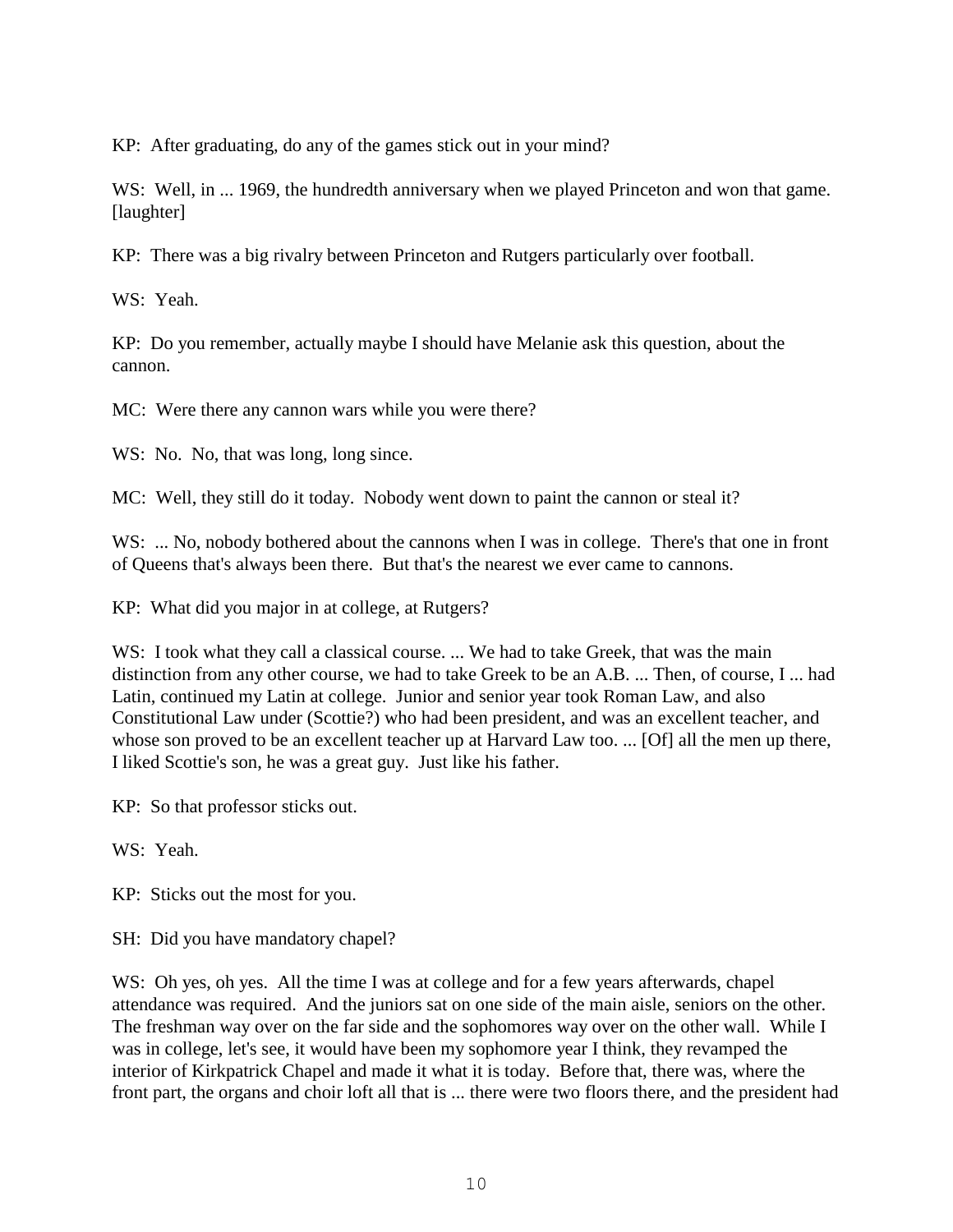his office on the first floor, there was a large lecture room, and a small library on the second floor. But, when we went back for our junior year, the chapel had all been done over to what it is today. And made ... quite a change. And it's a good thing too, because by that time, the enrollment had increased from around 400 to something like 600, and you got everybody in chapel at the same time required space, you know.

KP: You mentioned one of your favorite professors, were there any professors who you did not care for?

WS: Dutchie Davis. ... He taught French, and he, oh, he was a terror. And he had his little book and if you didn't put the (scintillae?) in the right place, he'd mark you off a tenth of a point or something like that. And ... I had to retake the course with him, I didn't like him and I guess he didn't like me, so he stuck me. ... The second year I had to take it with the Class of '18, and up to that time, the course for first year French always had been the same, ... but he changed the course on me, and we had ... to read a different book. So it was ... entirely new, but I didn't get along with him in the second year at all, I didn't know what I was going to do. And I was working in the library during the summertime, so I went to Dutchie Davis before the exam and--this is all confidential--and I asked him if he'd be good enough to give me a list of books ... or French reading books that I could continue my interest, ... [of] course in French, you know. Well that hit him in the right spot and he passed me. That's the way I got through French. ...

KP: Do you remember President Demarest?

WS: Oh, of course I do. Yes indeed, yes, very much. ... He was a real college president. He had the bearing, everything, you know. And ... he was wonderful. A lot of fellows didn't like him because he was austere in his manner, and all of that, but he was the head of things. ... Oh yes, ... he ran things ... with a firm hand, but I always admired him. I liked him, because he was a real college person. They've ... never had one like him since.

KP: Really, in all the presidents after him. One of the things that impresses my students to this day is the social life that the old Rutgers had before World War II. That in fact, the Junior ball, and the Military Ball, and the Senior Ball, did you go to those events?

WS: ... No, I wasn't qualified for things like that. ... Of course, more in the junior and senior year I got into a few things, but ... those affairs were for the fraternity boys. But because the undergraduates of the college, in that respect, was all run by the fraternities.

KP: You felt that not being part of the fraternities you were left out. A lot of people have told us that the key offices on campus were taken by fraternity people.

WS: Oh yes, oh yes.

KP: Had you thought of joining a fraternity?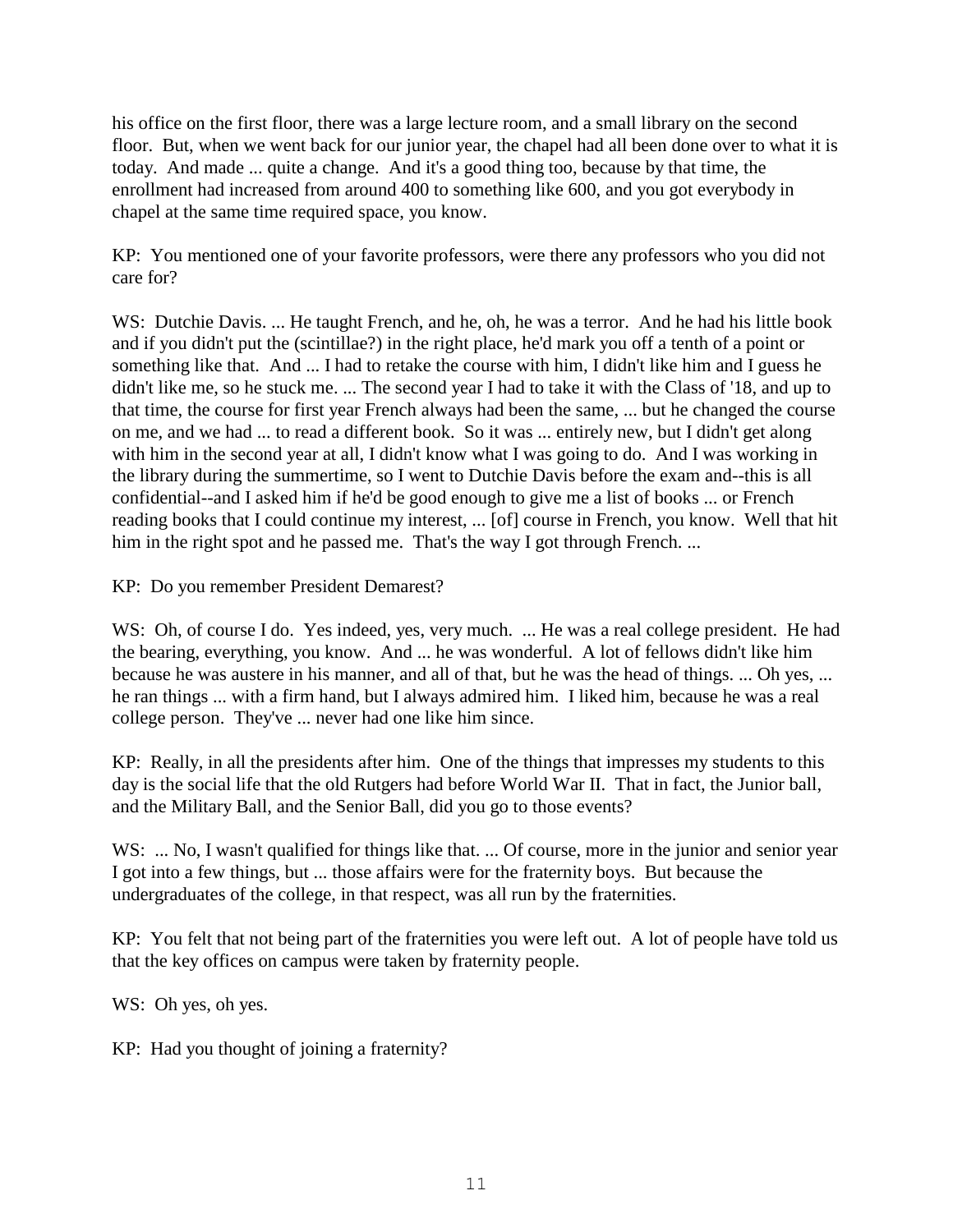WS: No, I wasn't in the position where I'd be able to handle it--I couldn't spend much time on social life like that. I had odd jobs when I was in college. ... Oh! We used to go up on Saturdays and rake leaves at what was known as the Parker House then. (Strombergs?) are living there now, at that time. And we'd rake leaves and do things like that, you know. ... There'd be a group, oh, half a dozen of us. And then I got a job down at the **Daily Home News**, when the office and plant was still down on Hiram Street, and taking papers off the press as they were printed, you know, the daily newspapers. And then they gave me the job of being the messenger taking the news, New Brunswick news to the New York newspapers about three times a week. So I'd take the news up to the **Times**, and the **Tribune**, and the **World**, and the **Journal** and so forth. ... Of course, they paid my ... railroad fare and at each office where I delivered the news they paid me fifty cents. So that was--I would study a little bit on the train as I could, you know. ... The paper was owned and run by the family of the Boyds at that time. ...

KP: Had you thought about going to law school while you were in college?

WS: Well, sort of, I guess. ... As you have said, I was influenced pretty much by Jimmy Morrow and so forth, and I figured I couldn't do any better.

KP: Had you thought of the ministry at all?

WS: Well, yes, but I didn't have enough imagination. My father was an excellent speaker. He was really good. But I didn't inherit much of that.

KP: Although it was listed in the yearbook that you were sophomore orator.

WS: Well, you know, a few of the boys would sign up for it, and I got in on it, too. But by the time the junior year came around, things were a little different. By that time, the boys who had any ability ... would really come out on top, don't you know, to be chosen. They'd always have preliminaries.

MC: Where did you live when you went to school?

WS: Oh, I lived in Winants all four years. In the south end.

KP: You were at school when Rutgers celebrated its 150th anniversary.

WS: Yeah.

KP: There was--I saw in the yearbook and read in the bicentennial history that there was a massive pageant put on to celebrate. Do you remember that pageant?

W.S: Well, only in this way, from the outside. I wouldn't go to it, because everybody else in the class, ... it seemed to me, was given a part to play, and I was overlooked completely. And so I ... wouldn't go, I stayed on campus. It was all held out at the college farm. I didn't go to it.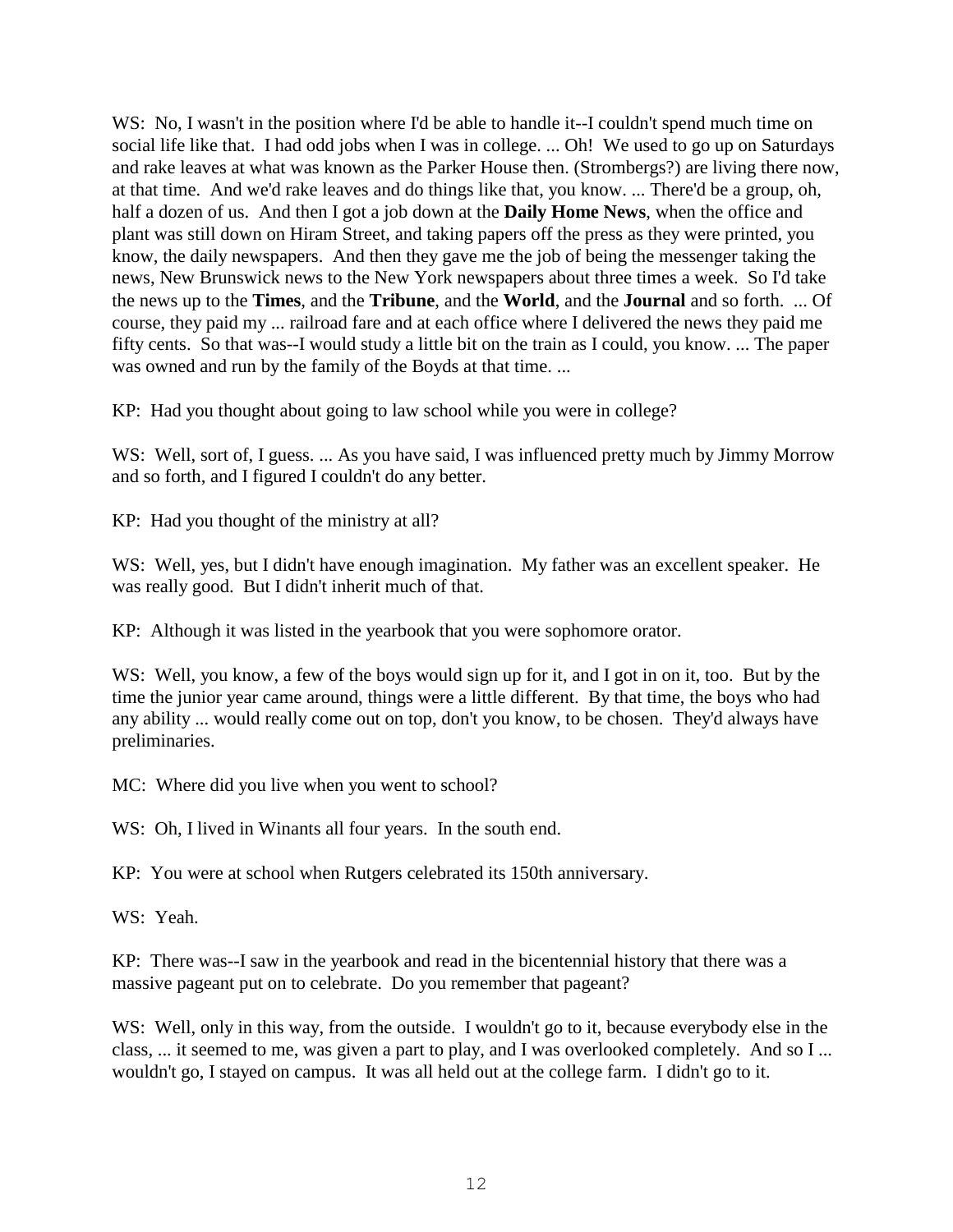KP: Did other people not get a part?

WS: I don't know. It seemed to me the whole college was there, I think I was the only one left out. [laughter]

KP: You were going to Rutgers at the time that World War I had broken out in Europe. Do you remember there being a debate on campus what America's role should be?

WS: Oh, I guess there was a lot of that talk going around. I don't remember anything in particular, if sides were taken one way or another about it. I think the whole college was very patriotic, and half of our class or more pulled out the senior year you know and never got back.

KP: Had you thought of enlisting in World War I? Either interrupting your college or enlisting after graduation?

WS: Well, I had thought about it, and, but then, they had the ROTC and all of that regular course, but the ... men in the classical course were not required to take the ROTC, just those in the scientific courses. But they did have a few opportunities for men who wanted to see what it was like wearing an armband, or carry a gun or something like that. And that was run by the fraternities too. ... So it was--I might have gotten into it, but as I say, my father and I were in an automobile accident in October 1917, and I fractured my leg. So I was out. ... I was on the list, called, you know, but they passed me up.

KP: Because of your leg.

WS: I suppose, I don't know. I never ... was told.

BS: Maybe also, because of your father's death.

WS: But that was the main reason I ... never got in. I wouldn't pass the muster.

KP: Do you remember, you were at Rutgers, he was an underclassman, but do you remember Paul Robeson?

WS: Oh sure, of course. Everybody asks me that, everybody. Sure I knew him. I knew him very well--that is, I say very well, he was two years behind me, don't you know. But in those days, everybody knew everybody on campus, and we always spoke as we passed. And we always tipped our hats to the professors, and they in turn acknowledged. And there was quite a lot of college spirit.

-------------------------END OF TAPE ONE, SIDE ONE----------------

KP: Go ahead, please. In terms of college experience.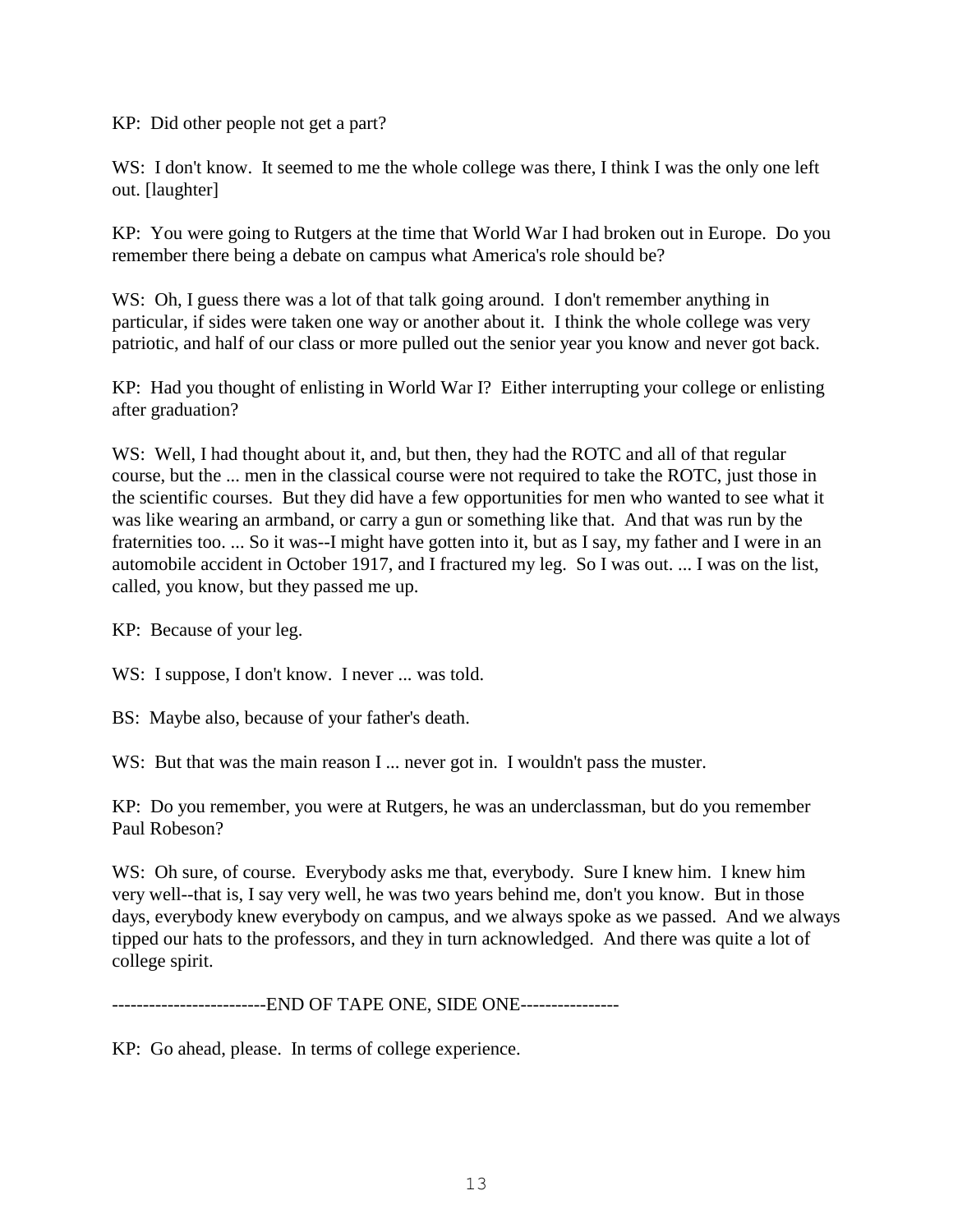WS: Well, the college was so small, that you know, everybody knew everybody and so forth. You felt a part of something, and that I think makes a big difference. Today a man goes to college, and I don't know whether there's much college spirit or not--maybe there is. But I'm not around to find out really for sure. But it's too big for that today.

KP: When did you sense that it was getting too big, that the Rutgers you knew had slipped away?

WS: Oh, of course that ... would be many years after I was out of college, when the new regime would be pushing, you know, for larger enrollments and all that kind of [things]. ...

KP: It sounds like you thought small was better.

WS: Oh yes. Oh yes. But now you take a man like Abraham Selman Waksman. He was Class of '15, ... you never saw him around at anything. You'd see him walking across the campus now and then, but he was never a part of anything that I know of. But, of course, he took scientific courses anyway. But he didn't seem to enter into any of the atmosphere that you expect from the other men.

KP: Were there any other men who didn't get involved with the life of the college?

WS: A lot of fellows who were commuters. Oh, ... they were looked down upon, especially the fraternity men wouldn't have anything to do with the commuters, you know. They were just coming in to grab what they could get and take it away. [laughter]

KP: One of the things that at least people I've interviewed from the 1930s and 1940s who went to Rutgers is they associate the fraternities with automobiles. Did any of the fraternity men have automobiles in your time?

WS: No, no.

SH: There was a pecking order between the fraternities, and men such as yourself who lived on campus, and then the commuters. Were there any other biases, or prejudices that were part of this pecking order?

WS: Well, I could only answer that by referring to one particular situation. We had a young fellow right off the farm who had matriculated with us as freshmen, and he didn't dress properly. He was ... he just didn't want to be anywhere near ... he was right off the farm, and he didn't amount to anything so far as college was concerned. I don't know what became of him. Carl Ruh. He might have been just as smart as ... all the rest of us, but he didn't associate himself, he didn't want to be associated with anyone like that, you know. He ... couldn't be friendly. Everybody dressed the way you're dressed today, you know, when I was in college. You wore decent clothes, a tie, you know, and the fraternity boys all, of course, wore vests in those days, and they had to have a chain across from one pocket to the other, don't you know. All that stuff. That set the stage.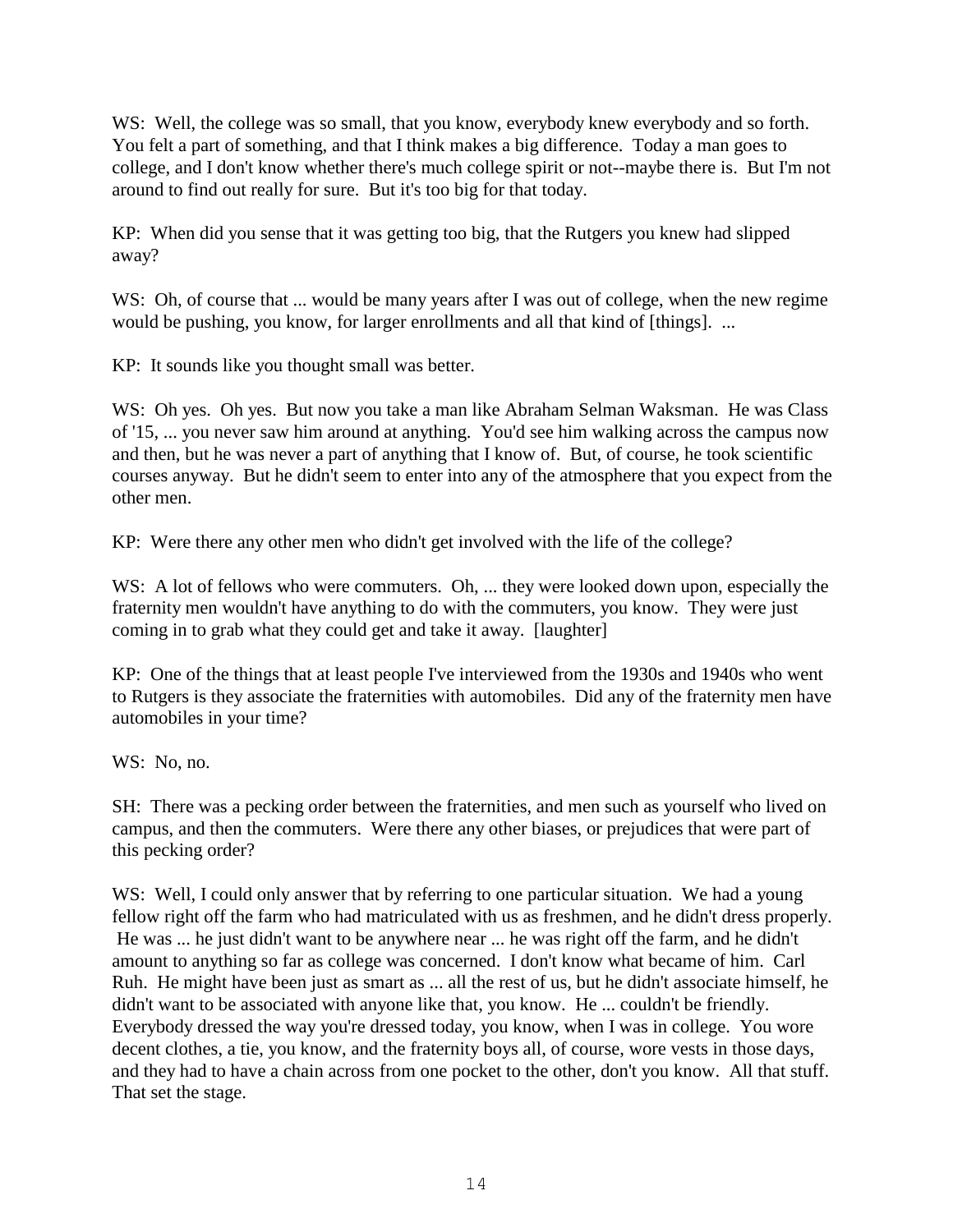KP: What about canes, were canes still a part of the outfit for someone from the fraternity?

WS: Canes?

KP: Yes.

WS: No, no, no canes. They were out by that time. I have somewhere in the house, I don't know where it is now, but I have a cane and it was used by men back around the 1860s, and it has their names carved on it.

KP: There was no Douglass College or New Jersey College for Women when you arrived at Rutgers.

WS: No, that started the year after we graduated, in 1918.

KP: Where did people find dates, because there was no NJC?

WS: Well, ... there was a girl's school on Bayard Street. ... I've forgotten the name of it now. There were some nice young ladies who went there, and once in a while you'd have a dance in the gym and invite the girls over. ... Otherwise, I guess the men had to bring the girls from their hometown, as a lot of them did. On special occasions.

KP: You were at Rutgers when the war was actually declared. Do you remember any activity at Camp Kilmer, and how that impacted the area?

WS: Oh Camp Kilmer hadn't been established yet.

KP: So it would be established after you had left.

WS: There was no Camp Kilmer at that time, that there was established after I was out.

KP: Is there anything we have forgotten to ask about your Rutgers--being a Rutgers student? Are there any other stories?

WS: Any stories ...

KP: Any stories or anything you think we have forgotten to ask you about?

WS: Well, where in Winants Hall today, there is a little cafeteria, that was only the beginning of it. ... And it wasn't a cafeteria in those days. The dining hall included that part and all the rest of the building all the way down to the north end. And it was pretty well filled, all the college men and pretty much except those fraternities that had their own dining rooms and [things] like that, ate there. One of the professors, DeRegt, a chemistry professor, lived on the third floor in the center of Winants Hall, and he and his wife would come down and sit over in the corner with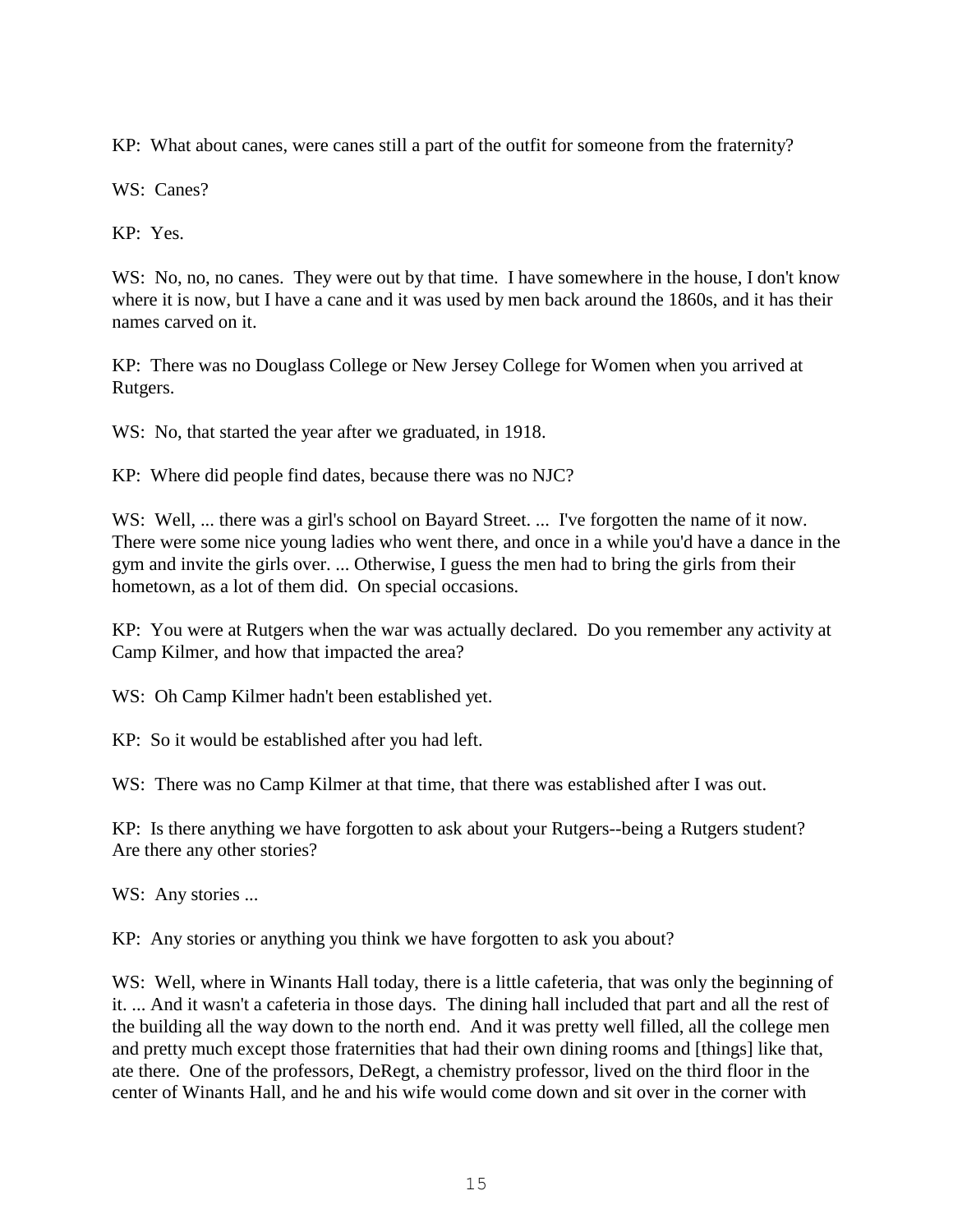some of the other boys. ... But it was a real dining hall. The waiters--all the waiters were colored. They dressed in full regalia, they had a towel over their arm, and they waited on you. Four dollars a week. That was another occasion when a good number of the college men got together, don't you know, at meal time.

KP: So it sounds like you enjoyed living at Winants.

WS: Well, it was convenient, and yes. You see the men you knew, don't you know, all the time, and if you were a fraternity man, why of course, you'd live at the fraternity house. If they had room for you. ... But otherwise, the friends of mine, they all lived in Winants.

SH: Did the professors have their meals with you?

WS: Just this one.

SH: Just the one.

WS: Just that one. Because he and his wife lived on the third floor, right in the center, and none of the other professors ever showed up to eat there.

SH: Was your graduation ceremony from Rutgers different from what they are today?

WS: Well at that time, the graduation exercises were held at the Second Reformed Church at George and Albany Street where that little bit of a park is today. I don't know what that signifies, but ... there was a big brick church there, the largest one in town. And they used to parade from the campus down to that church and back.

SH: Do you remember the speakers? Did you have a speaker at your graduation?

WS: Yes, but it would be pretty much a college affair. The speaker would be chosen from the senior class, don't you know. The valedictorian would really be the speaker. And they'd have a local band come in and sit up in the balcony and play dirges and all stuff like that, you know. It was pretty somber.

KP: The Rutgers you went to in many ways was a Dutch Reformed School.

WS: ... Oh yes. And Demmie was a Dutch Reformed preacher, ... and he came down from Catskill. ... He's the only Rutgers man who has ever been president.

BS: Did most of the students come from New Jersey?

WS: Yes, yes. There were a few who--like Graham Pelton, Class of '18 from Essex, Connecticut, you know. And there were a few from out of state, but for the most part they were all New Jersey men.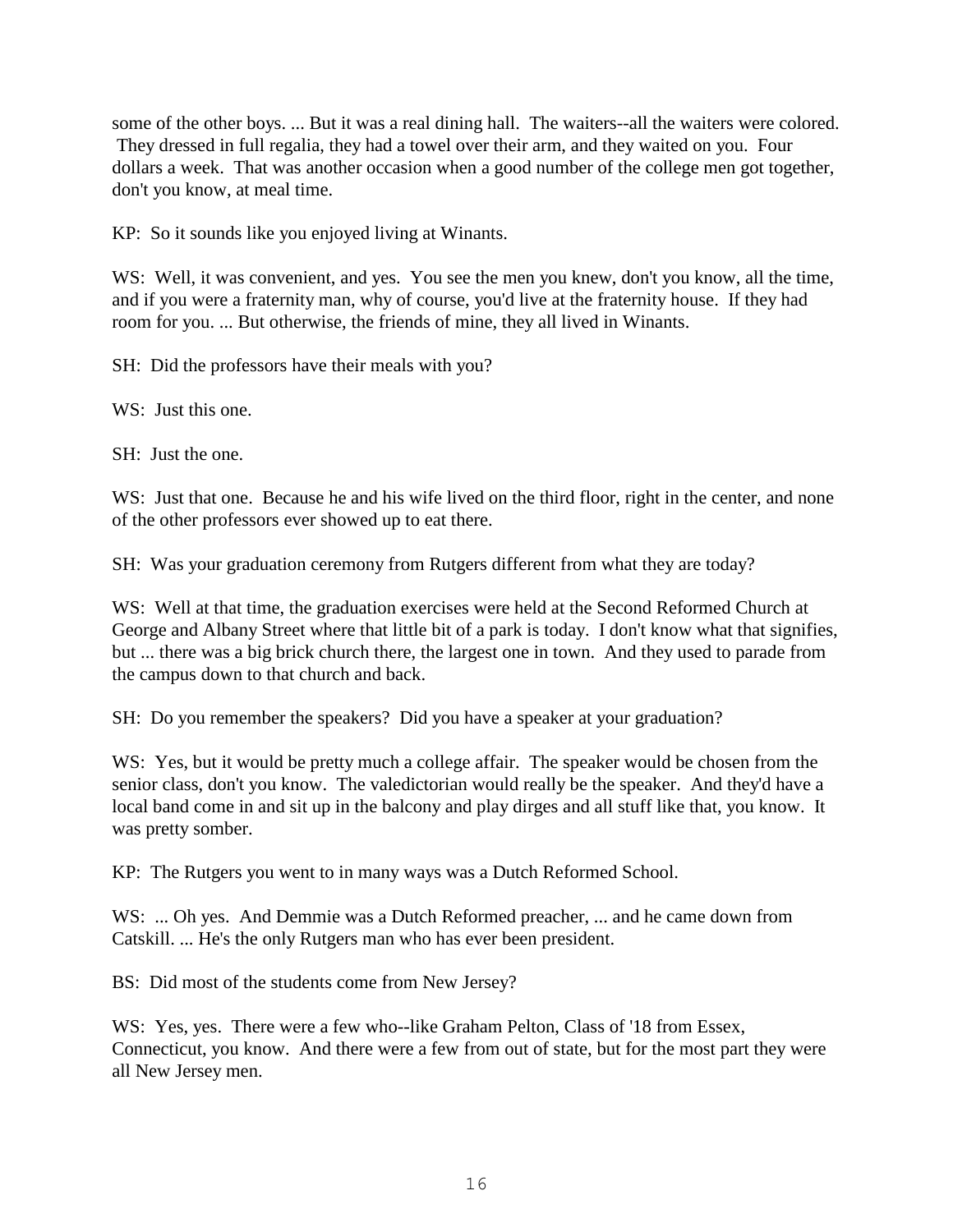MC: And were a lot of them on scholarship also?

WS: Yeah.

SH: Did you feel terribly inferior to Princeton men?

WS: Well, Princeton men at that time, maybe properly or not, looked down--or were supposed to look down upon us. We felt as though we weren't quite on the same plane as Princeton men, and not quite in their class.

SH: In looking back, do you think that was really true, or did you feel that your education was on par with the Princeton men?

WS: Oh, so far as the education was concerned, we never doubted that we weren't getting a good education. We had some good professors. Scottie, who had been president, he taught economics, and constitutional law in our junior and senior year. Poppy Kirk taught Latin, right up on the third floor of Queens, as you face the building on the left of the third floor. And he sat in a swivel chair with a high back up on the platform about this high above the main floor, and there was a big hunk of plaster in the ceiling about to fall down and he'd always sit there with his legs crossed underneath that big piece of plaster. It's a wonder it never fell. ... It didn't seem to bother him at all. But the students would take a look at him, and a look at that, don't you know, and wonder when's it gonna happen? But it never did, not while I was there. ... He was from Goucher, I think, if I'm not mistaken. He was from Goucher, but ... he was along in years. But he knew his stuff, and ... he was a fine teacher. ... Very considerate, very patient. He would go to ... any trouble to correct your papers and so forth, you know. He really worked at the job, he was very nice and kind.

KP: Do you remember when you were in college, any reunion weekends? Were you on campus for any of the reunion--alumni reunions.

WS: Yes, well, you see, the reunion was held on commencement day. There was a combination of commencement and reunion, and you couldn't tell one from the other, you know. It was all one big time.

SH: How much interaction between the Rutgers College students and the town of New Brunswick was there?

WS: Oh, there wasn't any, there wasn't any interaction except when they had the parade down George Street and the men would get a little too excited, you know, and maybe raise a ruckus and they'd have to call the police out. But that's about the only time that I know that there was any interaction between the college students and the town.

BS: Well, you worked in the town. Did other students have jobs out in the town?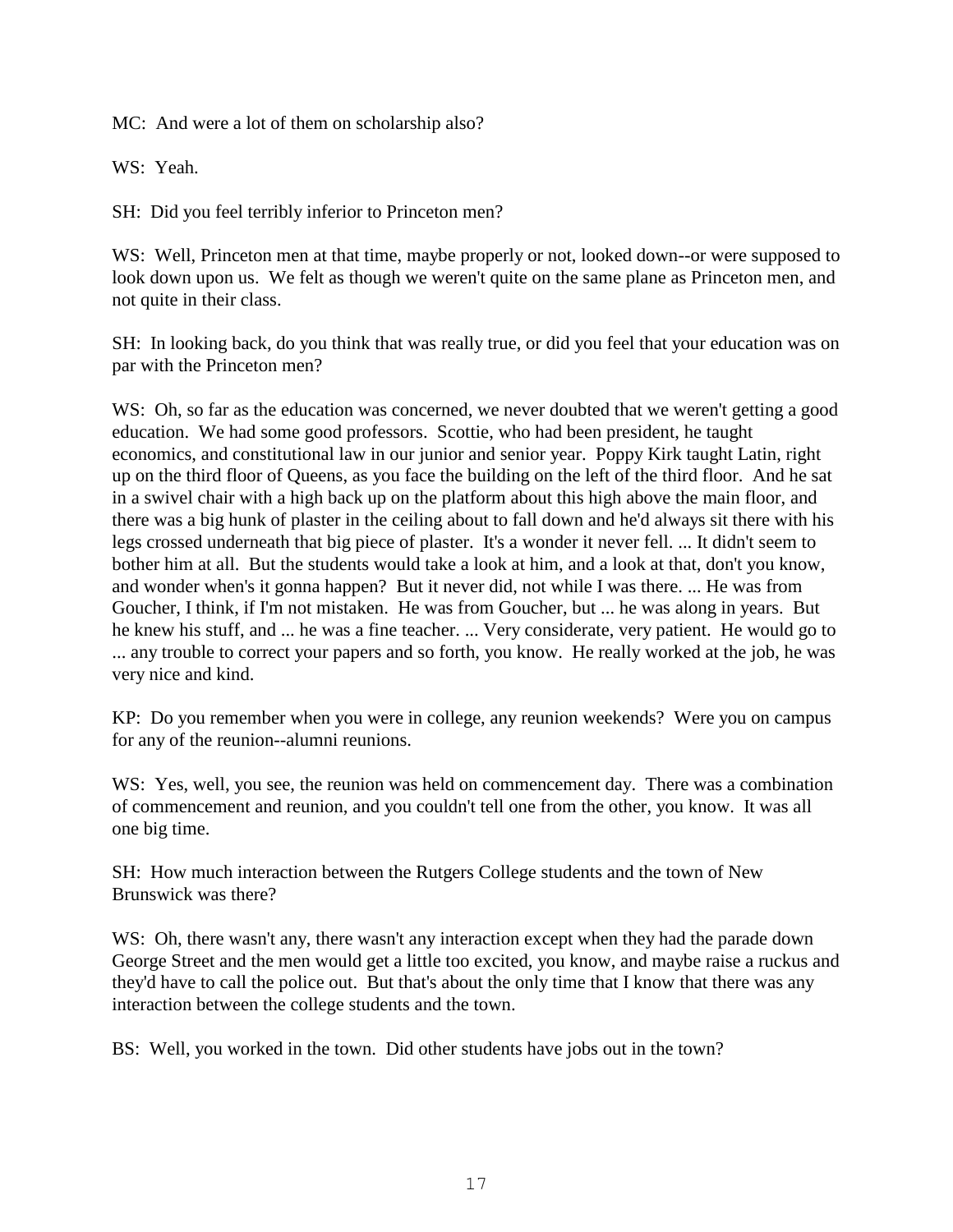WS: Oh yes, sure, there were a lot of fellows, like Marcus Aurelius Canfield, don't you know, he had a job at the Jersey Lunch down on Albany Street. And there were ... other men who had different jobs, some of them good, some of them not so good. I tended furnace among other things, one year. And go chop wood up for a man over in Highland Park in the mornings sometimes. Things like that, you know.

KP: After graduating you went back to Vineland, and your father unfortunately passed away, and it sounds like you finished his job ...

WS: Yeah.

KP: ... making the map.

WS: Right.

KP: It sounds like you learned a good bit about surveying and ...

WS: Well, ... I had to do the surveying, yes, and I did.

KP: And I read that later you, in the early 1920s you went to Asheville, North Carolina.

WS: Yes, ... I was down in Asheville for nine months, and I worked for all the engineers in town, you know, odd jobs. And that was very nice. They were all nice men. I've never met, or been associated with any men on the outside, you know, nicer than those surveyors and engineers.

KP: What led you to North Carolina, why did you take this job?

WS: Oh, I'd been working there in Vineland, I had a job over at the Kimball Glass Company, I had to raise a little money, don't you know, and I didn't know just what the future was going to be. And I got--I worked for them for about a year or so. And it was time to sort of branch out and try to find myself. I'd been ... to college, you know, and I was at home while making the tax map. And I wasn't sure that I was really qualified to ... compete with real engineers, 'cause I hadn't had that training. And I wasn't--I've never been good at math, I can sit here in the evening late at night working on accounts, things like that, and I add a column of figures three or four times, you know up and down, and it always comes out different. And finally I just have to give it up. You've got to be a mathematician if you want to be an engineer, and I realized that--the competition--I wouldn't be able to meet the competition, the real engineers, you know. I have friends who were like, I mentioned his name a while ago, Graham Pelton, Class of '18, he helped me ... on the math, but mostly in preparatory material, we had to go over to Bridgeton, the county clerk's office and take off descriptions from the records in order to know how to plot the various parcels. Because we showed every parcel of land that joined each other ... on this big tax map. But ... I went down there to see what it was like. I'd heard it was a great place, so I ... because I had a little engineering work in connection with the tax map, I naturally looked for ... that type of work down there, and I liked it, enjoyed it. And I got into--in later years I realized ... I could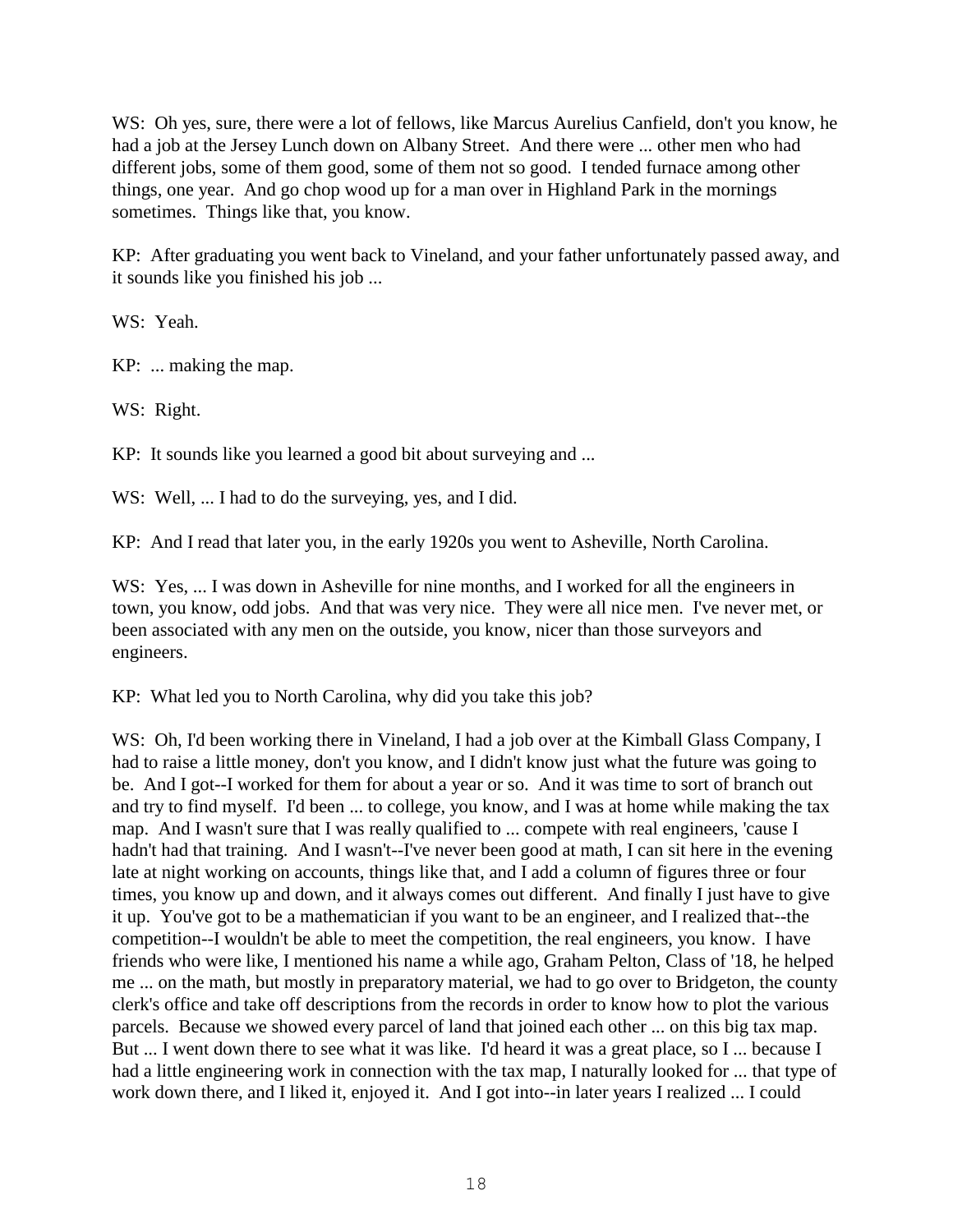have been in some mix-ups. Like, one of the engineers, took me with him and we went out, took a train to a station Marshall near Asheville, and then we--somebody led us ... in an old Ford car, took us way back up in the hills, and we stopped at the houses on the way to tell the people who we were and why we were there, for the benefit of the insurance companies who wanted us to locate a barn that somebody had burned down and shot somebody up and all stuff like that, you know. ... On one occasion, we were going out for a-- ... what are these animals, not raccoons, ... possums.

# KP: Possums?

WS: Possums, yeah. We were staying overnight, way out in the back country, ... and we got there late in the day, we had to locate a barn that somebody had burned down because they were having a fight. And so they decided--we stayed with a native in his log cabin house, you know, and they decided that we'd all go out and have a possum hunt. Well, I'd never been a possum hunter, I didn't know what a possum looked like. But, it turned out, they weren't interested in possums, they were interested in establishing a plume, like putting up a post, or something, only it would be a pile of stones, on where the neighbors were fighting as to who owned a certain piece of land. One man thought he owned it, and the other man put up a fence, you know, and so forth. So we, instead of fighting possums, ... climbed a fence at night, and some of the men put up a stone where they thought the line ought to--the corner of the property ought to be. But before they did that, they gave a random shot or two to notify the man who lived over there, on the other side of the fence, that there was somebody out around with a gun and he'd better stay home, because one of those bullets could accidentally find a stray place to go if somebody was in the way of it. So, I had a few experiences like that, you know.

KP: It sounds like it was a very different part of the country.

WS: ... I went down there, and I, there was something in the back of my mind fascinating about a sheep farm, and I thought, oh, that sounds sort of interesting, I wonder what they do, you know, and what it would be like. So I went down, and I went to see ... one of the men, he had an office, I guess he was a lawyer, and told him why I had come to town. ... He discouraged me from investigating it. I was a northerner, you see, and the people out in the hills were very suspicious of any outsider who didn't live, you know, the way they do, or did up in the hills. He discouraged me from even considering it for any reason at all, so of course, the next easiest thing was to tie it with some of the surveyors in town, so I would work for them, odd jobs, as occasion called for. This one incident I speak of, is one of those.

KP: The possum hunting. Being in hill country, I imagine the music was very different. Do you remember that at all?

WS: No, I didn't see or hear much about that.

KP: What about the food?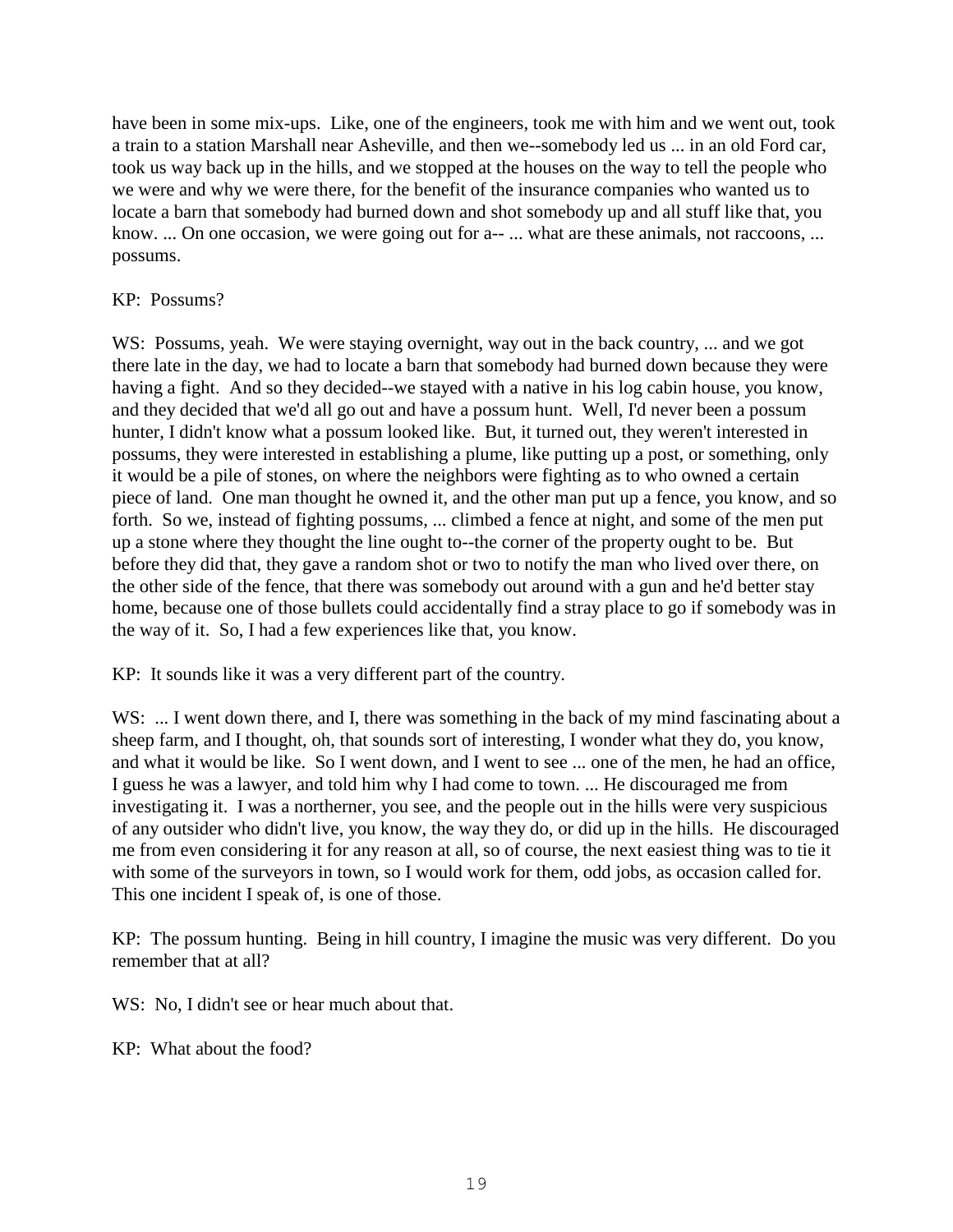WS: Well, the food was pretty much native food. ... Of course, Asheville was a city, don't you know. It was a big town. ... Just about like any other town. I got along with the town people all right, didn't have any trouble there.

KP: You did some surveying work, did you then go to Harvard after the surveying work, or did you work elsewhere?

WS: No, I left Asheville in September, came back to Vineland and went right on up to law school.

KP: And had you considered other law schools besides Harvard?

WS: Well, I thought this. ... I've never seen a law school, I didn't know what it looks like, and so I--well, I had seen and investigated Columbia in New York, that's the only one. And I thought, well, on the way up I'll stop in New Haven and see what Yale looks like. I couldn't imagine anybody would want to go to Yale, although a Rutgers man had just graduated from there and made out very well, but I saw the room he lived in, ugh!

KP: What was wrong with the room at Yale?

WS: Huh?

KP: What was wrong with it?

WS: Oh, ... it was in a ... frame building, and hadn't been kept up, and it was dreary, and dirty, and uninviting. And I couldn't imagine myself having to live in a place like that, you know. And I didn't like the looks of their ... classroom. There wasn't anything inviting about it at all. So I went ... on to ... see Harvard, and I told the secretary in the office Dick (Ames?) ... that I had been to Columbia and I had stopped to see Yale, and he sort of sneered at the idea that I would even stop in New Haven to see the place. So I was quite satisfied to stay ... in Cambridge. It was at night when I got there, and I had my suitcase, and Harvard, you know, Harvard Square is very busy. You ever been there?

KP: Oh yes.

WS: Up in Cambridge?

KP: Yes.

WS: Well then you know what I mean. It's even busier today, but it was a busy center. I went into a restaurant and got something to eat, and I was standing outside wondering what I was going to do, where I was going to be for the night. Some young fellow saw me standing there, and he came over and wanted to do what he could for me, standing out in front of this restaurant, so he said that ... he had a room in a house, but he had decided that he wasn't going to stay ... it didn't appeal to him, he was going somewhere else, and there would be a chance for me to have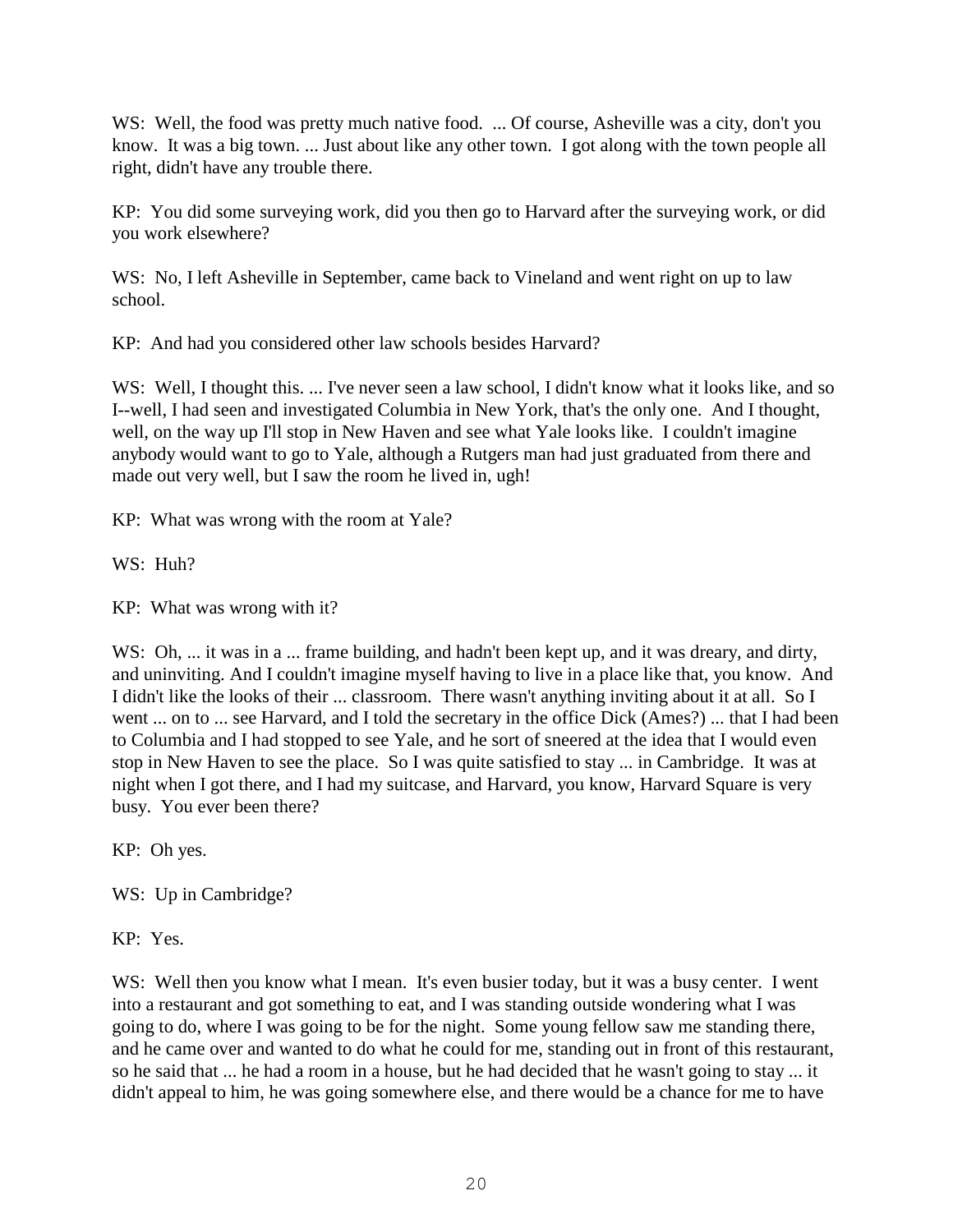his room. So what can you do, eight, nine o'clock at night, you know, not knowing where you're going or what to do. So I picked up my suitcase and went with him, walking down one of the back streets, I stayed with him all night, and the next morning he left and took his things, and I left a note that I was willing to take over his room, it was in an apartment. And the people who were living there had an extra room which they rented out. ... So when I went over to [the] law school, of course, busy all day long, I went back at night to the room and found they had taken all my stuff out and put it in the hallway and locked the door. So, [laughter] I had ... another experience of trying to find a place to stay overnight. But I found one somewhere.

KP: Where did you eventually live after all these experiences?

WS: I lived in various places ... not far from Harvard Square. I eventually, my first year, found a room--we had two rooms, a study room and another room that we could use for a bedroom, for two of us. And I put a notice on the ... bulletin board at the law school that I had a place for anybody who needed a room, and a fellow from Whitman College out in Washington showed up and answered my little note on the bulletin board, so we roomed together at number 12 Sumner Road. And unless you're really familiar with Cambridge you wouldn't know where that was, but it was right near the yard, a couple of blocks away. A nice place.

KP: My wife is from the Boston area, so for example our wedding invitations came from the Harvard Coop.

W.S: Oh really. Oh well, then you know all about it.

KP: When I first went up to Harvard Square, I think I was still in college, I was surprised at how busy Harvard Square was. I even thought to myself, how can anyone get any work done, because it's so busy.

WS: I know, it's too busy. Of course, there's a lot of local business there, even at that time, but they tore down some of the old buildings and put up big office buildings and stuff like that, you know. And they were always making over the subway station.

KP: They still are.

WS: It was the end of the line, you know, and they were always making over, making changes there for years. But they finally got it, now the subway is extended, you know way up to ...

KP: Alewife.

WS: What do they call it?

KP: I think it's Alewife.

WS: Yes, that's it. Alewife.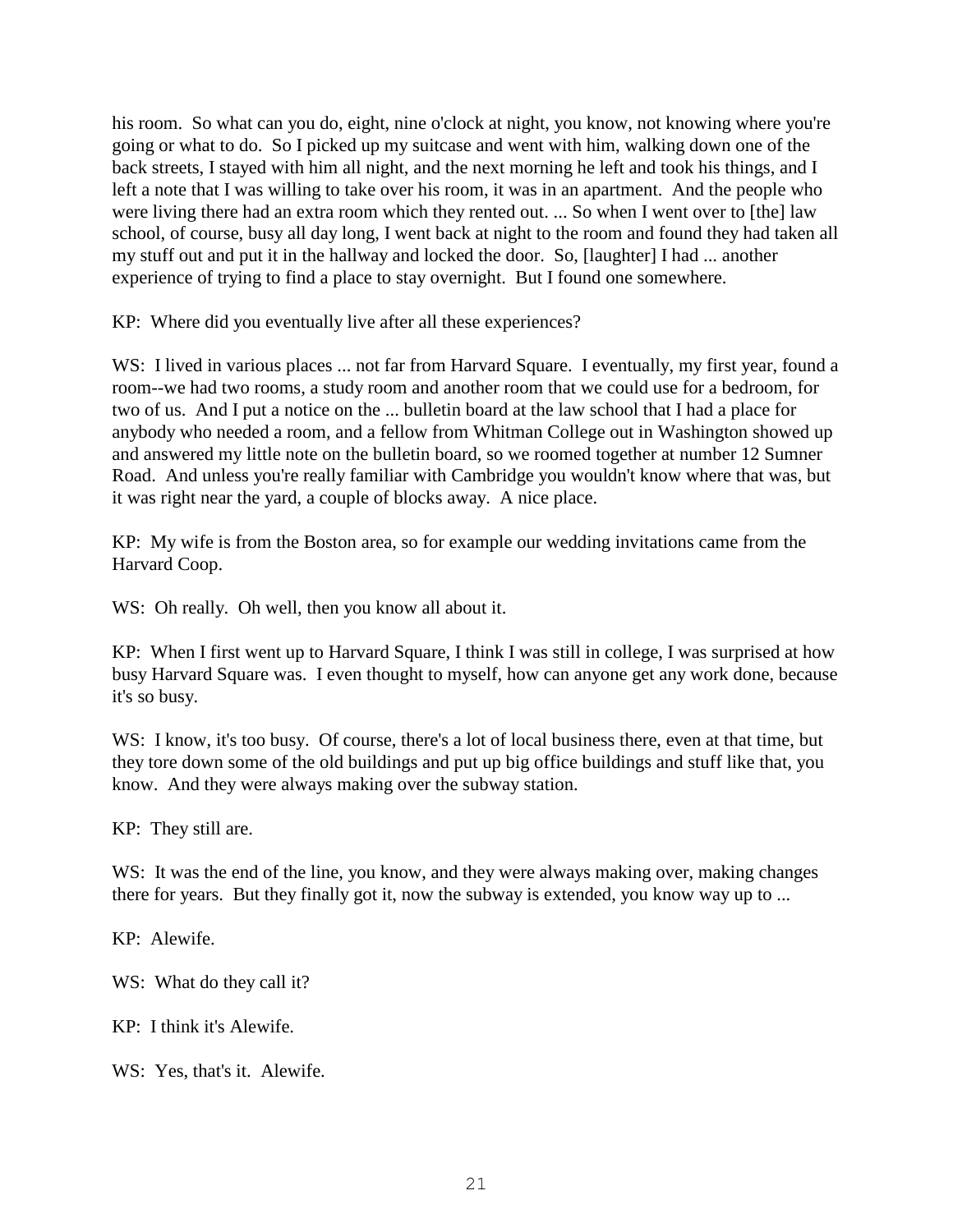KP: How difficult was your first year at Harvard?

WS: It was tough.

KP: Because the first year of law curriculum is a pretty tough one for most.

WS: Yeah, pretty tough. I didn't like it. ... The first class on torts. We went in a great big room, in a semi-circle, you know, continuous desks and chairs, and platform for the professor. And it was in torts. Of course, I didn't know what a tort was. And here this professor was up there, ... he just ... shot off his mouth all the time, you didn't know ... what he was talking about or why. ... It was very discouraging. Well, after a while of course you get used to those things, because you have to. You'd better or else you don't stay. As they told us at a reception at the beginning, he says, you men are here, but remember the door swings both ways. Well that had nothing to do with Rutgers except one of the men was Scottie, Scottie's son who taught procedure. And as one of the upper ... third year man would say, ... all the men would take any course that Scottie taught. The first year men he taught procedure. And ... he was good, we liked him. Just like his father.

KP: What was your most difficult course of your first year courses? Because a lot of people have said it's property.

WS: The first year of college?

KP: No, at law school. A lot of people have said property was their toughest course.

WS: Well, ... in this way, the professor was Bull Warren, and he was a bull, too. Oh, he had no regards for anybody and he let you know right off. He said one day, ... there was a man from Iowa or somewhere up that way, Mr. Reeser, he was a little older than some of the men, and he was asking him a question about a case. And Reeser wasn't quick enough, he wasn't much of a student anyway, and Bull says, "Well, we may as well draw the white sheet over Mr. Reeser and pass on."

KP: Did Mr. Reeser make it through law school, or did they in fact draw the curtain?

WS: He stuck it out. His wife ran a dining room at Brattle Inn. It was a big old house, and ... she ran a wonderful home-cooked meals there, but very, very business like, and a very nice person. In fact she was--my third year there, I made arrangements that I would get a job during the summer and pay her my board bill, and so ... she was very, very nice.

KP: Of the first year curriculum you had, were there any courses you particularly enjoyed? Or in general any areas of law that you gravitated to, that you enjoyed?

WS: Well, I enjoyed Bull Warren. As a matter of fact, my first day or two they had assigned me a seat ... way up in the back, you know, the room holds about 300 men or more, and I had a seat at a bench way in the back, and there were some vacant spaces down in front. So I was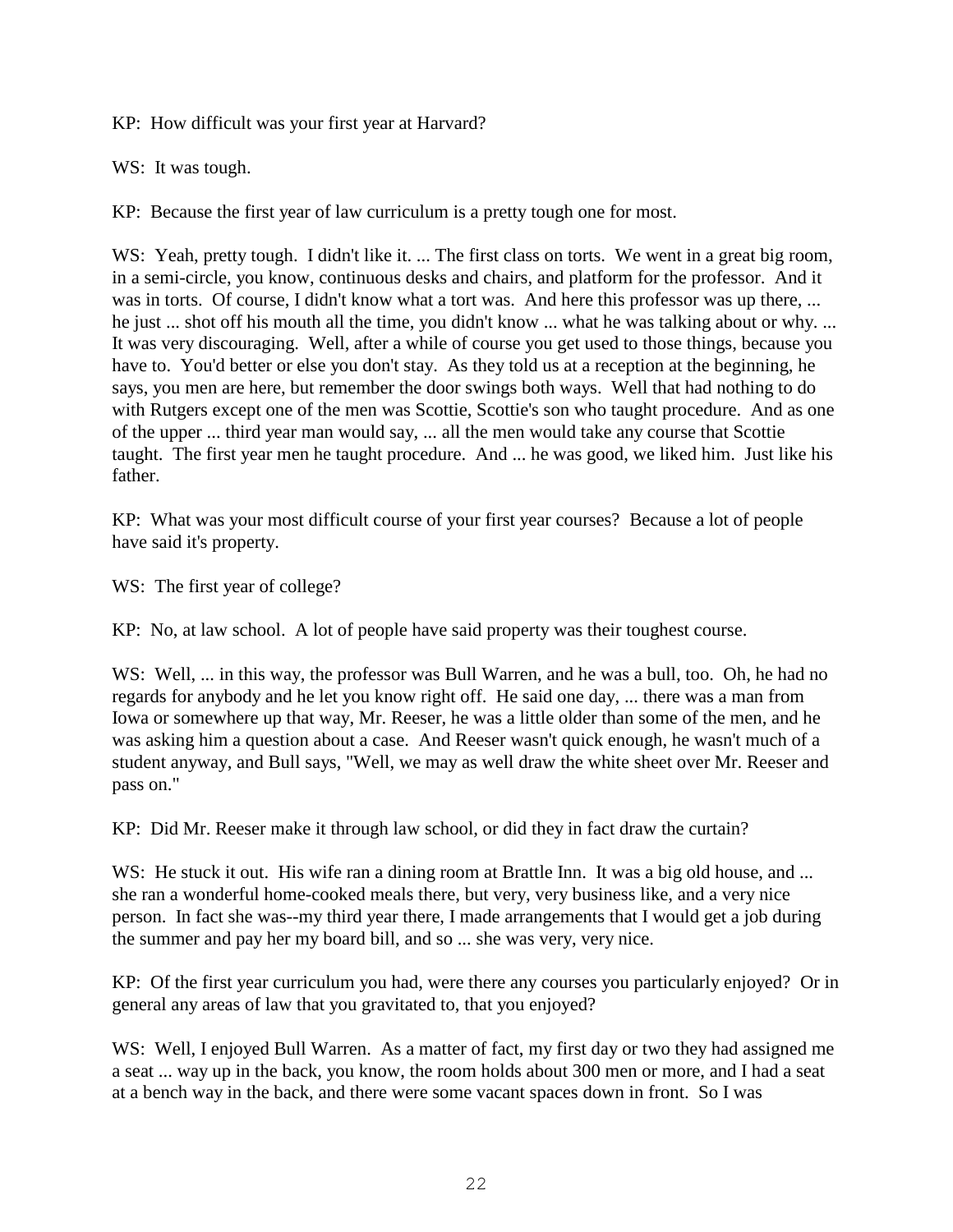reassigned to the very first row bench, right under his nose, down in front. Right in the center. ... There was room on this bench for eight or ten men at the most, well I was right ... right in the center, and like all the others I kept my nose down in the book, I hardly ever looked up. One day, however, he was explaining--Bull Warren was explaining something, and I got my nerve up, and I said to him, "Would you repeat that please?" And he looked at me, and he says, "I never give encores!" (laughter). And he went right ahead, and he said it word for word right over again. That's the type of man he was, but you had to hit him just right, you know. But ... I enjoyed property under him, and I also enjoyed, we had another professor, Joey Beale. My roommate called him "the little butcher boy!" He wasn't very tall, and he was sort of rotund, and he didn't try to put anybody down, he was a good lecturer and he was nice. You felt sort of at ease with him, but he was very profound. I remember ... one day, in one class, we had a fellow, his name was Weissbord, and he was a sight, and he wanted to make his presence known, and pushy type. And Joey Beale was talking one day, and finally this fellow put his hand up, and ... asked after Joey Beale ... had finished, ... he said, ... "Isn't that being technical?" to Joey Beale, you know. You don't talk to Joey Beale like that, you know. He's too nice a man for one thing. And so everybody just let it go, ... nobody liked that ... interruption like that, you know. So about a week later, Joey Beale was lecturing again, and he happened to get this man ... Weissbord, you know, a conversation with him, and he led him along, he led him along. He knew what he was doing, ... and everybody listened. ... And finally he asked Weissbord a question, he said, "Isn't that being technical?" And the whole room just roared, oh immediately! You know. Oh, it was wonderful. So what are you going to do. It's tough. Awfully tough. But ...

KP: At Harvard, what type of law did you think you'd specialize in, what did you hope?

WS: I wasn't sure, but I rather thought possibly corporate law. There seemed to be a lot of money in that. And Bull Warren had taught corporate law, corporation, and I took that course. But I wasn't ... quite sure. But I finally wound up with mostly ... real estate law down in Newark. ... I served my clerkship with the attorneys for the Fidelity Union Trust Company which at that time was the biggest bank in New Jersey, and these partners had been employees of the bank, but there was a rule that a corporation couldn't practice law, and they were practicing law as employees of the bank, you know. So they had formed the firm that I was their first clerk.

KP: How long did you stay with Hood and Lafferty?

WS: I was with them, let's see, the better part of a couple of years. And they didn't expand, there wasn't the opportunity to feel that you're getting anywhere. So when I passed the bar I thought maybe I'd get a promotion or something like that but there wasn't anything coming. So I went over to work in the title company, where ... their original offices had been when I first went to Newark in one of the Prudential buildings. They all were very nice to me, they were very nice.

KP: I have interviewed an attorney who I also worked for Hood and Lafferty, Alan Lowenstein. Do you know Alan Lowenstein?

WS: Just in a more or less. Not too well. ...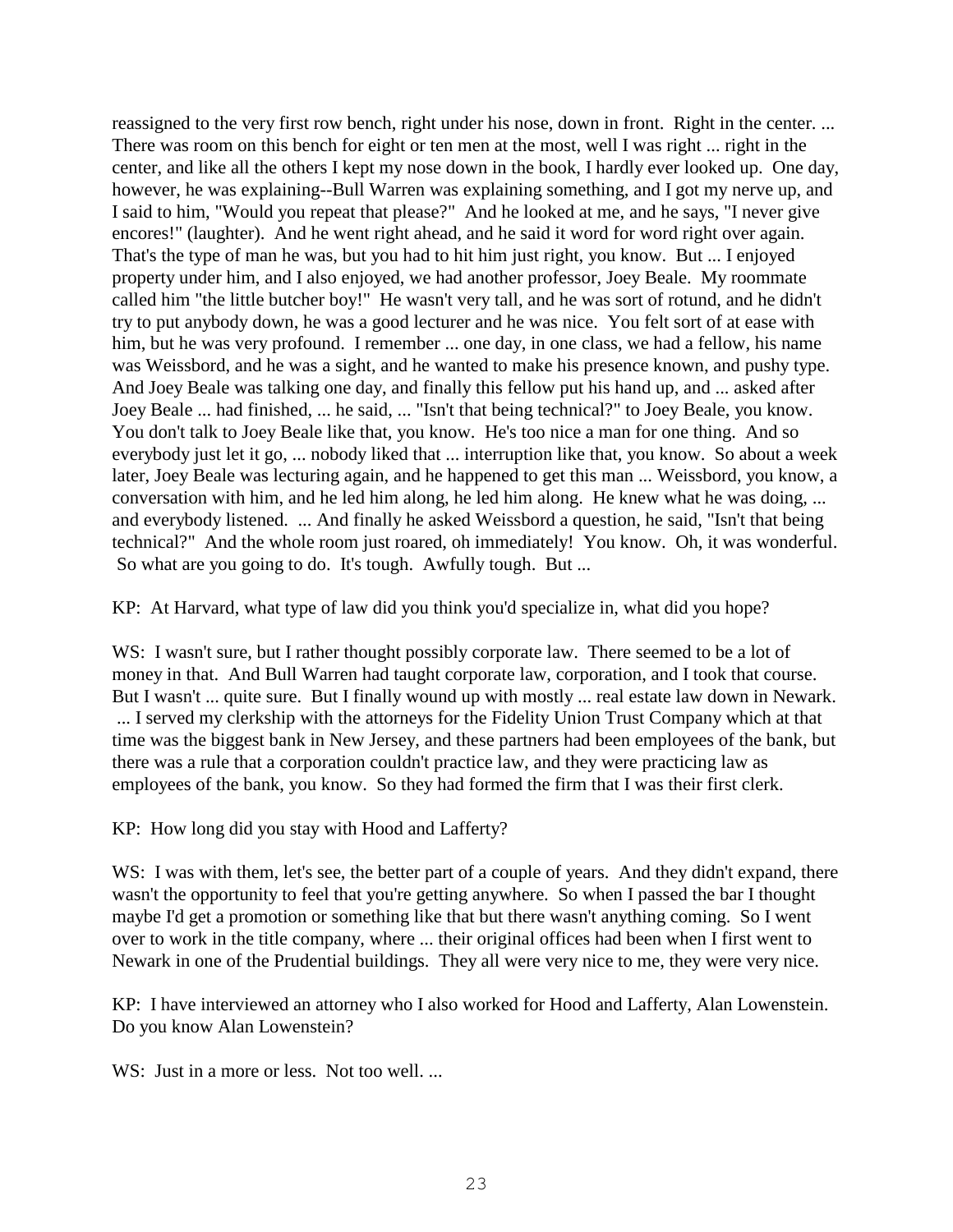KP: One of the things he said about practicing law in New Jersey in the 1920s and 1930s up until the new constitution was that it was a very--law in itself can be very difficult, but that New Jersey sort of managed to make it even more difficult, even for an attorney who was just out of law school it took a while to figure things out.

WS: Well, I guess it would be true anywhere. When a man got through law school, he wasn't trained at law school to be a lawyer. ...

--------------------END OF TAPE ONE, SIDE TWO---------------------

KP: This continues an interview with Mr. Walter Seward on December 30th, 1996 at West Orange, New Jersey, with Kurt Piehler

MC: Melanie Cooper,

SH: Sandra Stewart Holyoak.

KP: And you were saying how law school trained you not to be a lawyer, but how to think like a lawyer.

WS: That's what we decided because, you know, you graduate law school, you didn't know how to handle a client. How to foreclose a mortgage or do anything practical. But, it gave you a start, so that you had a basis for continuing to learn the mechanics of practice. Now I think today ... they have courses on, you might say, the mechanics of practice. I think ... they're more liberal in that respect today. I've done a little research working and being a member of one of the law clubs which required a little research for them at law school, but ... I didn't like it very much because, well, it was too much of a drudge. And they didn't teach you how to make use of the library. Quote you something out of ... (Encyc 1), ... "What? What is this man talking about?" (Encyc?) was the encyclopedia of law, and all the laws, you know. Big thick book. Who knows what that's like? So when I served my clerkship, I had to teach myself how to use law books, and what law books were available, and what the procedure was. And even though I didn't like some of it, I had to use it, and eventually I ... overcame the dislike of it.

KP: Did you ever do any trial work in your career?

WS: I wasn't a trial lawyer, no.

BS: ... pro bono, is that what they call it?

WS: Pro bono?

BS: You were assigned cases ...

WS: Oh, I was assigned a couple of criminal cases (laughter), but ... they weren't jury cases. ... I was ... too green about the practice and procedure when I got out of law school. I expected to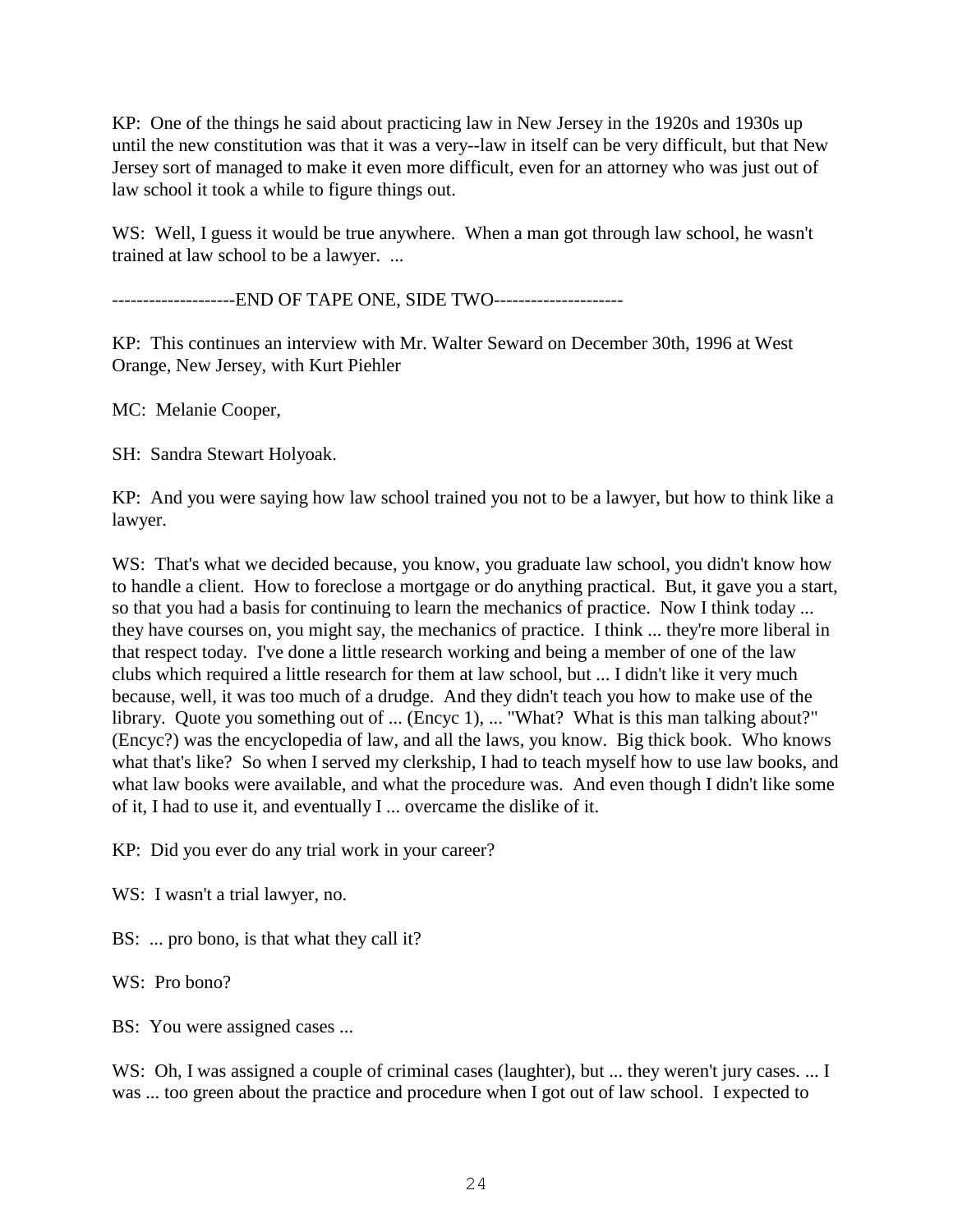continue an education from the men I would be working with, you know. I didn't know the first thing of what to do.

SH: Where did you go from the title company?

WS: Well, ... during the Depression, I went over to New York. Because you couldn't get a job anywhere, and I figured that there's no better time than right now to get admitted in New York, and I figured I could get admitted on motion. I had almost five years in New Jersey as a member of the bar, and in fact I had been admitted as an attorney, and then three years later it was (------- ?) exams as counselor, so that I had almost five years of practice in New Jersey when the Depression came along. I went over to New York ostensibly to be admitted on motion, because they would accept a man from another state if he had five years. Well, my five years wasn't quite up yet when I went over to the first department, that's Manhattan. And so they wouldn't let me register for the first department. But they let me register over in Brooklyn, in the second department, because my admission to the bar with five years would accumulate during that period of time before the day for making the motion would come up.

Well ... I had to study New York law, and ... instead of being--I was admitted on motion, but in order to qualify to be admitted on motion, I had to take a private examination by the head of the committee who sat down at one end of the long table, and he had a stenographer from New York's district court right here taking every word down, and somebody else, I guess a policeman, sitting over there on the other side, and I was down at the other end of the table. He asked me all kinds of crazy questions I never heard of: "Who was Hugo Grotius" I asked one of the fellows here who went to Yale Law School, he'd never heard of Hugo Grotius. Hugo Grotius was the man in the Dark Ages who invented the corporation. But you don't need to know that to practice law today, don't you know? He, for three hours! I finally made it. I don't know how, but I wasn't good for much more when that was all over. ...

So I got admitted in New York. Well, while I was in New York, in Hoover's administration, they started up the HOLC. Homeowner's Loan Corporation, to help out people who couldn't pay their mortgages, and ... try to make it easier for them, you know. And so I got in the New Jersey office of the HOLC, a friend of mine really got the job for me. I was in New York and things were still at a standstill, and there was no chance of making money anyway, at that time, and there was this HOLC which offered a little money. Over in New York I was just an ordinary office boy. I got fifteen dollars a week, and I lived over on Staten Island in a room with no heat. That was one of the most severe winters they ever had. ... I used to take the ferry in, a couple of girls ... on the ferry, which was crowded, I'll always remember. The bay was frozen over, and one of the girls said to the other, she says, "The ice is full of bay." (laughter)

So I come back to New Jersey, and they discovered down in Washington that I had been living in New York. So I wasn't qualified to be employed at the New Jersey state office. So what to do? ... I was qualified, however, to work in New York, so they transferred me over to the New York regional office, and made me the advisory attorney for New York, New Jersey, ... and Connecticut. Of course, I didn't know too much New Jersey law, and I didn't know--and I knew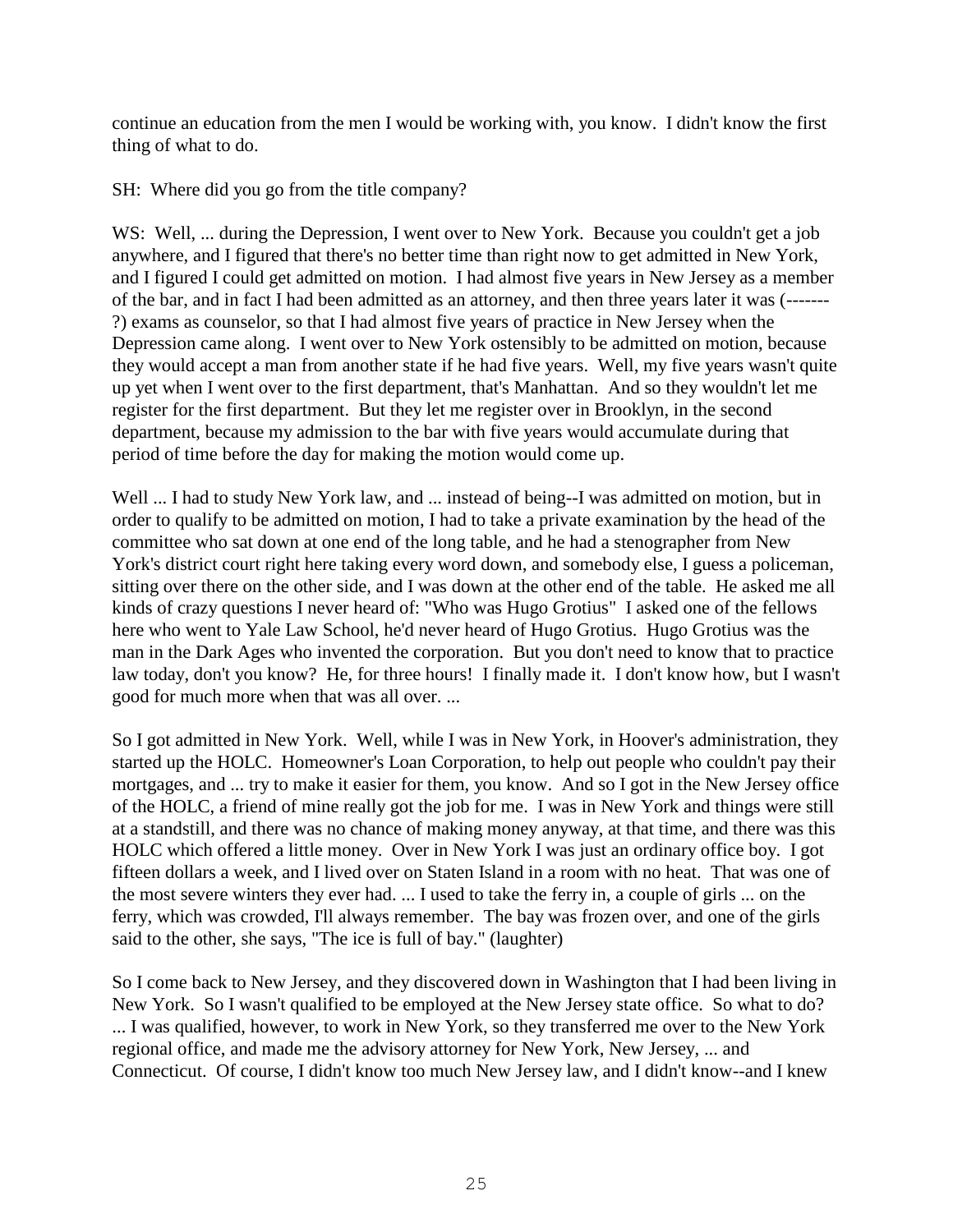some New York law, I didn't know anything much about Connecticut law. But I had to handle problems in all three states.

KP: What types of things did you handle?

WS: Well, it would be legal problems were the questions that would arise, and in connection with a man owning property, and unable to make the mortgage payments, and how much time would be given them to try to work things out. ... All kinds of questions. A lot of questions of estates, sometimes corporations. ... I had all that type of work to do. To advise the attorney who was in charge as to what the outcome would be.

KP: How did you get your job with the HOLC? Did you have a friend?

WS: A friend of mine had returned from the war, and had been associated with where I was working, and so he told the state council about me, and they looked me up in New York. Because they had problems in New Jersey, and they wanted somebody who knew how to handle it. So, that's the way it worked out.

SH: How long did you stay with the HOLC?

WS: Oh, let's see, how long was it all together? Until after the war. It--oh, I don't think I'll be there to see four years. I forget even at that time ... I hadn't, while I was in New York, I hadn't taken my vacation time, or sick leave or anything of that sort, and I needed some dental work done, so I took time off for that. And because it was free time and my paycheck would come in anyway, when I came back they greeted me with the news that that was my last day. So, the best I could do then was to come back to New Jersey and foreclose mortgages for the HOLC which I did for two or three years. Things were easing up, you know, and still a lot of people couldn't meet the requirements and obligations. Foreclosure was the ... only solution. We tried to get what they called a voluntary deeds, if we could. To save having litigation, but there was plenty of litigation involved.

SH: Did that cover all of New Jersey? Foreclosures all over New Jersey?

WS: ... Oh yes. I've passed on real estate titles all over the state and in every county.

KP: How many foreclosures did you do on an average month? Roughly?

WS: Oh, maybe a dozen.

KP: And of these how many would be voluntary, and how many would you have to litigate?

WS: Oh, about half and half I would say probably.

SH: Did you have a large staff working for you?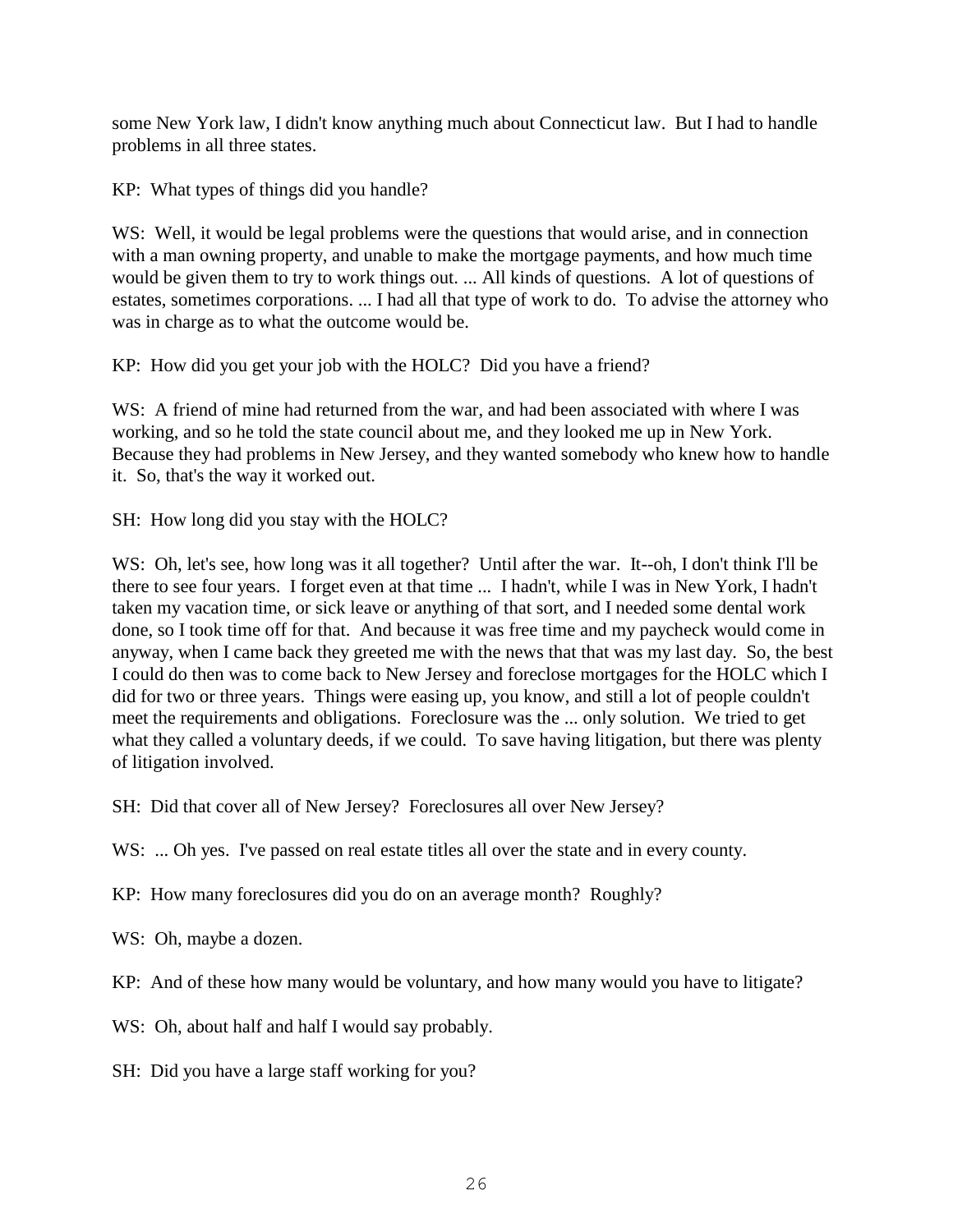WS: I had to do all the work myself. I was office boy, I was everything. I was stenographer, I was secretary, I was handyman. That's the way it was, because actually that was the beginning of holding up, don't you know. After the war we didn't need to carry out that system.

SH: Did you at least have an office for files?

WS: I had an office where I was living. Down in the center of Newark.

SH: What did you think of Newark coming from South Jersey, like Vineland?

WS: Newark proved to be an entirely different place from what I expected. I don't know that I care to elaborate on that at all.

SH: Why not? Please.

WS: Well, when you're going to college, and when you're going to law school, you can pick your friends. But when you get out in the business world, you deal with people who may not be your friends. And it may be so different--their answers are entirely different from yours, you know. It's a different world.

SH: Did you take part in any of the cultural activities that Newark was known for at that time?

WS: I couldn't see much cultural activities. ... I thought it might be nice to be a member of the New Jersey Historical Society, to meet a nice class type of people, you know. But they were ... like this ...

KP: You found them very cliquey, cliquish.

WS: Yeah, so that didn't amount to anything. ... So I got mixed up with some of the politicians, or tried to, and attended ... some of the local meetings.

KP: Did you know Arthur Vanderbilt?

WS: Well, I knew who he was, I never personally knew the man. I hadn't much occasion to, as a matter of fact. He was quite a man. He was Dean of the New York Law School, and he was also the county counsel for Essex County. I don't know how many jobs he had, but he was pulling it, raking in the money from all directions. And he was a very, very smart, able man, and he had his ... own law practice besides all this. I don't know how he was ... able to manage it all. ... I came back on the train with him one night from New York quite late, he and his wife with others had been going to the opera or something like that, I guess I had taken in a show. He lived out on the Day Estate in Short Hills, near the Short Hills station. ... [They have] great big houses back, you know, set out by itself. I guess it's a real estate development now. He lived there. I don't know whether he was related to the New York Vanderbilts or not, but he was a very, very able man.

SH: What politicians were you involved with in Newark?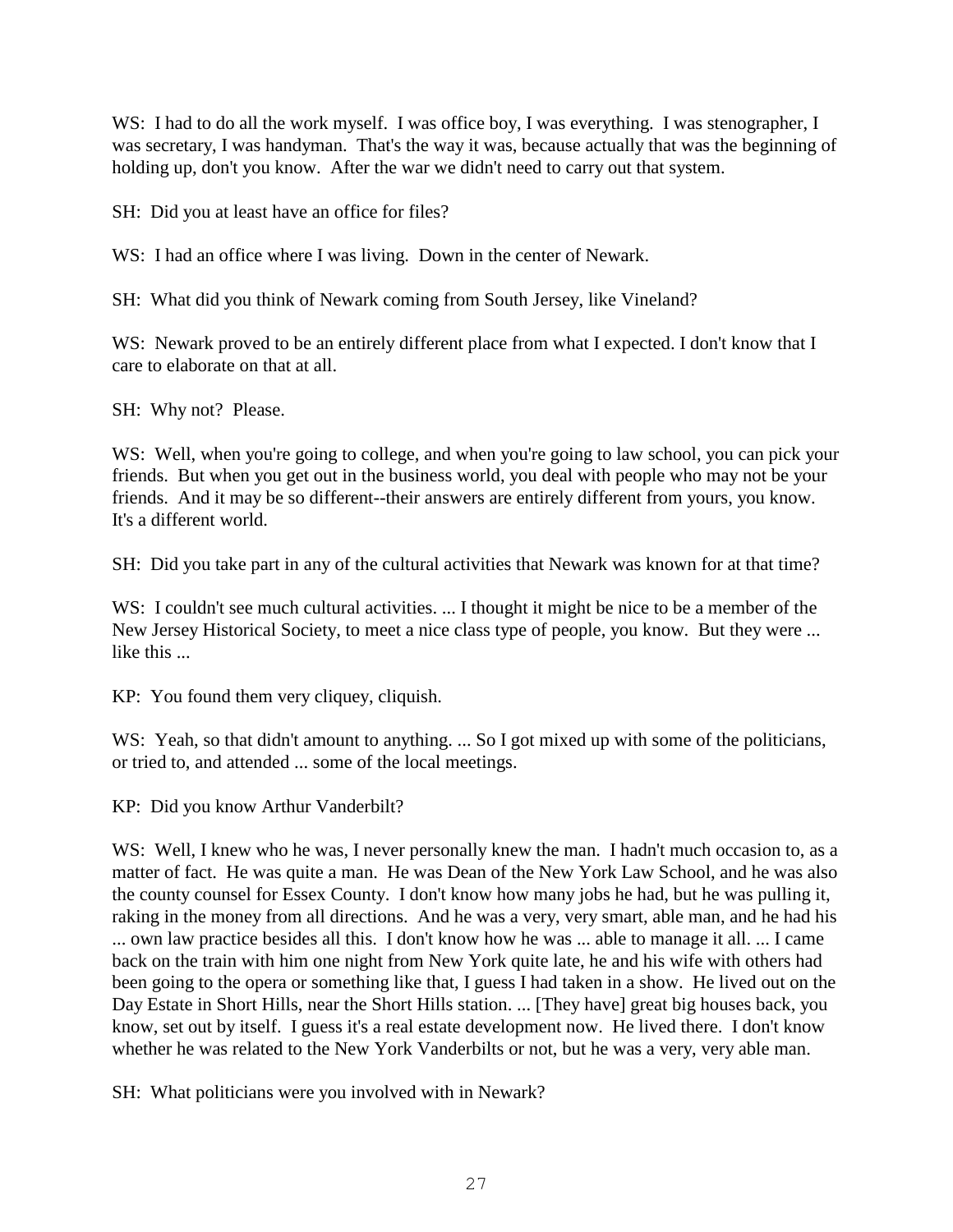WS: Oh just, the local men in particular area of the city, you know. One of them was ... had a job, he was a foreman in the sewer department. But he was the politician in that particular area. So I did some work for him. ... I even ... got my name on the ballot in one election for justice of the peace. But in a city like ... Newark, the justice of the peace is nobody. He has no authority to do anything, because there are other legal organizations that handle all that type of work that a justice of the peace out in the country, you know ... finds jurisdictional.

SH: Were you running as a Republican?

WS: Uh hum.

SH: Pretty tight race!

WS: I always say anyone with our name has to be a Republican.

KP: How did World War II change your law practice? Did you continue with the HOLC or did you ...

WS: I got mixed up with title companies.

KP: That's when you made the switch to titles.

WS: Yeah.

SH: Did your practice stay then in Newark?

WS: Uh hum.

SH: Where did you live, yourself in Newark?

WS: Well, let's see. I first lived in 487 Summer Avenue, North Newark. In a boarding house run by a Mrs. Gibb. And I had a very nice room. It happened that when I came to Newark, I came on my birthday, 1924, October 13. And I went to the law office which was on the third floor of the bank building, and it was a holiday because it was a Monday and they were celebrating Columbus' birthday on Monday. I didn't know that, I wouldn't have come. So I didn't know what to do, where I was gonna live. I went to the Y, and they were all filled up. And they said, "Here's a list of people out in the city who have rooms for rent in case you want to investigate." So I looked at the list, and I didn't know Newark, one street or anything from another, and I got on a bus. On the way going up towards North Newark to investigate two or three addresses, here's a fellow who came from the back of the bus up, and approached me, and it was a fella I had known in college, and who had waited tables at the place where I was employed getting people, college men, to come and eat, you know. And he said, "Well, we've got a room up here in the place where I'm living." So I stopped off with him, and it was a real nice room and I lived there for a while.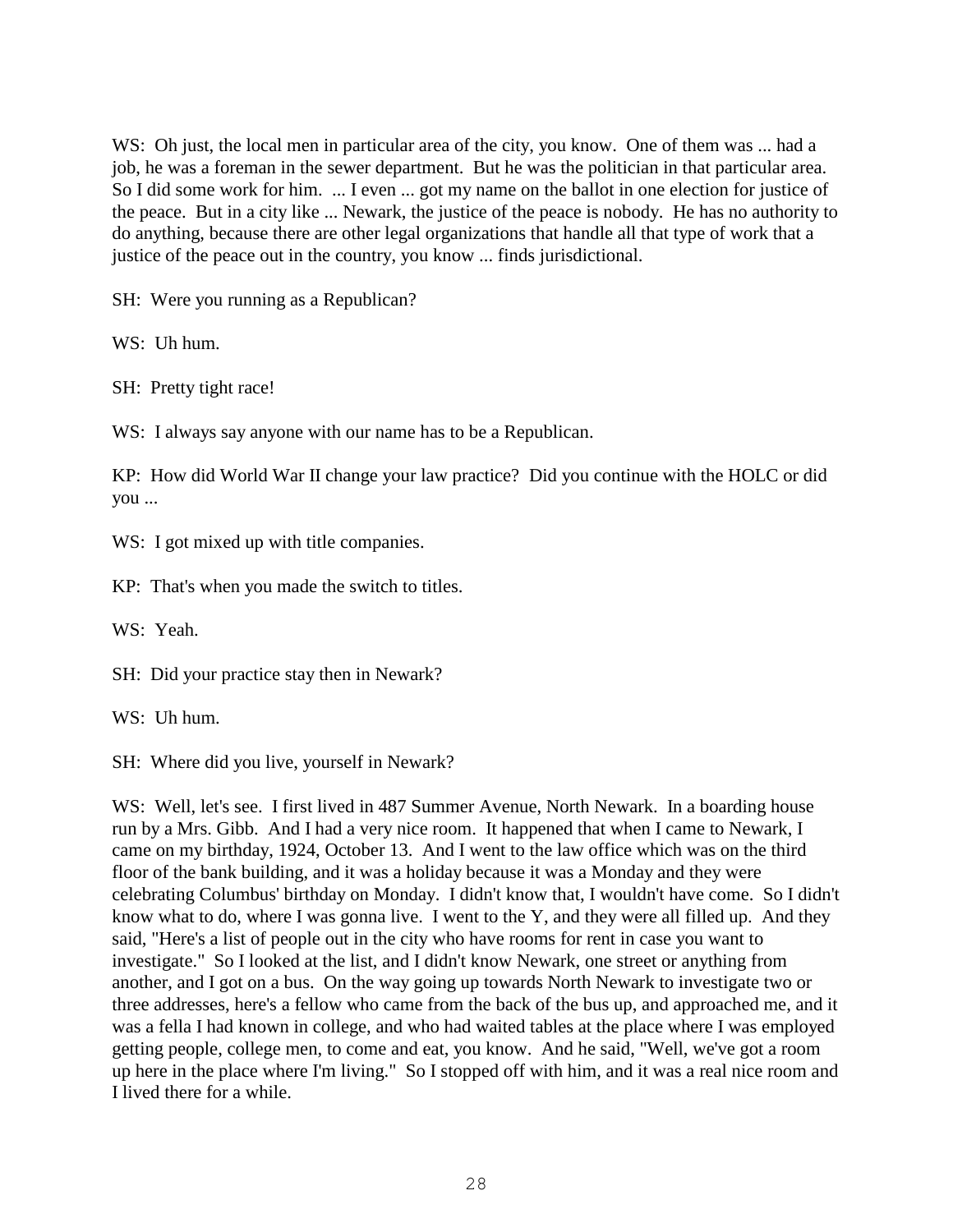Then I moved to another building run by a couple of older ladies, a little farther up. There I had a room about a quarter of the size of this one. A tower room, you know, in an old Victorian house. That was the only opening ... they had. Windows all around, you know? Well, it was sort of a lark. ... I moved in there, because they only charged me two dollars a week. And I still wasn't making very much money. I still was in that stage where ... you have to serve a clerkship, you know, and go through all that stuff. ... Oh, and the food there was wonderful. ... Aunt Ann was the cook, she and her sister. Aunt Ann and Ma Kenny. And they had come down from New York, western New York state, I don't know why or how--years before, but they were making their way running this boarding house. They had school teachers, you know, they had a mechanic, they had some boys who ran a printing press, up at the (-----? company), that made cups, paper cups.

SH: So after the war, where did you live in Newark?

W.S: Well, I, when I left the boarding house, I had to live over in Staten Island to qualify in the second department, as a New York resident, you know. But that's the only way you can get in. So, of course, I had to give up my room up there on Carteret Place in North Newark, and having moved over to Staten Island. And when I came back I got a room right down the center of Newark near to the HOLC offices, so it was just a few minutes walking distance to carry on with the work I had to do on the outside for them. And I got tired of that eventually, and I found a place over here on Central Avenue near ... the high school, and I was there for eighteen years. I had a nice little apartment there. I was there for eighteen years right next to the firehouse, but ... that didn't interfere, in any way, my room looked out on the yard in back and some ladies used to run the flower garden in the summertime. All the time I lived there I never went down to the backyard. My windows looked right out on it. Then after Betty and I were married, we needed quarters a little bit larger than that, because she had been in an apartment, and we dumped everything that she had into what I had in this apartment. We could ... hardly get around. It was almost impossible. ... So we found--my sister saw a picture of this house in a real estate office over at Main and Scotland Road over where a bank is now--it's been there for years, it was originally a real estate office. And she made inquiries about it, and it turned out to be this place in West Orange where we have lived for 35 years!

SH: How did you meet Mrs. Seward?

WS: Well I stumbled over her at church. Or something like that. BS: We went to the same church which was near where he lived, and across the street from where I lived.

WS: Oh yes, I remember now. We had a big snowstorm and the two of us, I guess were the only ones who showed up on a Sunday. ... They couldn't plow out the place for anybody to get in. That was in February of 1958.

BS: I couldn't justify not going to church when I lived right there. But we both just happened to take cameras with us and so ... we were out there taking pictures of the church and all this snow.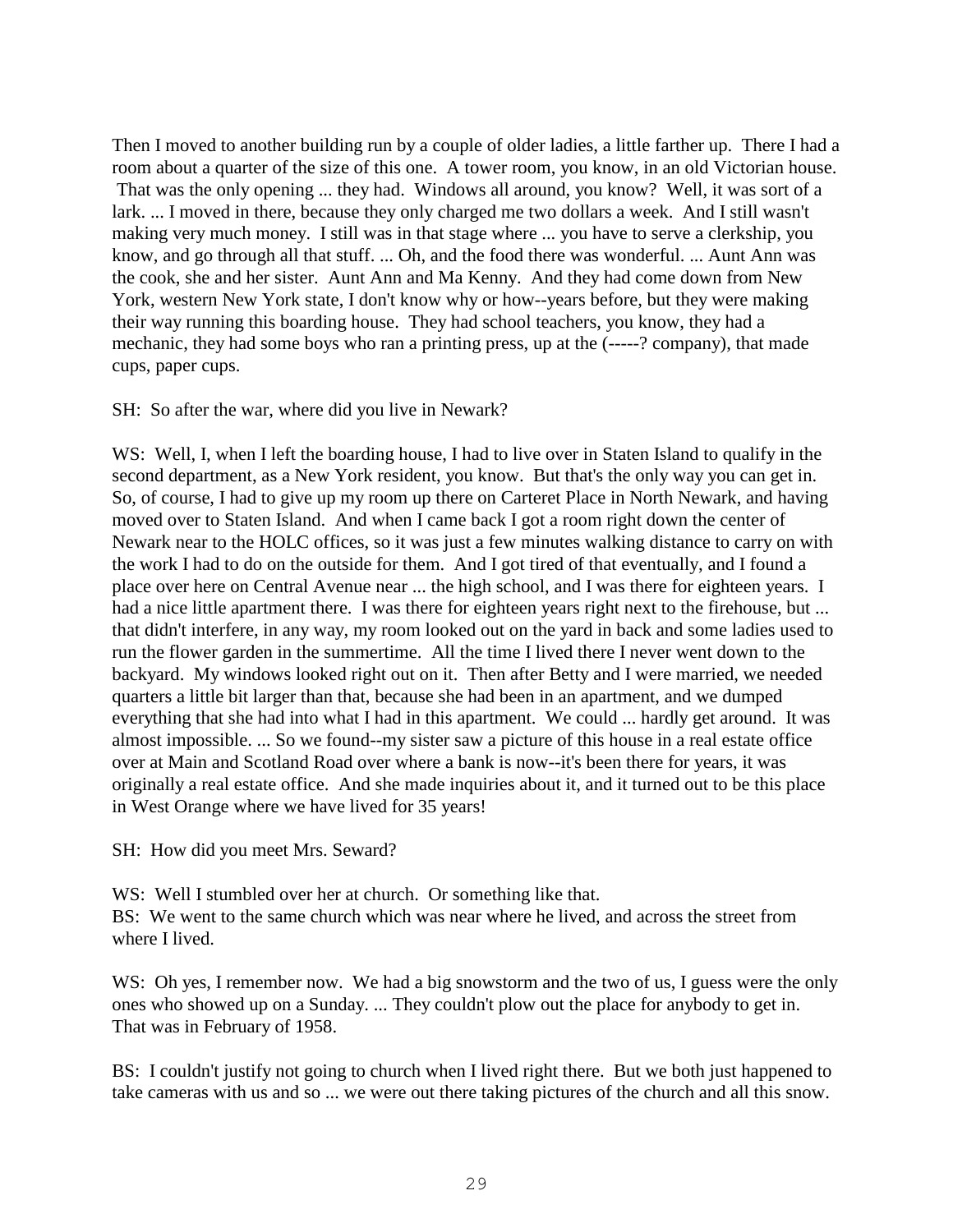KP: So you have pictures from that--do you still have the pictures?

BS: Probably.

WS: And I was invited up to her apartment for a cup of coffee.

BS: I didn't know he ... [he] didn't drink coffee.

WS: I wasn't a coffee drinker. What can you do under weather conditions like that? Snow on the ground this high, you know.

BS: You would have gotten lost walking ... the three blocks back to your place, you could have frozen to death!

SH: So how long did it take you to propose from this February snowstorm?

WS: I don't think I ever did propose, did I Betty?

BS: Well, you must have. (laughter) We went down on Mother's Day weekend to tell your folks. And then we got married the end of June. We sort of pushed it.

SH: Did you get married in Newark?

BS: No. At the church in Orange.

WS: Congregational church, where the big snowstorm. ... They filled the church. The church was not, well, not too big a congregation, a small congregation and so forth. But we filled it that day.

KP: Are you still members of that church?

WS: Never was a member of that church. I'm still a member of the church down in Vineland. I was admitted as a member of the church out in Toledo when we lived there, and I figured I'd never be a member of any other church. You know, one was enough because of family, our relatives all went there and so forth. A nice big church. When we moved to Vineland, of course, that changed things. My father brought our letters ... [from Toledo] to the Presbyterian Church in Vineland. And so I've been a member there ever since 1910 or 11. ... Now I go to the First Presbyterian Church over on Main Street and ... Scotland Road in Orange.

BS: The church we were married in was a Congregational Church and it through the years got smaller and smaller. Members retired, and members died--their families married and moved to the suburbs, and we did not succeed in drawing from the community. So ultimately the church dissolved and sold to another church group, which ultimately sold it to still another one which now is going great guns there. And as Walter said, he goes to the First Presbyterian in Orange,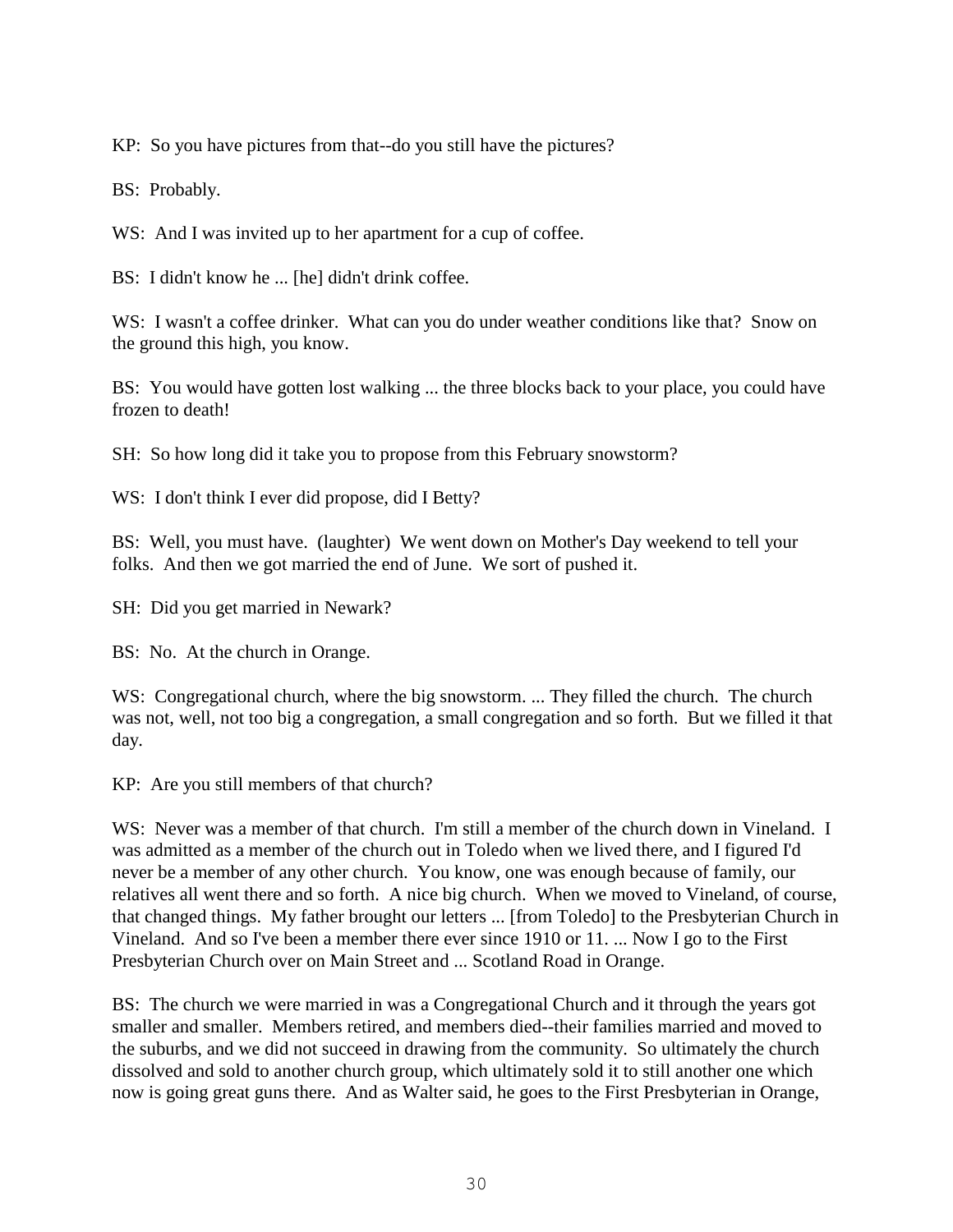and meanwhile I was brought up Episcopalian although I have very warm feelings for the Congregational. But we wanted one that had a good Sunday school for the children, so I ended up in a Episcopal church in Maplewood, where our daughter just clicked in immediately. ... It didn't work as well for Jonathan, but I still go there, and Walter goes with us once in a while. He goes there for some of the functions that take place, but.

WS: If there's anything to eat, I'll be there.

BS: He's not as comfortable with the Episcopal service. Often, I will take him to First Church and leave him, and I'll go to St. Georges and I'll come back for him. His service begins half an hour later than mine, so it's just about getting over when I get back, so that works out.

SH: How many children do you have?

BS: Two.

WS: A boy, and a girl.

SH: And their names are?

WS: Jonathan, the older, and Marymae, named after her two grandmas.

SH: Their picture shows that they are handsome and beautiful children.

BS: Thank you. He's up in Boston and he's working as a liaison for communities up there with the Tunnel Authority. To try to make sure that the land that's left after they build the tunnel is used in the most appropriate ways and doesn't just become another eyesore. And he's loving it. Marymae, meanwhile, came back from Los Angeles where she had been working in geriatrics to become executive director of an adult day care center up in Totowa. And that has just gotten fabulous reviews. We're quite excited. And she lives just around the corner from us, which is marvelous! She and her husband, of whom we're very fond. ...

KP: Did any of your children attend Rutgers?

WS: My daughter Marymae spent her junior year of college at Rutgers. She went to Tufts, and seeing as the rule at Tufts is for your junior year you always go somewhere else, and then come back for your senior year, you know, to graduate.

BS: ... [In] the second half of her sophomore year, she went to London, and studied there, and travelled in Europe. Then Walter went over and joined her for a month, and at the end of that month, with one week overlapping, I went over--I was doing some supplemental teaching at that time, you couldn't leave until the school year ended, so she stayed on over through the summer, and she did England, and Wales, and Ireland, and Scotland. Then she and I did part of the continent and England and Scotland and Ireland. Then the following year she went down to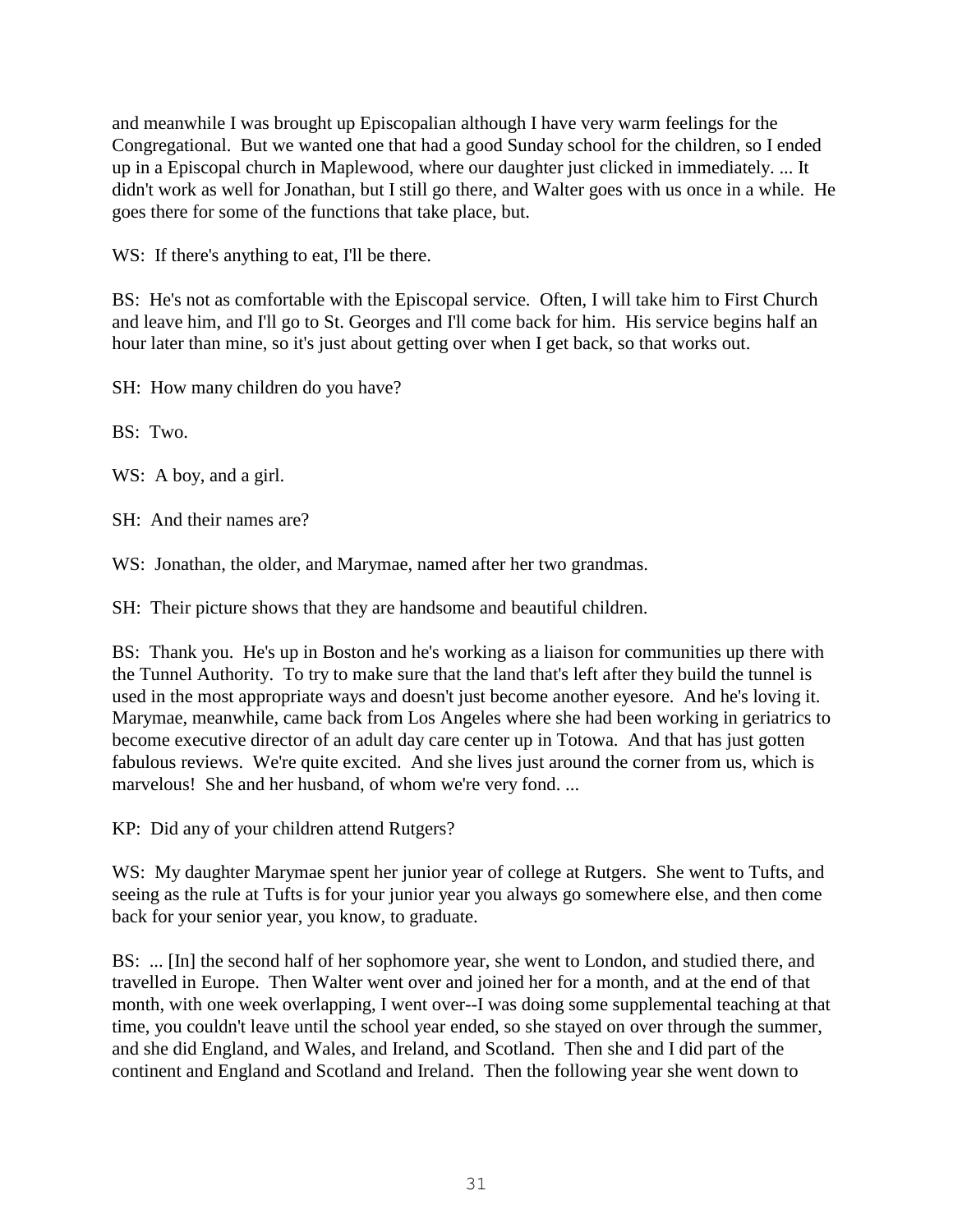Rutgers and got courses she would not have been able to get at Tufts, with some experiences she valued very much, and went on back to Tufts for her senior year.

WS: While she was at Rutgers, she got a job at, what was she? Something at St. Joseph's home over on ... Woodbridge. ...

BS: I think she was program director or something. ...

WS: Yes, ... she managed things for the people to do, don't you know. And she enjoyed that very much.

BS: Then she worked for a time in Boston at the hospital associated with Tufts, then went out to Los Angeles and studied at the University of Southern Cal, and after she had her masters, she saw a job notice for a job with the ... YMCA, I believe it was, or the YWCA, setting up a program for older adults. She applied, she got the job, she worked there until funding didn't develop--you know, when all of a sudden funding was reduced for everybody, and hers was the last position. So she got a job with a hospital out in Granada Hills where they had a program particularly for older adults, and they did a lot of Alzheimer's research there, and she worked there, through that hurricane ...

WS: She was right in the center ... of the hurricane.

BS: ... Earthquake.

WS: ... A building about a hundred feet away, the whole side of it came down.

BS: She did a lot of exploring (-----------?). But after that, she and her husband decided, ... well both of them missed the change of seasons in the east, and they were ready to head back east, so they started looking into jobs, and looking into places to live, and ended up back here. She's there, and he works out of Manhattan when he's not being shipped off to Minnesota. They say they get a lot of frequent flier miles. [laughter].

KP: How did it feel to have a daughter at Rutgers? Because when you were at Rutgers, it was very much an all-male place. How did you feel about coeducation?

WS: Well, I was sorry that they did that. I thought it--I liked it as ... all men. And they had started, of course, the year after I graduated, they started Douglass, and that was just for the women, because they didn't want any women on the Rutgers campus, you know. But they had to do something to satisfy some politicians, and they were looking for state money, and one thing and another.

KP: I read in the **Rutgers Alumni Magazine** in 1956, you were very critical of the state takeover of Rutgers in 1956.

WS: Was I?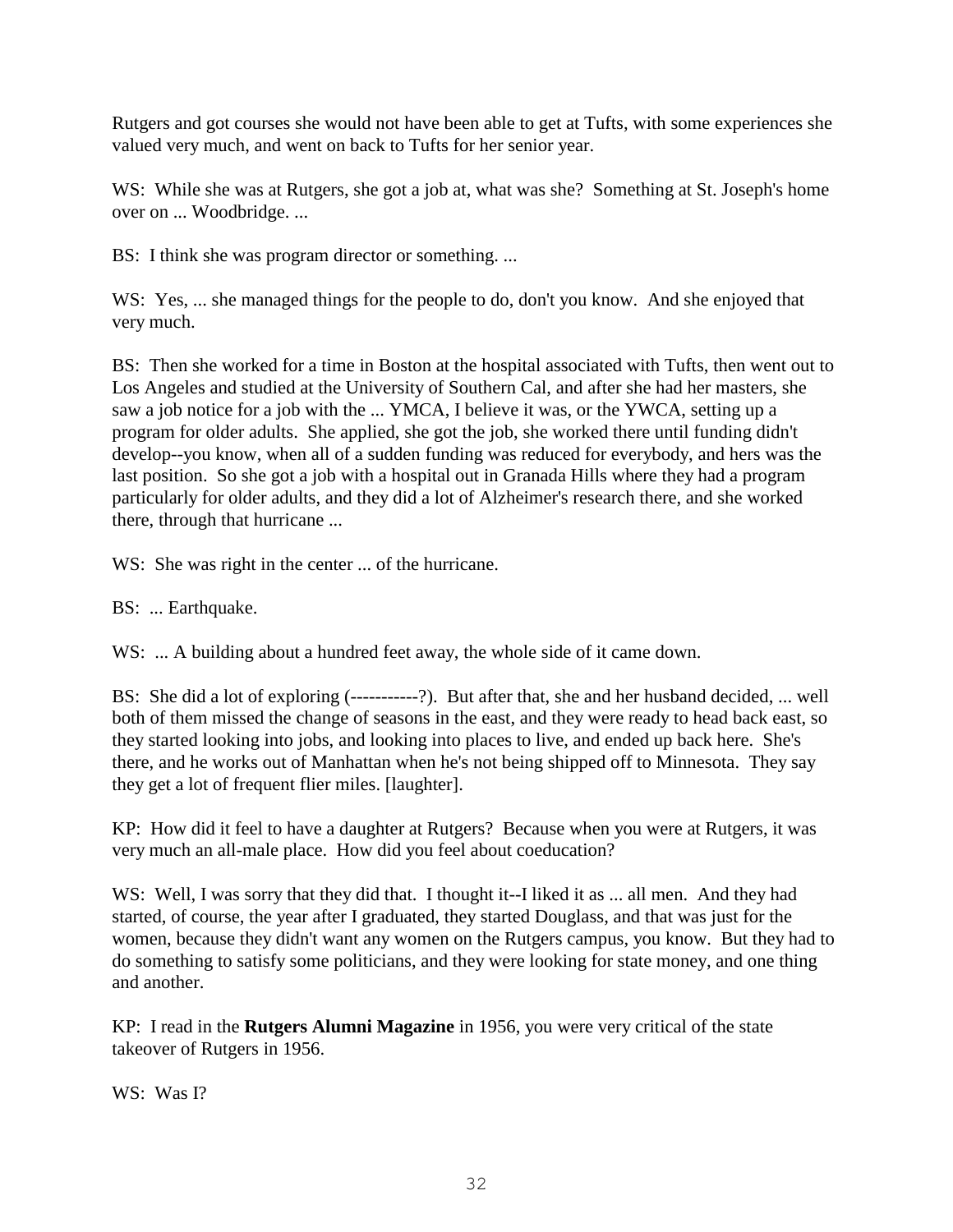KP: Yeah, you had written ... I didn't copy the whole thing down, but one of the things you had written was you were opposed to the state takeover, it looks like a real giveaway, and you also argued, "No assurance money will come from politicians," and you argued that, "government in control of education means government controlled thought."

WS: Did I say all that? (laughter) ... Hey, I'm glad you came! ... Let's see, what will I do here?

KP: It sounds like there was a lot of the old Rutgers you were sorry--you didn't want to see go.

WS: ... Yes, there's too much of a change. Yes. And I think there were a lot of other people who realized that and that's how they came to establish Douglass. ... I guess they wanted a state college for women, and that was one way to work it out with the boys down in Trenton.

KP: The Alumni Association very much wanted us to interview you partly because you have an incredible record of attendance at reunions.

WS: Well, I had to miss some, of course. I had to miss ... the first reunion I got back to was 1919. I couldn't get back in 1918, because I was working on the tax map. But except for that, I've come back every year except for the time I was up in Cambridge. Because the exams up there would come just about at reunion time down at college.

KP: So you, in a sense, have been going to reunions since the late 1920s. Pretty regularly it sounds.

WS: Yeah.

KP: In fact, I think I was told you've been to 49 consecutive reunions.

WS: Oh have I? Yeah, well, I've been going regularly every year, yeah. And in our fiftieth reunion I originated the alumni reunion chapel service, and I've been conducting that ever since.

SH: Do you feel like an honorary Rutgers alumnus, Mrs. Seward?

BS: Well, somewhat. I've seen things change, because when I first would go down for his alumni meetings, we were not permitted to go--women were not permitted to go to the luncheons. And we were definitely (-----------?). But then--and they would have their class dinner and the wives would be there, and then we would have to go out while they conducted business. And then until they caught on to the fact that the business was probably stuff the wives already knew about, we would discuss it at home, so they quit that foolishness. ...

SH: Where did you go to school?

BS: I went to Piedmont College in Northeast Georgia. A small church related college. Coed. [laughter] To me, anything other than coed seemed asinine! I'd gone to coed schools all my life,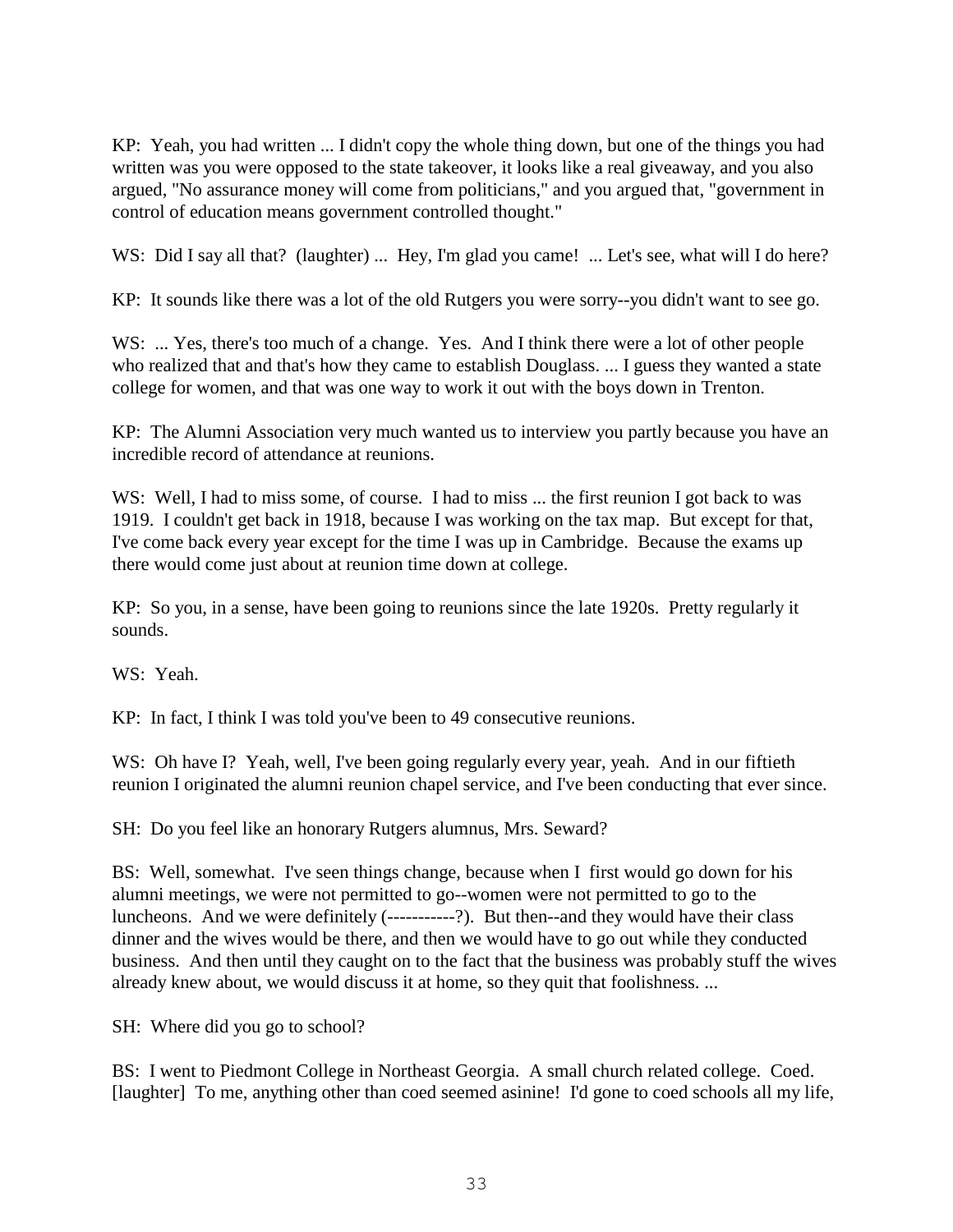and the state school was a little larger than I was interested in anyway. But what is now Florida State University was Florida State College for Women, and you could go to Gainesville, which was a men's college if you were taking courses that they didn't offer in Tallahassee. But when I suggested to my brother, "Well, maybe I'd like to go there and take forestry." He in fact said, "Over my dead body! I know what they think about the girls who go to their school!"

But Piedmont also cost less and almost all the students worked at least part of the way and it was just considered normal, so it was an ideal place. And it was very, very small, and I had gone to a high school of 1800 and the college was 250. So anything I tried out for I got into. They were grateful! The only thing I didn't get into was the Debate Club, because I didn't want anybody telling me which side to argue. Well no, I also didn't get into the ministerial alliance. But other than that. And it was, it was a terrific place for me, and I was the fourth child in the family, and up there, they didn't know anyone else in my family. When my sister came to visit me, she was my sister, instead of my being her sister. And if you've been a younger sibling you know what this means. And the relationship with the faculty was terrific, and you didn't have time to get homesick, because every time you saw anybody on campus you said hello, and you saw enough people you didn't have time to think about it. In all sorts of ways it was great, but then ultimately, when I decided I wanted to do graduate work, I decided I wanted to go outside that section of the country and get a different perspective and also I wanted a school that people had heard of. So I went to Teacher's College of Columbia and which had been heard of, and had some excellent teachers. ... Some of them weren't so good, but I really had some terrific ones. Then I taught for four years in Massachusetts, and then I came to West Orange to teach. And I've been here ever since. As I said, I was living across the street from the church that Walter went to, and I remember thinking, well, I hope I like this church, because I'll probably end up going there. And I did. And I was not comfortable in the Episcopal churches that I tried, in that area and the Congregational Church was right for me. All that worked out fine.

### SH: What subject did you teach here in West Orange?

BS: Biology. Since then I have been a substitute teaching for anything. They no longer call me, thank goodness, for auto shop. I don't think I've ever been called for boy's gym when they had them separated. And they don't call me for phys. ed. anymore. But I sub in the middle schools and the high schools. There are only three schools in West Orange that I go to, it works out. I started out in the high school, because that's where I taught. And then I started in one of what were then junior high schools, because, I knew all the kids that went there, because I'd been active with Girl Scouts and with Boy Scouts. And then I started going all over to these other junior highs. Now I see kids, I probably had, or soon will have those whose grandparents I had in school. [laughter] I have had some whose parents I had. But it's interesting, because I get them in the sixth grade, and then I may get them again along the way, but also when they get to be seniors. And its fun to see them as they go through.

SH: So what changes have you seen in the Alumni Association at Rutgers?

BS: Well, they're more open now. And more interesting planning activities for families on reunion day.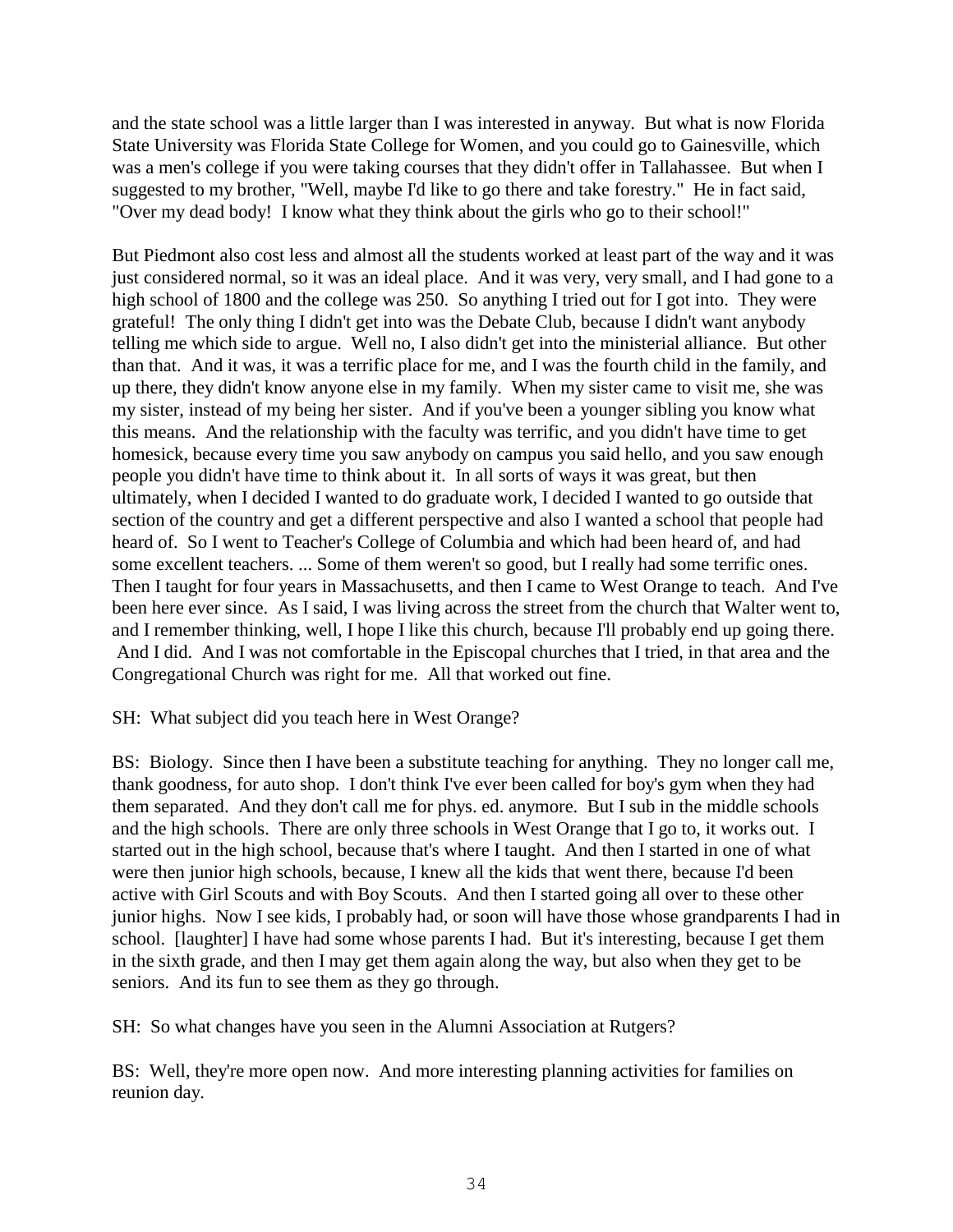KP: So when the men had their meeting and the lunch where ...

-------------------------END OF TAPE TWO, SIDE ONE----------------

SH: You were saying where you went when the men began their meetings, then you had to retire to the ...

BS: Yeah. We all ate lunch together, or dinner, or whatever it was, but then they would be ready to call the meeting to order so the ladies would get up and walk out ... together. It really seemed kind of stupid, but a lot of things in life do. At one point I worked for the army and that prepared me for a lot of things that seemed stupid.

KP: When did you work for the army?

BS: After World War II, I worked in Germany for a year and a half as a civilian.

KP: What did you do for the army? When were you in Germany?

BS: '46 to '48. I worked in civilian personnel, and then I worked in transportation. ... It was, for me it was a marvelous opportunity, I would never have gone to ... Europe otherwise. And they paid my way, and they paid most of my expenses while I was over there and paid me a salary in addition, so, you know. And it was great, and I could do enough stenography to get by. I had some interesting experiences of various sorts.

KP: What part of Germany were you in?

BS: Bad Nauheim and Bremerhaven.

KP: And what office did you work in? What department of the Army?

BS: Continental Base Headquarters. And then after that closed as such, and we went to Bremerhaven, I guess it was just Bremerhaven Port of Embarkation, that's when I was working for transportation. Part of the time trying to find new jobs for men who had worked with the merchant marine through the war and were not interested in coming back to the states and working at stateside jobs. They liked being on the water and doing that sort of thing, and there wasn't a need for them now, as there had been. But it was ... you'd meet all sorts of people. Some of them you'd really like, and some of them--you're glad you had met somebody like that, and hope not to again soon! [laughter] But it also meant that I got to London, and other parts of England, and I got to Paris, I got to Belgium, I got to Amsterdam, I got to Switzerland. I got to Denmark.

SH: Were you shocked at what you saw compared to the news and the information that had come back to the states during the war?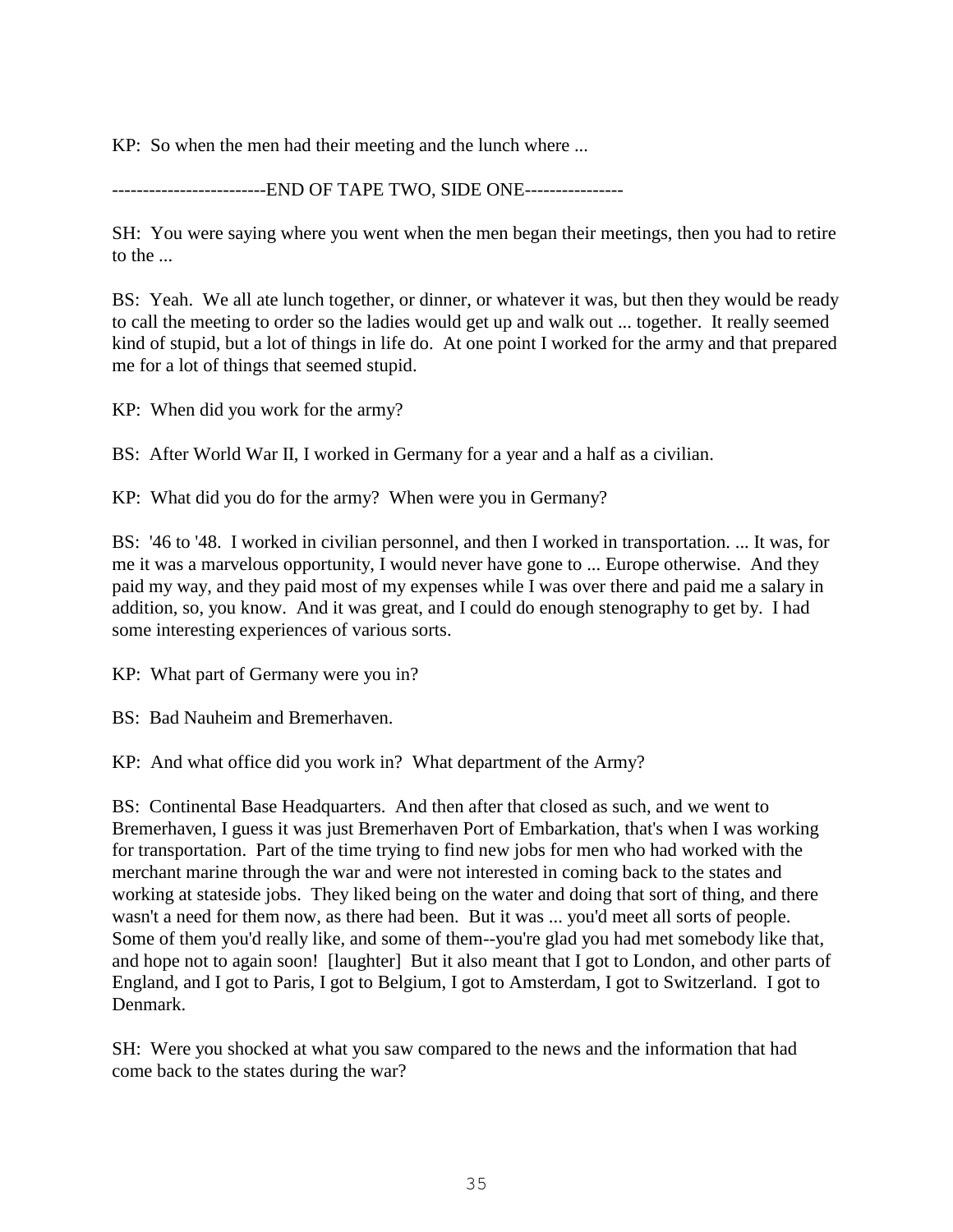BS: I don't know that I was shocked, I was distressed. Because you'd go through these wastelands-- ... somebody had pointed out to me that they had not yet rebuilt certain areas, because they wanted to get reparations, and they figured they could present a better case if all the war damage was still there. But I went to Bad Nauheim, one bomb had dropped on it by mistake during the war--there was nothing to bomb. It had been a resort town, and it was an ideal place for them to set up a headquarters, because there were lots of little hotels, and lots of little dining rooms, so they could accommodate this influx of people. And I worked in the Grand Hotel [laughter]! ... No it was, Bad Nauheim didn't show the effects of the war much. And actually when I first went over, you didn't do much travelling around. There wasn't any way to do it. You could take [the] train, and that was a (------?) as long as you stayed in Germany and sometimes when you went beyond, you weren't expected to pay a fare if you were travelling in uniform, and the headquarters I was at, civilians were required to wear uniforms for work. And it was super to go ahead and wear it if you were travelling, because for the women, we had the slacks and the jacket and the skirts, and the whole works. It was comfortable and convenient. ... So you went certain designated places, but we weren't supposed, really, to travel in Germany except to those designated places, because the people were having too many hardships. They didn't have food for themselves, much less for anybody else. So you stayed out and went to Garmisch, went to Munich, got into Frankfurt a time or two, got to Wiesbaden once. I didn't do much travelling in Germany, but it did get me an opportunity to travel through Germany to other places, and that was wonderful for me. My next trip was going to be to Italy, but then my father became critically ill, and my mother sent word so I came back to the states. Had an ... emergency leave, but it ended as a termination, it just wasn't feasible for me to go back.

KP: It sounds like you had a position that in the war had been a WAC position.

BS: Probably.

KP: Yes, especially having to wear uniforms on duty.

BS: Well, the general was one of those. He was an armchair general all through the war, and was throwing his power around after he got over there. He was not too much respected by the men who actually served in the services--who now were coming back, as civilians and working for Judge Advocate General and positions of that sort. ... I didn't mind wearing a uniform, we didn't have to wear it after work. So it meant I didn't have to put as much money into clothing, and I didn't have to think in the morning. Even when you had an emergency--what did they call- air raid alert, or something like that, you just automatically put on your uniform, didn't have to think about it.

KP: You were also in Germany, if I'm correct, during the Berlin Airlift?

BS: Yeah. That was scary.

KP: You felt that ...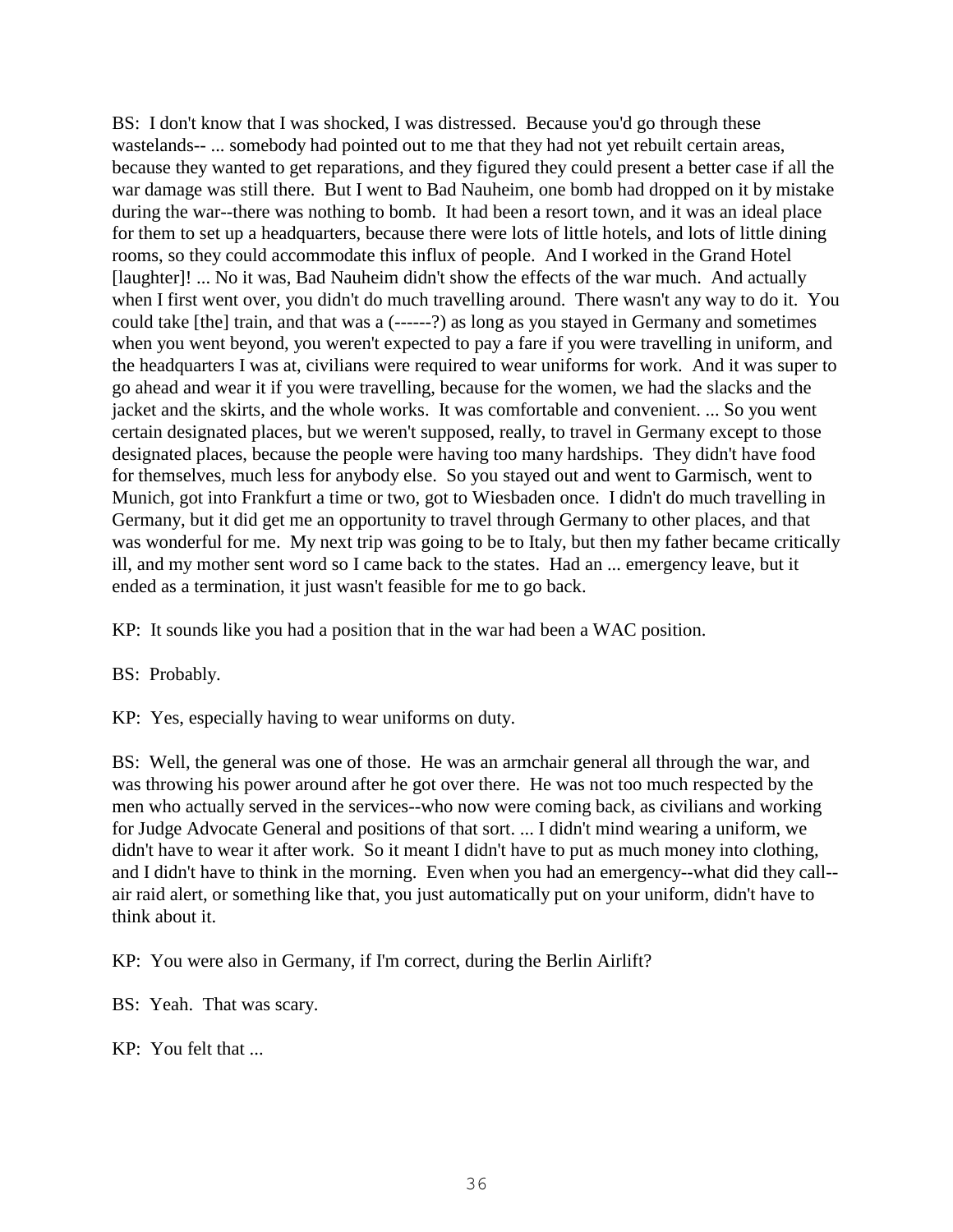BS: Well I went to Berlin twice. Once by train and once by car. And I can still remember how it felt. You get to a checkpoint, you just didn't know what was gonna happen. The time I went by car, before we got to the checkpoint, one of my friends said, "I'm gonna say you're my wife, and you're gonna be asleep in the backseat. Because then, they're not going to ask you any questions." So we did it that way, but we just weren't sure what they might do. It was the lack of assurance. And then in Bremen, they had a, well, civilians had junior officer privileges, which meant we could go to the officer's club. And in Bremen, they had an officer's club for American, British, French, and Russian, I think it was just the four. And the Americans, and the British, and the French were friendly to each other--they might not ever get to know each other, but they were friendly. The Russians were so very stand-offish, you just didn't, you didn't know. And you weren't sure, you never were sure, what might happen. I wrote my parents back these letters and said, "Well, of course, I'm here at the border, and so if anything happens we'd be the first ones who'd be able to get on the boats." Knowing fully well, that if anything happened, we'd be the last ones. But then, they didn't tell me when I was working in Alabama about the German submarines that were coming up along the coast of Florida and letting saboteurs off. There's no point in worrying people when they can't do anything about it.

SH: Now when you were travelling into Berlin through the checkpoints were you in uniform, or were you dressed as a civilian?

BS: Probably in uniform. It was an officer's uniform, but it had a civilian insignia, so there was no question. But at that point, I was wearing my hair in braids on the top of my head, and life was simpler if I was in uniform, because when I first went over it was strictly against regulations for army personnel to fraternize with German civilians. And if I were in civilian clothes with my hair in braids like that, they took me for a German. I remember being approached by somebody who spoke to me in German and I spoke back and said, "I'm sorry, I don't understand German." And he looked furious! After a while I realized he was trying for a pickup, and I hadn't been smart enough to know. But at least I assumed that's what it was. But we were stopped one time, one evening by an MP walking home from the club, and it was icy, and my date had given me his arm, and this MP drove up in a jeep and said something, and I said, "Oh, are you going to give us a ride back to our billets?" And nobody could mistake that voice for a German. So he said, "Well, get in." But then he said--and he asked us where we lived, and he said, "But you know, you really shouldn't have been ..." But I was in civilian clothes, you see. And the general was very strict about it. He had no control over what we called American dependents--the wives, and the families of the American soldiers. He practically required that all his officers at least, send for their wives and have them come over. But if he couldn't have any control over them, he certainly had some control over the civilians working under him, and he was going to exercise every bit of control he had.

SH: Do you remember this general's name?

BS: Oh yes. He has since died I understand. An interesting experience. He also was transferred from Bad Nauheim to Bremerhaven. And I went to a dance at Christmas time, and I think, in all honesty, he was almost the only one I knew there, that I had known before except for my date, and I think I was one of the few people he had ever seen before, and he just beamed at me as if he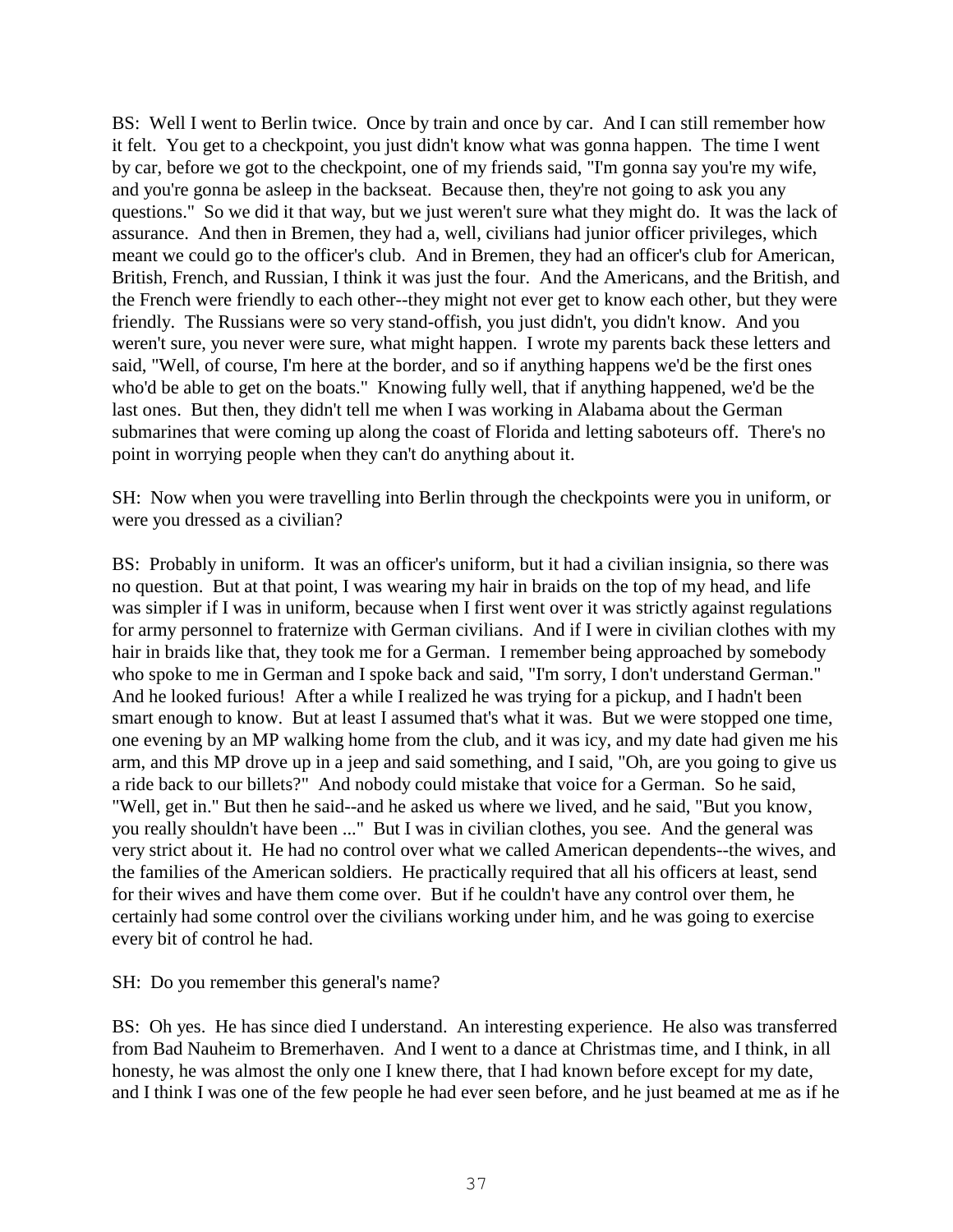was so glad to see me, whereas previously, in Bad Nauheim there had been the occasion at one of the dances we were doing the polka, and he had tripped me so that I almost fell. And he glared at me as if to say, what are you doing in my way? So it was interesting later for him to [look] so pleased to see me. [laughter] But in Bromerhaven too, he had less authority as far as uniforms are concerned, but I still wore a uniform, because it made life simpler. And when he would come by the office and see me in uniform, it always made him feel very happy. I didn't mind if it made him happy.

KP: Is there anything we forgot to ask you about Rutgers, or your post-Rutgers experiences?

WS: Well, you didn't ask me anything about the rushes.

KP: I did not partly because you did not join a fraternity, but did you take part in rush week?

WS: Is that what they call it now?

KP: Yeah.

WS: Well, the rushes I'm thinking of, you know, as you go, that main gate, I think it's the Class of '83, right down there, that big railroad bank, that used to be a spur of the railroad in there. And the sophomores would be up at the top--this was, I don't know what they called it, the sophomore rush or the freshman rush, but anyway, the sophomores would be up at the top, and the freshmen would be down at the bottom. It was the duty of a freshman to climb up this bank and throw the sophomores down.

KP: You are the first to tell us this.

W.S: I wouldn't have survived anything like that, because it was really ferocious. ... That was the custom at that time. The very first night before college opened, they'd have this big rush. Then another time I can remember in particular, the chapel rush. See these rushes were always between the sophomores and the freshmen. And the chapel rush would be immediately after chapel was over, the service was over, you know. And they would congregate right around in the front of the building, and let's see, oh, they called it the hat rush, that was it. And a sophomore would wear a sophomore hat, and it was the job of the freshmen to try to get the hat off his head. And, of course, the sophomores would try to keep the freshmen away. Well, in this one particular instance as I recall, somebody, it must have been a freshman, went into the chapel and opened one of the windows and did it right there. Because that's where the sophomore wearing the hat was standing. And he just picked the hat off this fellow's head you know, and threw it out.

BS: Higher education! ...

SH: What was the purpose of this rush? To establish territory for freshmen?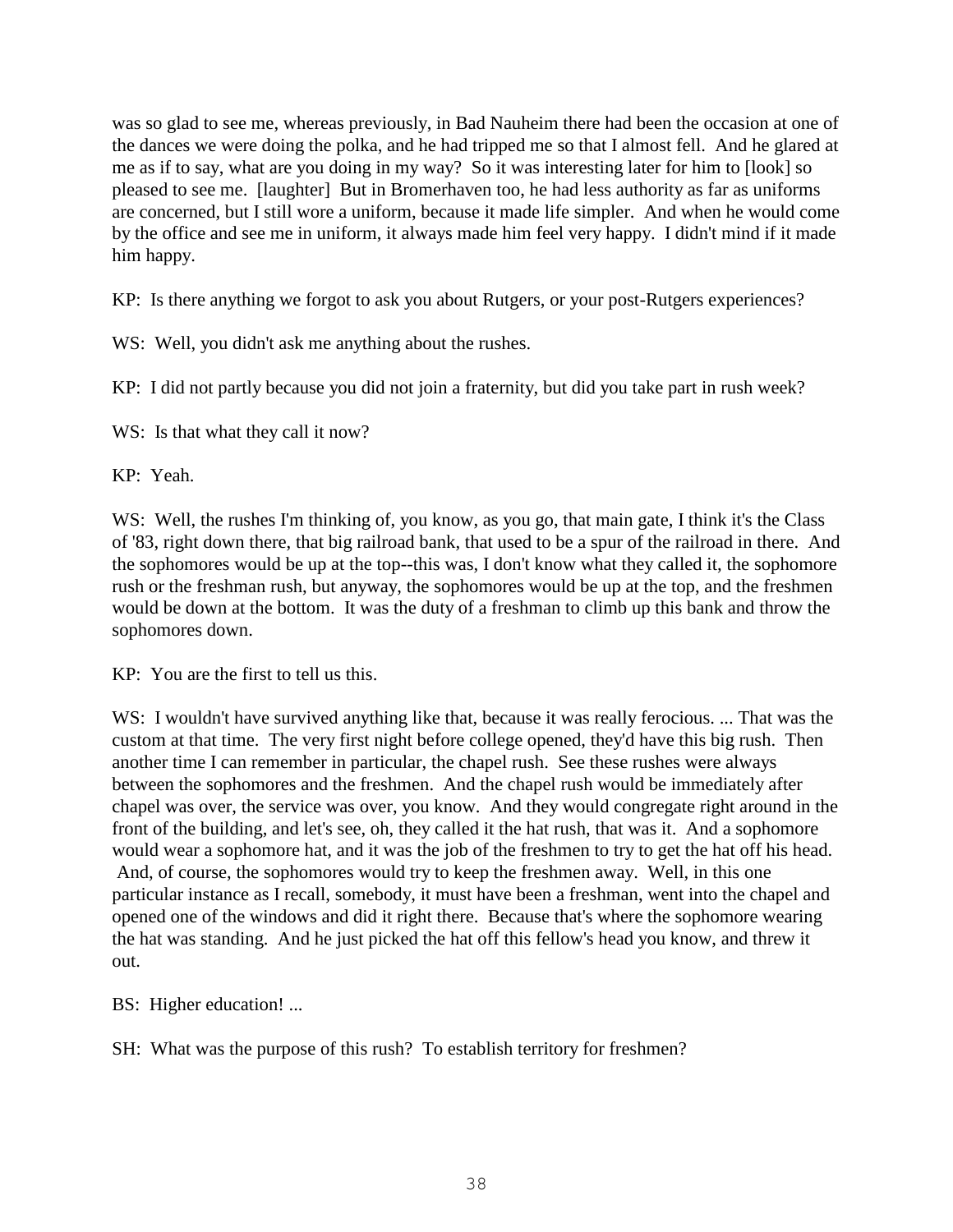WS: Oh yeah, it was just another one of the things that you were supposed to do. For instance, the freshmen couldn't walk down Seminary Place where the old library was. You couldn't walk on the sidewalk there, you had to walk on the other side of it to get to the engineering building. And, you'd better wipe that smile off your face too. Fast. And I was walking down this-- ... we had math class, first class after lunch. The first day I was walking to the engineering building, of course, it was a sidewalk, and these other fellows were over, standing outside New Jersey Hall on the other side. And some of them said, "Hey, get off of there, you can't walk there." ... And another group of fellows would say, "Stay there. Go ahead." And I had a big smile on my face, you know, I was somebody to be able to get to college, you know, and be a part of it. ... Finally one of the juniors saw my predicament, I didn't know which way to move. He came over and ... told me what the rules were in that respect. But that's what they call hazing.

KP: That class competition lasted into the 1940s.

WS: Quite a quite a ways, quite a while. I guess ... it can get pretty rough.

KP: Yeah, there are some classes that still haven't forgotten it. Some class members. I think ...

WS: Oh really?

KP: I think ... I'm trying to think what two classes really don't get along too well.

MC: '42 and '43.

KP: Yeah '42 and

MC: '43.

KP: Yes, there's still people who remember.

WS: Oh, they had ... one big fight one time at the Crosskeys Restaurant in Rahway. Oh, it took years to--to put that one down. ... It was terrible.

KP: What year was that?

WS: Oh, I don't remember what year it was. It would be around that time. ... Probably in the forties.

KP: No one's brought that one up.

MC: No, we'll have to ask about that!

KP: We'll have to do some research. No one's brought up that restaurant.

WS: Oh, they made a wreck of the place, you know. Oh it got to be something.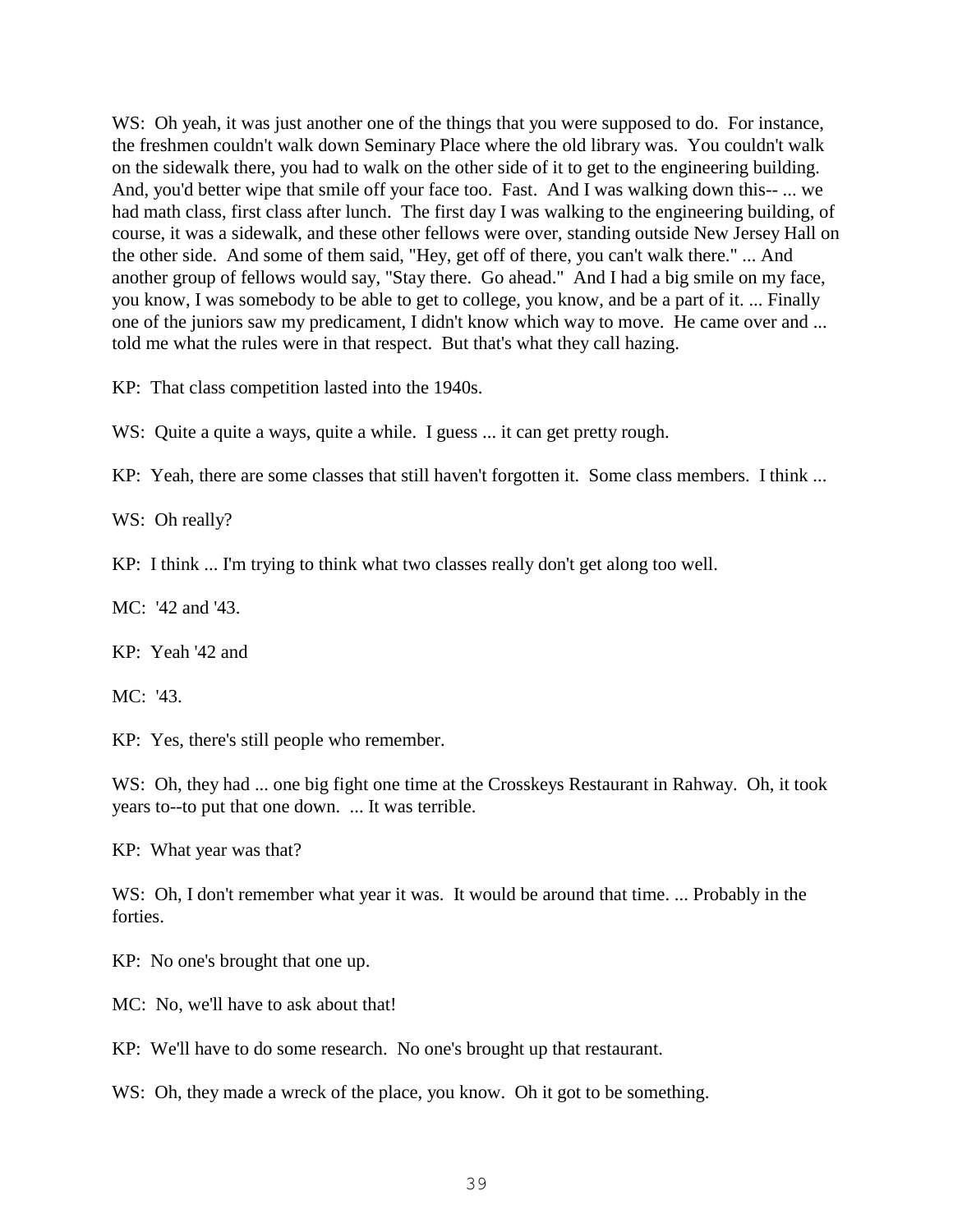KP: It doesn't appear in the **Targum** either.

BS: Did the hazing take place-- ... was there any relationship to the hazing to the frats, the fraternities? Or was this just an all class thing?

WS: ... All class. It wasn't a fraternity affair. Although the fraternities may have engineered it, you know, probably did.

KP: Do you still practice any law?

WS: I'm all tied up with family estate matters, so that it doesn't give me an opportunity to go out in general practice.

KP: What have you liked about your legal career, and what would you have done differently?

WS: ... Well what I would like to have done, but I wasn't qualified for it, was to get into the firm in New York that was founded by a member of our family, and it turned out it still is today a leading firm in the country. And I went there one time, and learned that yes, they had, they still had the chair ... William Henry Seward used in the law office. But I couldn't get them to ask me whether I'd like to sit in it.

SH: What is the name of the company?

WS: (Cravath?). He was a later partner, around the turn of the century, and they've kept his name as the key name for the firm, it's been changed from year to year, as time does change. Let's see, what is it now, (Cravath?), it was at one time, (Cravath), DeGeurs, Dorf, Swain, and Wood. What is it now, I forget what it is today. Here's a picture of the man out of law school who went to that firm. He was magna cum laude at Harvard College and also at law school. And he's head of the firm today, but, of course probably ... even the men of the firm don't know or care about it having been founded by William Henry Seward.

SH: What did you enjoy most about practicing law?

W.S: Trying to help people out and doing the best thing to preserve their rights. I might have been on the wrong side, but that's what a lawyer has to do if he wants to survive, he takes a case. He doesn't have to believe in it necessarily, in what he's doing, but he's got to serve his client, and its hard for people in general to understand how a person can do that. But a lawyer can do it, because he sees what the issues are, and there's always two sides to every question. ... So his job is to do the best he can for his client, but he doesn't have to take the case if he doesn't want it. Of course, if he gets assigned by the court he doesn't then have any choice. ...

SH: [to Mrs. Seward] Is there a question you think we should ask him?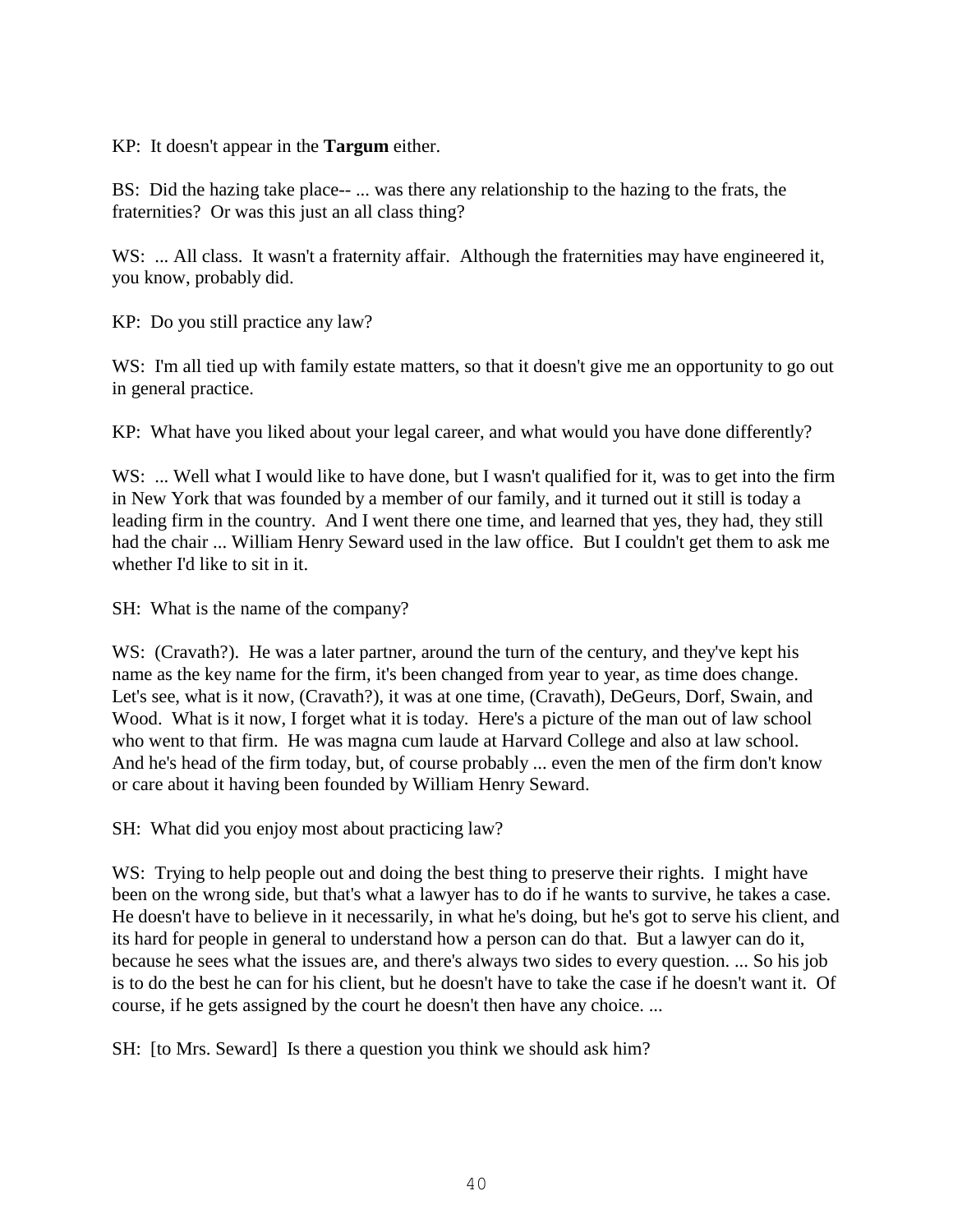BS: I haven't thought of any. Maybe his most memorable moment was a year ago when he fell and broke his leg.

KP: Actually, someone from the alumni office said when you broke your leg during the service you were determined to finish the service. And everyone was very impressed with that.

WS: Oh really?

MC: Yes.

KP: Yes.

MC: Yes, that's the story we hear.

BS: ... That year, he did not walk in the parade. About halfway though the service he agreed that he'd be willing to ride in the car this year. By the end of the service he agreed to be taken to the hospital and have it checked out. To prove there was nothing really wrong. But he stayed and he stood through the hymns. Then this last year, he was there for the entire chapel service and he walked the length of the parade. He did let Marymae carry his banner.

KP: Well, we might be able to have someone carry your banner. My interns love the parade.

MC: I volunteer.

KP: It was one of Melanie's highlights, she carried the Class of '42 banner.

MC: Oh yeah, I loved it. It was a lot of fun. We went to the Old Guard dinner too.

WS: Oh did you?

MC: Yeah, we got a special preview ... of it, I guess.

WS: Oh, that's always nice.

MC: Yeah, it was very nice. It was very nice. It gives you a very different sense of Rutgers from what Sandra and I see day to day.

BS: I'm sure it does.

MC: Very different, you know, from the big ugly dining hall where I used to eat every day, to be transformed into, you know, a place where the president will actually go, and all these esteemed alumni will come back. It was really nice.

BS: Well, you should have come to the all-alumni punch bowl reception. Last year, it was grand. Because that also is quite a different feeling. The president's dining room ...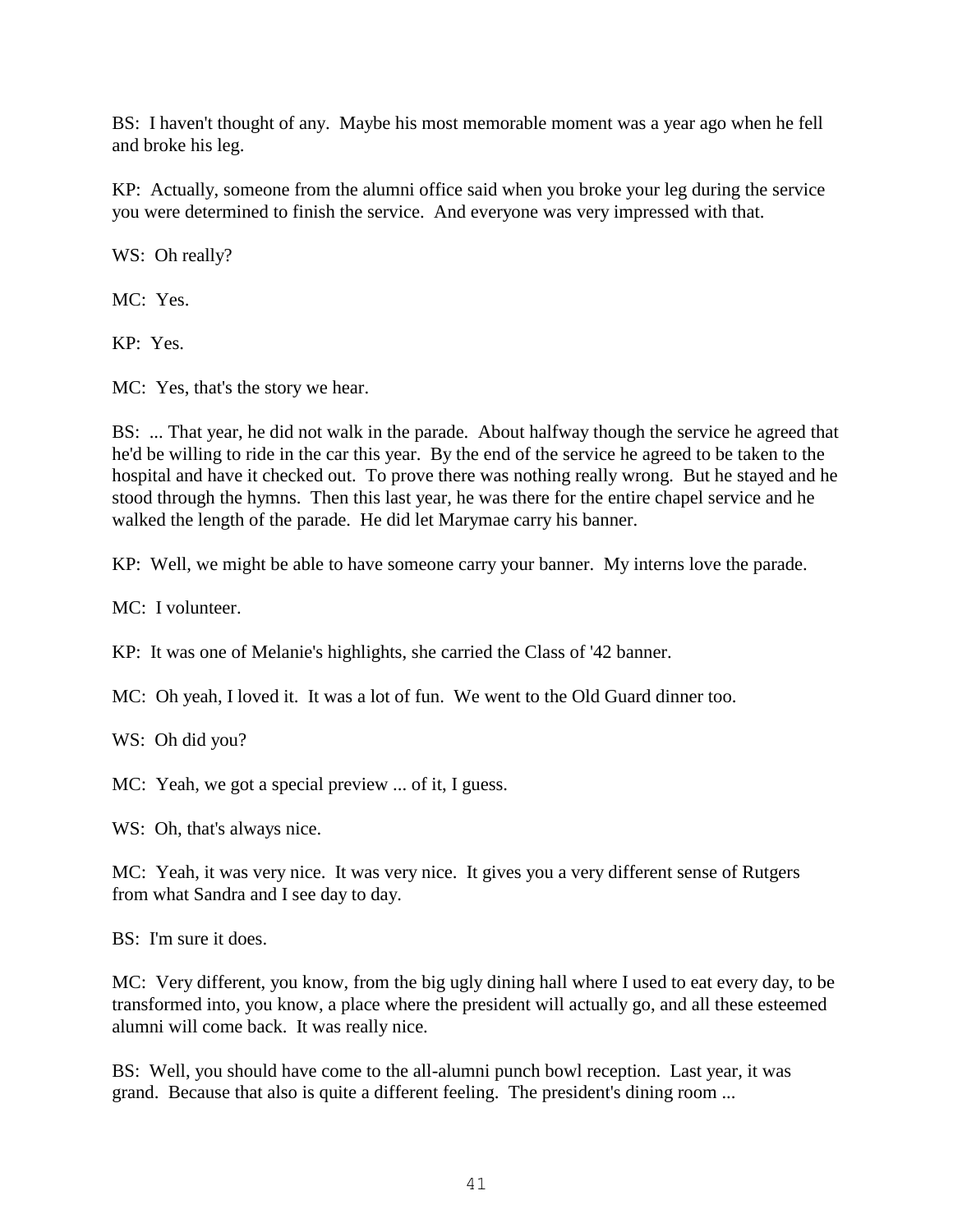MC: Yeah, I'm sure, I think we'll be making appearances at everything we can, we really will.

WS: That's nice, oh, it'll be nice to see you.

BS: It fascinates me, his class has had a class dinner every year. And he's the only one in his actual class who's there, but there are sons and daughters, and nephews, and cousins, and friends. So we usually have about fifteen people there.

MC: That's a good turnout.

KP: No, that's better than some of the other groups.

BS: There's not room for many more people in the President's dining room. And for a number of years now that has been given to Walter.

KP: We all attend the Class of '42 meetings, so they don't make Melanie and Sandra sit out in the hallway. [laughter]

MC: We can stay in. I also went to a reunion planning committee meeting, so, and I'm going to that one next month in January that they, I guess it's brunch. I'm going to that, too. So yeah, I'm trying to get involved in it.

KP: My students have carried on some of the old Rutgers traditions, you can be sure that some of them, Melanie and Sandra and some of the others.

WS: Good, good, good.

BS: Well, it would be good if there were more ways that the current student body could try to touch onto some of what this is like now. Last Spring, one of the Rutgers graduates that we know well went to reunion, first time I think she's been back, she was astounded at how much fun she had. And now she plans to come back and have her family stay overnight so they can be there the night before and the next day, you know. But I guess there's really no way that you know that until you've done it. Of course, we have a real break, they let us stay in Stonier Hall, so that we just have to walk across to the Commons, and that's good.

MC: For most of the students, though, they've moved out of the dorms already, so it's hard to get current students. But the incoming freshmen are there for orientation that weekend. So they really need to do something with that, because there's the freshmen just looking at the parade going, "What is going on?" You know, they really--no one tells them what's going on. Because Rutgers just has so much going on at one time, that nobody can know everything. I mean, in my senior year, I've tried to go to, you know, Kirkpatrick services Sunday mornings, to the Holiday Concert, I try to go to shows at the Cabaret, I've tried to do everything. And if I did everything I wanted to do, I would never go to class. I would have no time to be a real student. So it's just there's so much going on.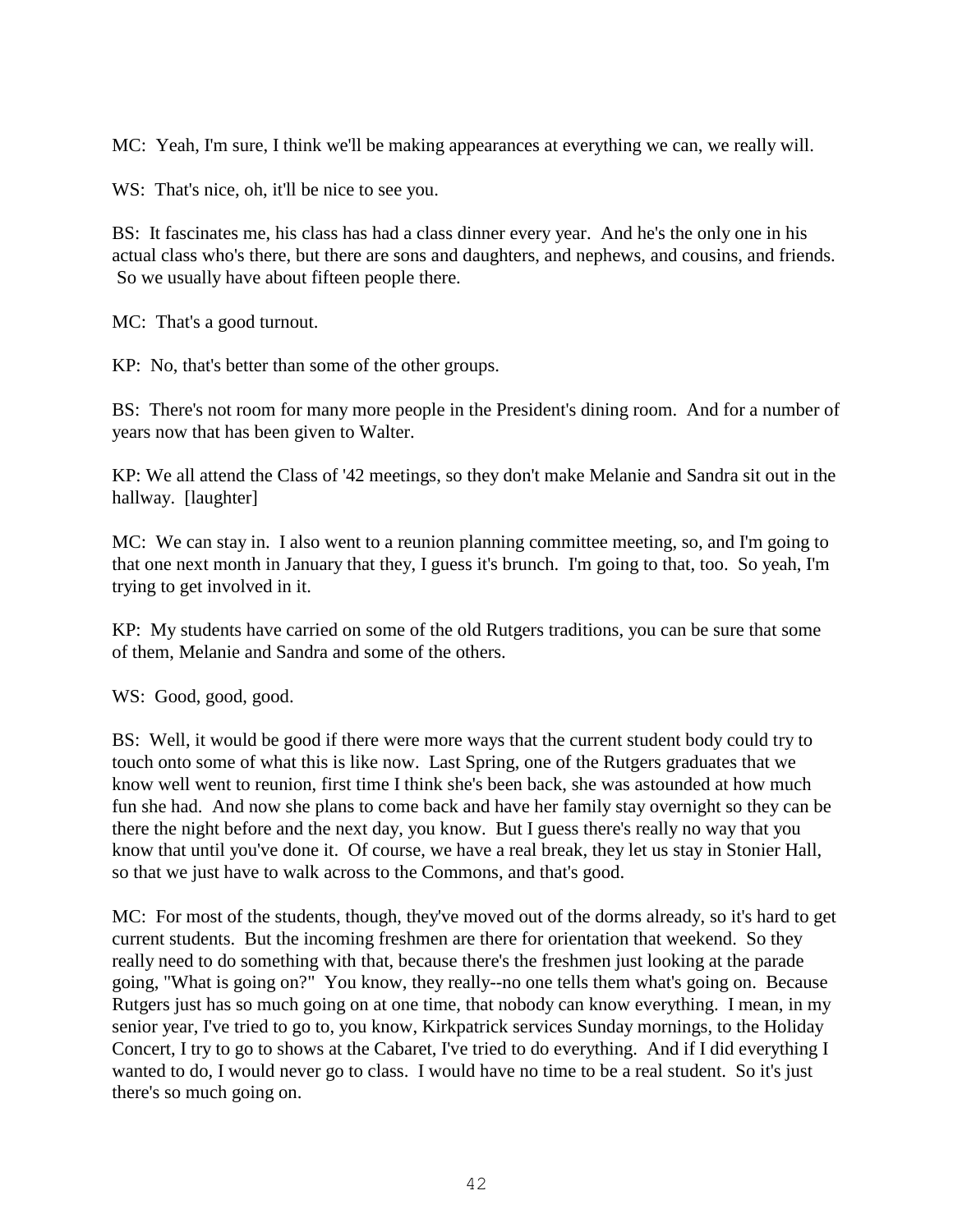BS: That is one of the problems about a really large school.

MC: Yes, yes, it really is.

BS: It can have real advantages, but there are two sides.

MC: Yes, they really need to work on that though, getting students involved with the alumni.

KP: Well, this, we actually do that. This is probably one ...

MC: Yes, this is the best way I've seen it done. Because the alumni association does give effort especially in the senior year, they try to have sort of get togethers. But they don't really work very well from what I've seen. I don't know who's not ...

WS: Well it's a little bit late.

MC: By senior year.

WS: I would say that last minute to create something like that ... it has to be done earlier.

SH: Well we look forward to seeing you there in May.

WS: Well I hope I will see you.

KP: We'll be there so we expect you to be there [laughter].

WS: Well that's real nice.

KP: The highlight of my intern's social schedule. [laughter].

MC: Absolutely. You should come to the dedication of our project. That Friday, right before Old Guard.

KP: Right before Old Guard, the oral history project will be dedicated.

WS: The what?

KP: The oral history project, this project will be dedicated at the library by the Class of '42.

WS: Oh, the Class of '42 is financing this?

KP: This, and some other classes. Actually Carl Heyer also has helped us out, and the Class of '43 and the Class of '40. But it was really '42 that started it.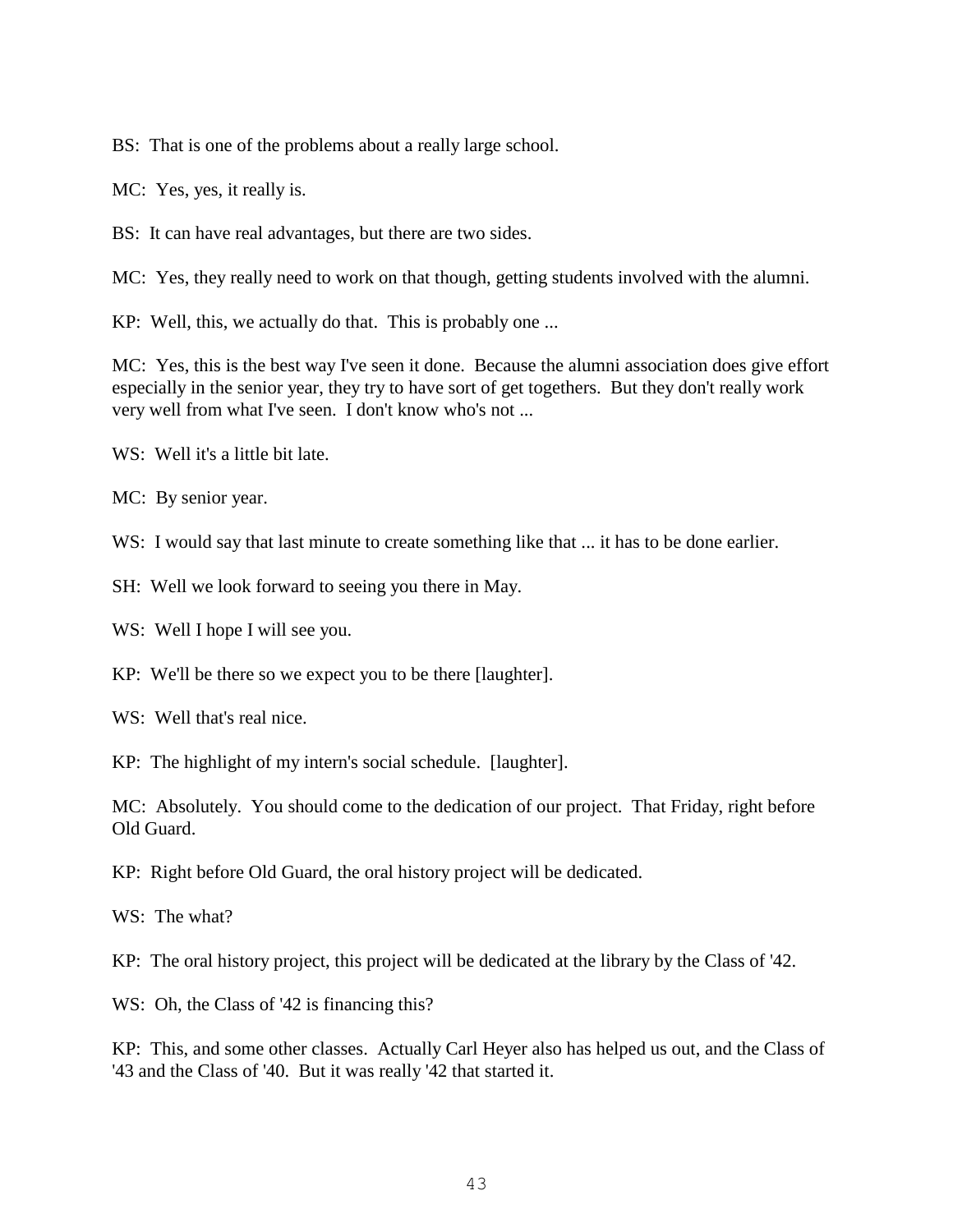WS: Oh, well, are you continuing this every year?

KP: I think, well, it's really up to the alumni and the Class of '42 and the other classes. It's definitely going to continue, it looks like it's going to continue for another year after this. And we've interviewed about two hundred alumni. Well, no, I shouldn't say. We're probably at 186 ...

MC: Yeah, I just did the tally, it's about 186.

SH: Don't forget the two I did ...

MC: Oh yes, she just did two in Phoenix, Arizona. We're very ... we cover the continent.

WS: Oh, you go around the country?

KP: When we can, yes.

WS: Oh, how wonderful, how wonderful.

SH: And we're so dedicated we take advantage of spring break, Christmas break. [laughter]. Yes. Have tape recorder, will travel.

MC: Because they are spread out, there's alumni everywhere, who, you know, who are participating in our project. I've done one in Cleveland and in Tucson, Sandra's done Arizona, did you do Wyoming, Montana?

BS: Let me ... if one of you locates Cliff Osborne, down in Tennessee, and does one of him, then we'd know that there were two members of Walter's class still alive. Because we don't get any answer from him when we send him cards or notices or anything, and we just don't know. But Cliff Osborne would be the only remaining other member. He used to live up here and he moved down. His daughter's down there, is that it Walter?

WS: He has a relative, I think, maybe a cousin or something like that. But he was getting on in years, and I guess his brother either used to live right up here at Liberty Corners, up near Dover you know, his father had been the minister of the church there. He himself, got to be the head of the psychology department out at the University of Kansas before he retired. A very bright fellow. But I think that over the years his interests have changed more to University of Chicago where he got his Ph.D don't you know, that meant that much more to him. Because you go back to the campus today, and nobody knows him.

BS: They know you. They say, he was the head of the parade.

KP: But I have had 80 students who have taken this course so far, and about--Melanie and Sandra are about, actually next semester we will have five people working on the project who have had the course and then I'll have--be teaching a course. Students actually will be using, are using the interviews in the classroom.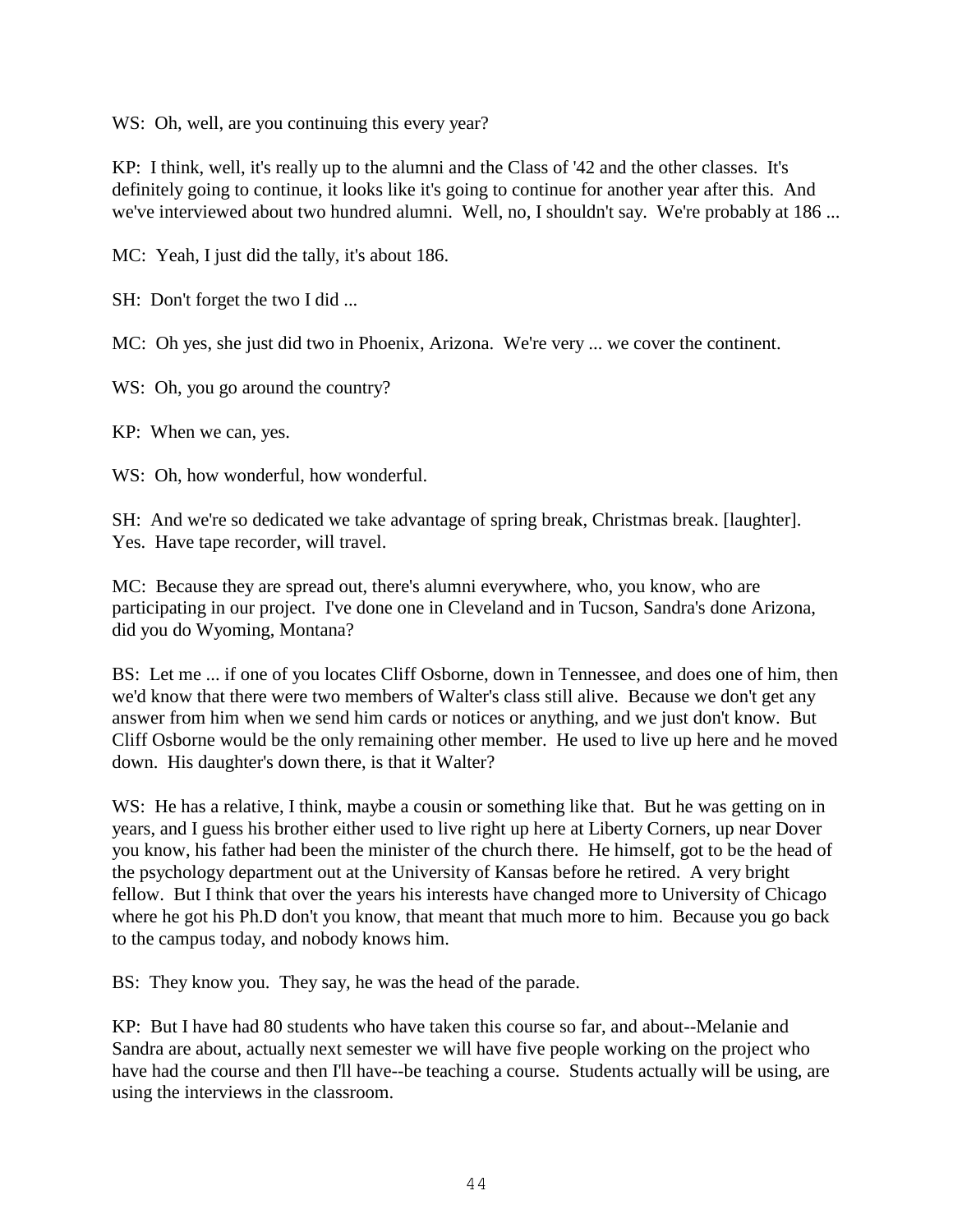WS: You mean all this stuff we've been saying today you're going to play for them ...

KP: No, first you'll see it on paper before we give it to them.

WS: Oh, it's going to be ...

KP: Transcribed.

WS: Yes? And then given to ...

KP: First it'll be given to you. Then it'll be given to a class of students. So we won't just give them raw material, you will get to see what you said.

WS: You edit?

KP: We do a little bit of editing, you are actually the editor ultimately, in what you want to keep in and what you want to take out.

WS: Oh, I should have made a real story out of this. [laughter]

MC: That's what she said, go ahead whatever you want.

BS: What is the purpose in giving this material to the students, and what do they do then?

KP: Well, for example, one of the assignments they had to read an account by a sailor who was at Pearl Harbor. And then they had to compare his experiences with those of three alumni who had been in World War II in the navy. And compare and contrast their experiences.

W.S: Oh, that would really be something interesting.

KP: And next semester, I'm teaching two classes. In my course 1914-45, students for their final paper they are going to read a book about women factory workers in California and then compare their experiences with five people who went through Rutgers and Douglass during the 1930s and 1940s.

BS: The Rutgers-Douglass people of that same period?

KP: Same period, yes, the World War II period. So there are various ways, and Melanie is in fact doing another project. She's--in another part of Rutgers history, she's studying coeducation, the coming of women to Rutgers.

MC: Yes, that's my senior thesis, is on coeducation. There's a real small oral history project that was done, there's about 35 oral histories of the women who were in that first class to spend four years at Rutgers. So, we're also, in '97-98 through the Office of Student Life, we're having a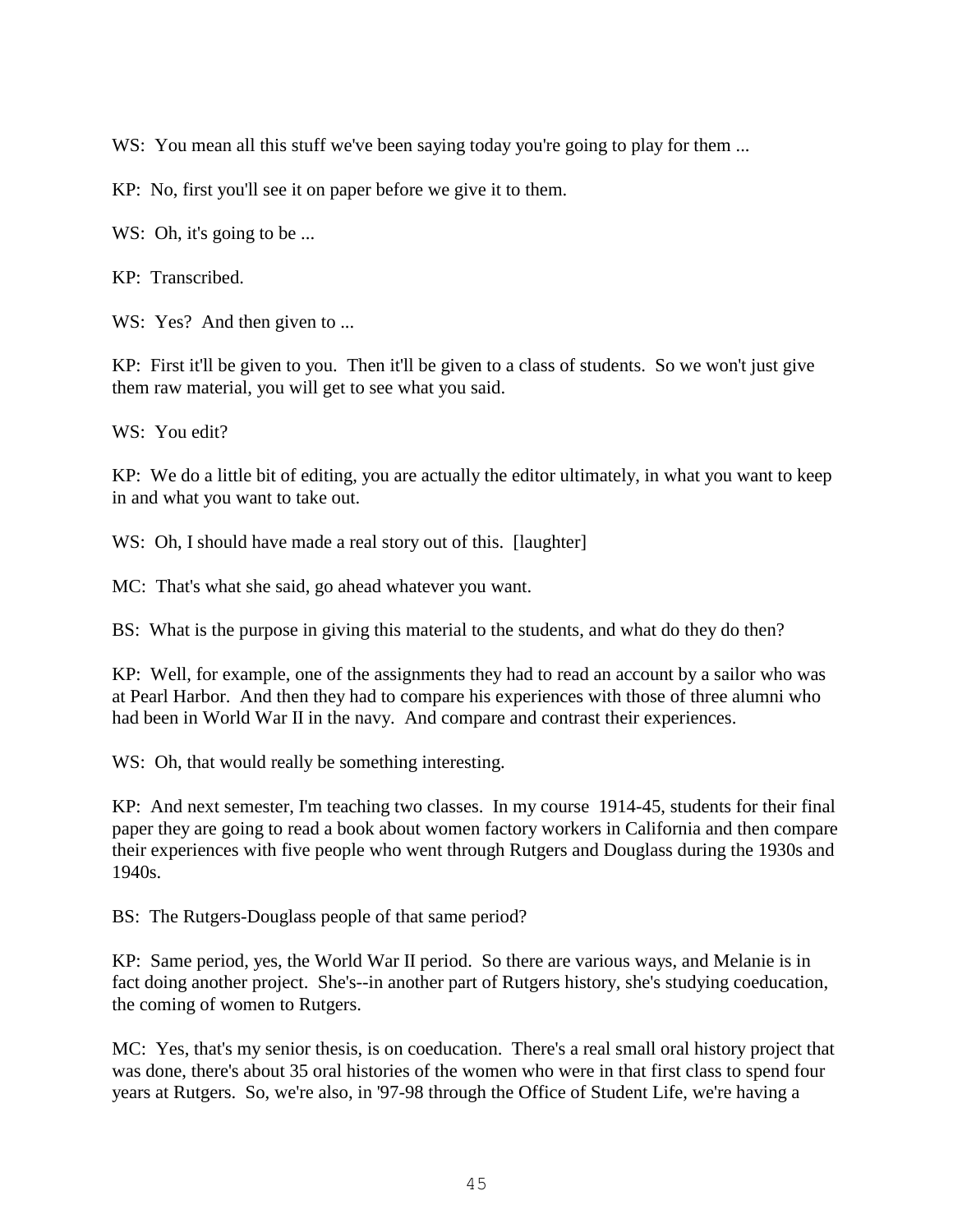celebration of 25 years of women at Rutgers. So, I'm doing that, I've been doing that since the summer. So I'm sort of doing, everything with alumni. I really enjoy alumni weekend, I know people in that class, I know people in the 40s classes. It really is, it really is. And I have such a different impression of Rutgers College than my roommates do. We all enjoy our school, we do not have any complaints, but ...

BS: You have an entirely different perspective.

MC: Yes, I feel like my experience has just been so much fuller, you know.

BS: Very personal.

MC: And very personal, really personal. I mean, you know, to interview someone who graduated eighty years before me ... [laughter]

KP: Plus Carl Heyer's given us a tour of ...

MC: Oh, Carl Heyer ...

KP: Has given Melanie and another intern as well as my wife and I, a tour of Mount Holly. Have you ever taken a Carl Heyer tour of Mount Holly?

WS: No, I've been of course through Mount Holly any number of times, but not, well, I guess for several years I haven't ...

KP: You should visit Carl, have him take you through Mount Holly. There's a whole day that he makes of it. He really gives you a real tour of the town, which, we're going to send Sandra and her husband there, because he tells you how Mount Holly won the American Revolution.

MC: He hikes you up the mountain. He hikes you up the actual Mount Holly.

KP: The tallest point in South Jersey.

MC: Yes, he's great.

WS: Is there a mountain in Mount Holly?

MC: A little hill [laughter].

WS: Is there really, I haven't really become acquainted with it.

KP: Oh no, you should really call Carl up and go. You would really enjoy it.

MC: He wants everybody to come down. He says, "Bring your parents, bring your grandparents." He's a great tour guide, he really is.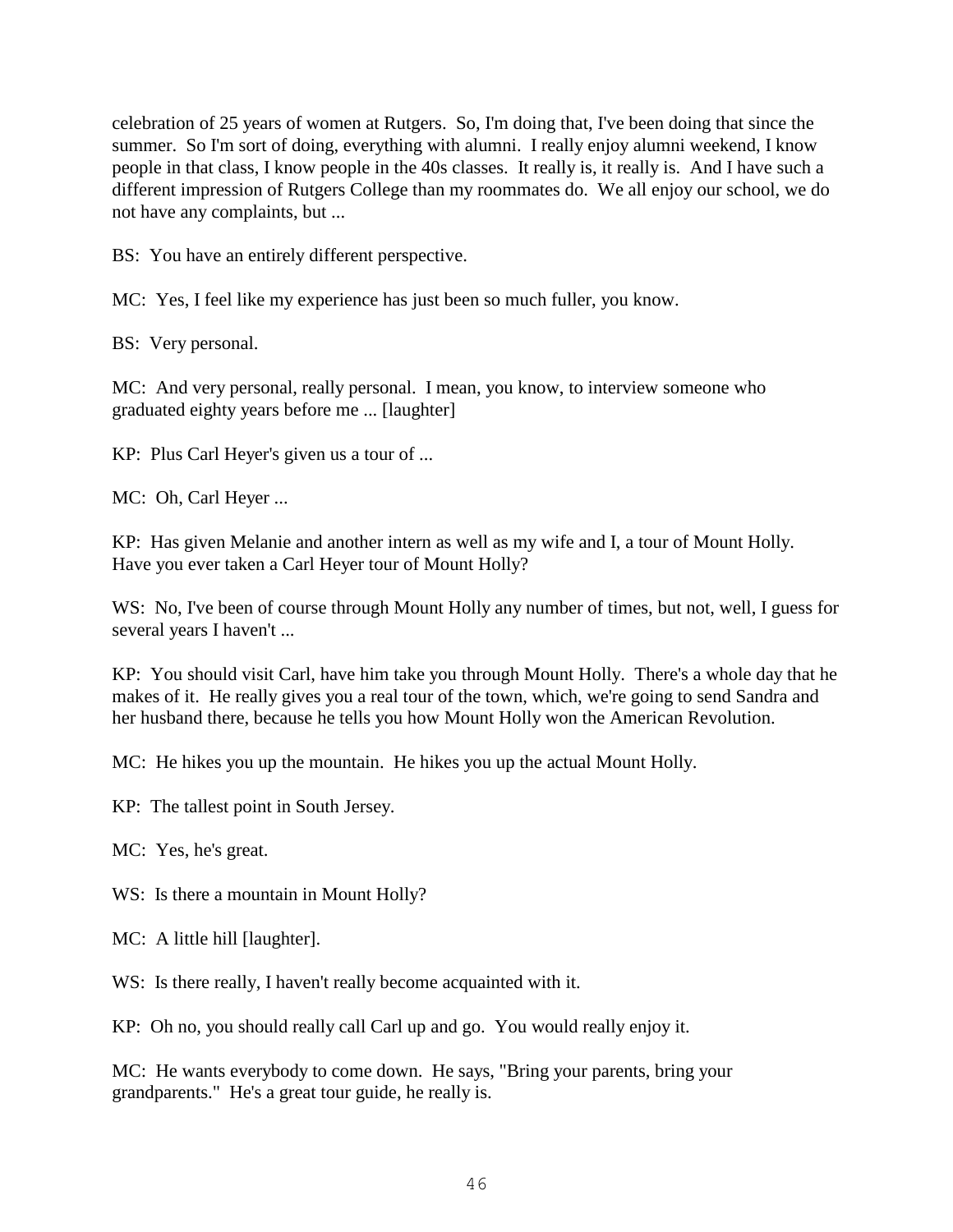WS: Yes, I remember him quite well.

SH: Well when we return the transcript to you for correction, if you would be lenient in your corrections. Because so much of what you said we'd really like to have it stay within the transcript, but also add to it if there's memories that come back but we've forgotten to ask the question that jarred that memory, please feel free to add to it.

WS: I don't see that there's anything particular of value that we've covered today, is there?

KP: Oh yes.

MC: Yes, absolutely. For people who--I study a lot of Rutgers history, and everything you've said has helped me. It's a big supplement to reading Demarest's book and McCormick's book, Rutgers history books. You know, it's a real benefit to get a personal history of Rutgers. A lot of the men that we interview for the World War II experiences don't realize that I don't have a very personal interest in World War II, so when I interview them, my interests lie in what they did when they were at Rutgers. You know, as a Rutgers student, I can relate to that much better than their military experiences. So, your interview is, you know, perfect. It's such a different side of Rutgers that we've never seen, you know, and we can't get from anybody but you, so, absolute value. Definite value. And it's almost a shame, a lot of the guys will edit a lot, too much, almost, just because they think it has no relevance. But it really does. Just because it's the Oral History Archives of World War II, it doesn't mean that it has to be all World War II. You know, people will use it for different things, especially when we do a finding aid, and give little biographies of each gentleman that was interviewed--say one worked in some profession, and some scholar is coming in and wants to know about people who worked in the cork business in the 1950s, as one gentleman that I interviewed. Well, his interview's perfect, and just because we interviewed him for his war experience, you know, he's helping someone else along without even knowing it.

SH: Well, I think too, the war experience includes the homefront, and what people were going through, or without, or how they contributed.

WS: Oh, yes, yes. Betty and I went to the Glen Ridge High School where they've got some program going on, and they wanted us to tell what things were like at a certain time, you know, and so forth. And--I was telling them about going to Glen Ridge High School.

BS: Oh, good, because I was thinking about that. I was going to tell you that was Jonathan and he's back in Boston.

WS: Oh, that's nice. He left this morning about eleven o'clock.

BS: But that Glen Ridge High School thing I think was great. You know, I grew up, and there were all these people around that could have told me so many things, only they didn't. Because nobody tapped into it. And I knew there were families in which family history is recounted,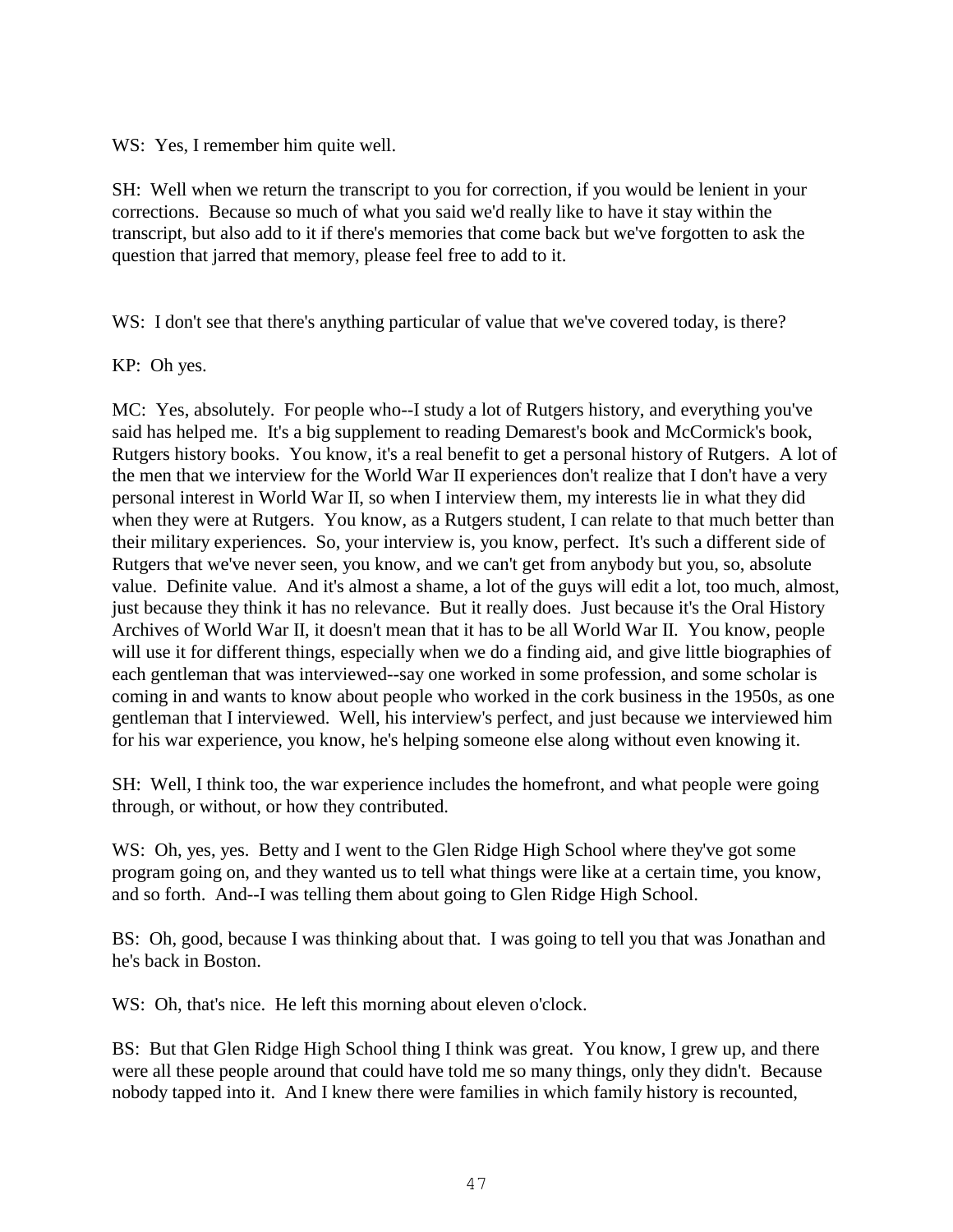sometimes interminably, but there were others in which it isn't. And there are people outside your immediate family that have so much they can tell you. I think of a neighbor of ours, in fact I think of neighbors in both directions, but I wouldn't ask them. You know.

KP: Well, we're going to be interviewing Melanie's grandparents.

MC: My grandparents. They're having their fiftieth wedding anniversary in June, and you know, as a poor college student I couldn't think of anything to buy for their anniversary, and one day as I was editing or reviewing transcripts, I said to myself, it's really--I enjoy reading transcripts, learning, you know, people's family histories, but it's a shame that I don't know this much about my grandparents. Because we don't have the kind of family where, you know, my grandfather will just sit down and tell me a story. You know, and like you said, you don't think to ask them. Especially me, who thinks she knows so much about the homefront and World War II, I'm not going to ask him. But it's a shame. So Kurt is going to interview my grandfather, Sandra will interview my grandmother, and I'll transcribe the tapes and give it to them for their anniversary.

BS: Oh, nice!

MC: Yeah ...

BS: They'll be delighted.

MC: Oh, they're already delighted. Exactly.

WS: Oh, that's very nice.

MC: And I'll have them ready for their anniversary and instead of the typical photo collage that everyone does, that my mother will do also, you know, it won't go unnoticed, I'll have their life stories there too, so everyone can look through them. So, yes, I've taken it definitely into my personal life.

BS: I was real pleased with this Glen Ridge thing. I mentioned it at West Orange High School ... maybe we ought to be doing something like that here!

SH: And that's why, you know, in the essence of time, that when you have more time, that you can think about it, and when you get the transcript back, if you will add to it, we will be thrilled to have it, so please do. You and Mrs. Seward together.

WS: Wait a minute, do I, you want me to revise. ...

KP: You do not have to revise, you can just leave the transcript. It is up to you, what you do with the transcript in terms of revision.

WS: Oh.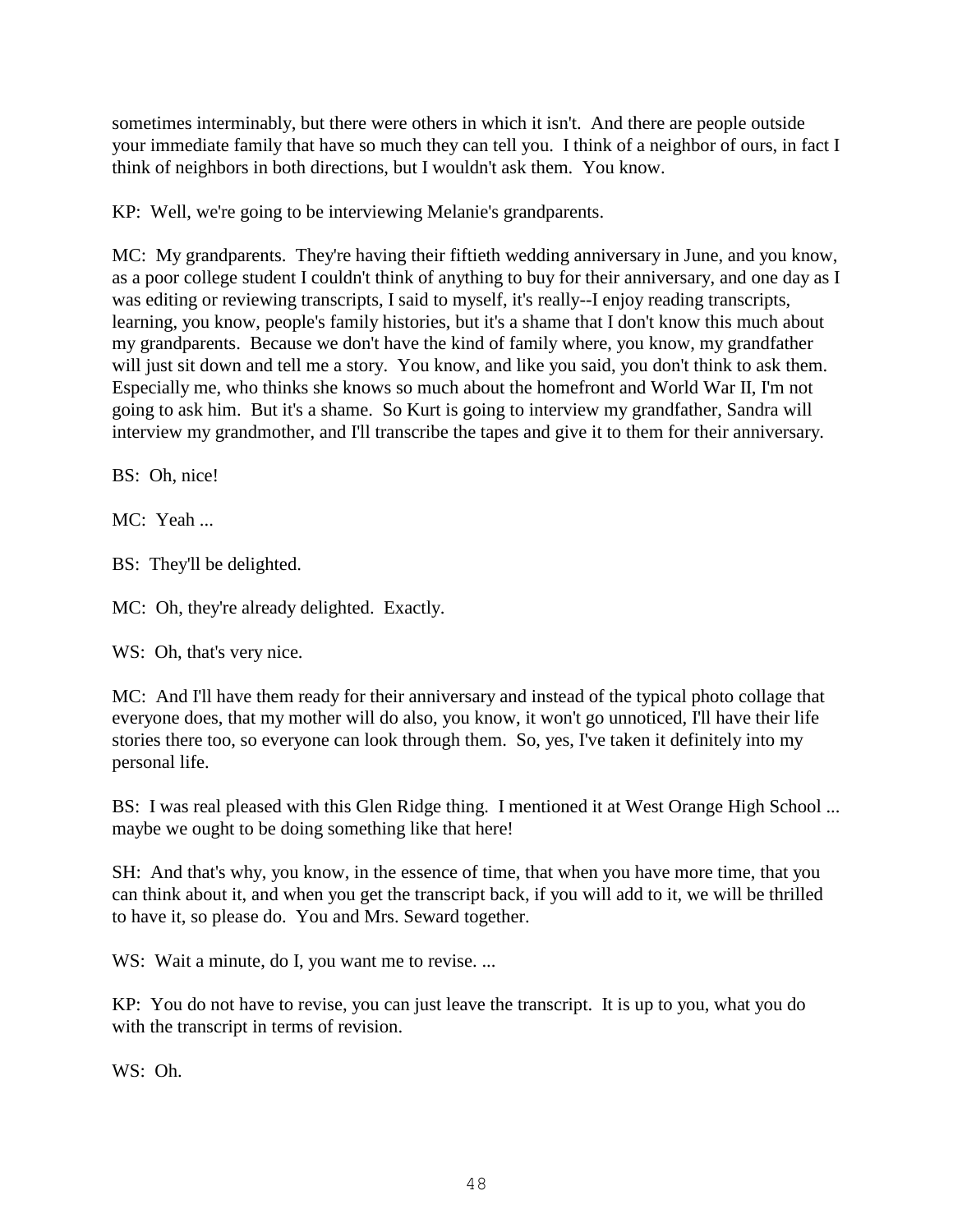BS: But if, when you get it, you recall things that you didn't think to mention this afternoon, what they're saying is, you are to feel free to add them to the transcript.

KP: In addition would be more than welcome to return--you can always invite us to come back up.

MC: We'll reinterview you.

KP: We can always ask you more questions that we didn't cover in the first interview.

WS: Oh, oh, I see.

SH: That's true, if you find there's a lot more that you would like to share, you and Mrs. Seward call us up and we ...

KP: We will come back up.

WS: I don't know whether I'll be able to add anything or not. I have what, I don't know what you'd call it, a picture mind. I have in my mind, pictures of all of these years of events. I think some of them don't amount to anything, you know. ...

SH: I don't believe that. [laughter]

WS: But I can see that rush on the railroad bank there, you know. I can see Selman Waksman walking across the campus. I can see somebody else going to the funeral service for Upson, who was the Registrar. And in later years, one reunion, Demmie was there on the campus, he was an old man then, and he took my arm. Somebody took a picture of that, but I never got it. I think it was a man, Class of '24. I wish I had a picture of that. But he was so different at that time from what he was, boy. When I was a freshman I went to see him. ... I remember things by pictures.

KP: Maybe we should interview you during reunion weekend again because you will be on campus and things might come to mind.

SH: Sounds like he's too busy.

BS: He'll be busy, believe me. He spends most of Saturday, after the luncheon, getting setting up for the reception and then the dinner.

WS: We go down Friday afternoon, stay overnight and go to the Old Guard dinner. You know that the Old Guard dinner started, I think it started as an outdoor reception. ... The dinner was held outdoors in back of the president's house. His rose garden back there. And there'd be about oh, 50 people or so there, you know. But in no time at all, they got to be so many. ...

-----------------------END OF TAPE TWO, SIDE TWO------------------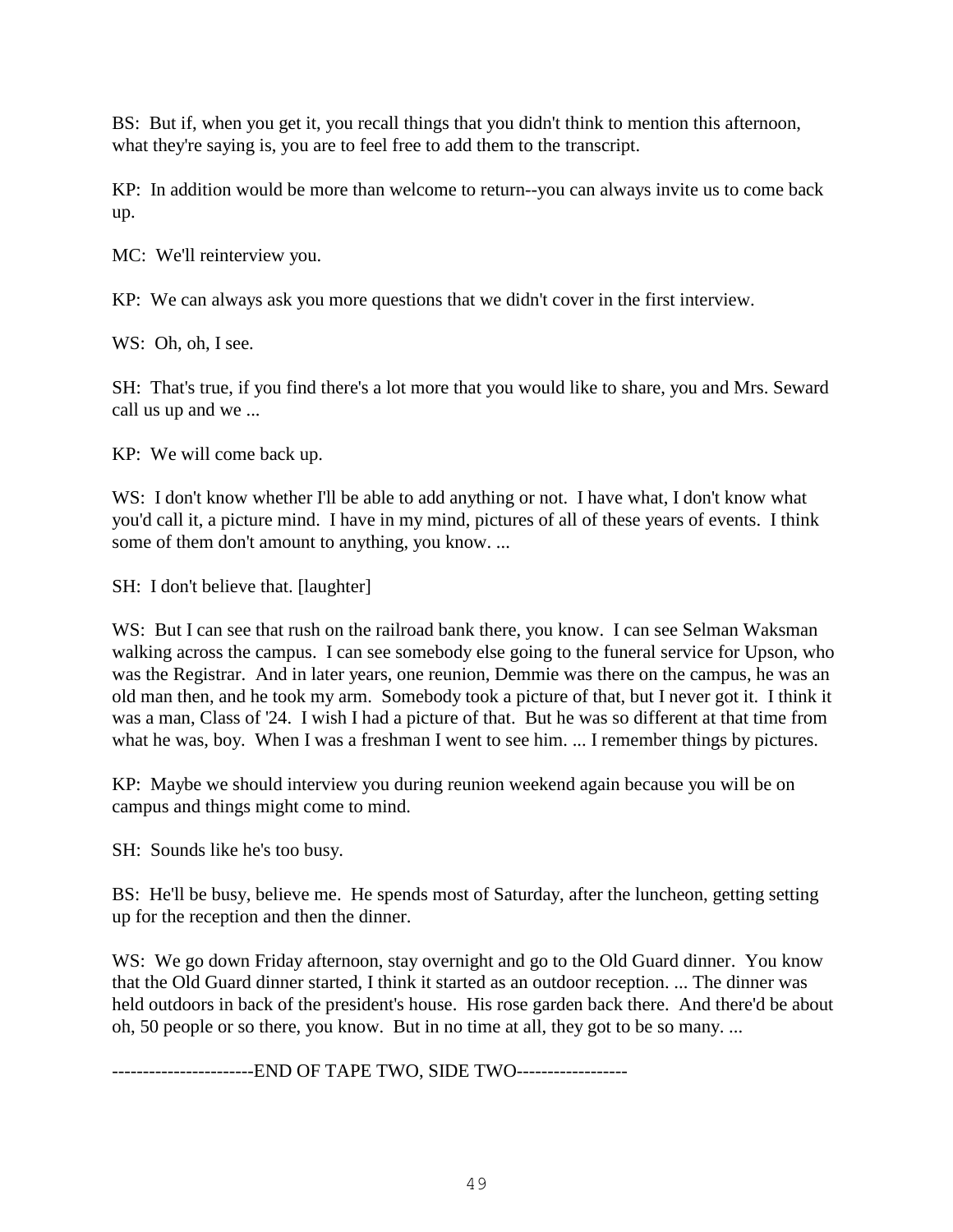W.S: ... They debated and beat Princeton.

KP: Do you remember what were the topics for debate that occurred in Kirkpatrick Chapel?

WS: I don't, at the moment, no.

BS: Were they participating-- ... the people who were taking either public speaking or oratory, or something or were they part of a debate club or something. Or were they just people who felt strongly on their positions and wanted to present them?

WS: Well, ... I think they were selected from applicants who ... [were] simply qualified to handle a problem.

BS: Were they teaching courses on debating?

WS: Well, no, there were ... no courses on debate. They had what they called ...

BS: Elocution?

WS: Well, that's what it was, public speaking. But, they had a real nice professor for that, that was his one big job, public speaking. ... We were all pretty green at it, you know. I mean, he didn't make any public speakers out of us. There were a few fellas who had the ability, there was one fella, went to college in my class from South Jersey, he ... graduated from the high school, and he was taking the Ag course, he was one of the best orators they had. He really did a wonderful job. (Howard Eisenburg, '17).

BS: ... good speakers in your favor.

KP: Did you ever have any outside speakers at chapel or any other occasions--any governors, judges, or other prominent leaders. Because one of the things that chapel had in the 1930s and 1940s was a lot of prominent speakers coming in.

WS: Well, I think I'd have to say yes to that, but I can't remember really who they were, or what they were talking about. I know one time before the chapel was remodeled, the interior, in that upper room that had been the old library, they had somebody there who was a labor advocate give a talk. Well, we didn't know what he was going to talk about, it wasn't--but he would be, what would you call him today, a promoter, or something like that. Trying to influence people's minds along a certain line of thought regarding labor problems.

SH: One of our people that we have interviewed said that what he got the most out of chapel was the appreciation for the beautiful music. Did you?

WS: Well, I remember particularly when the organ, after the chapel was refurbished inside, they had a concert for a dedication of the new organ, and I never forgot one of the numbers which I'd never heard before, but it just struck me, as being so beautiful. It was Kamennoi-Ostrow, I don't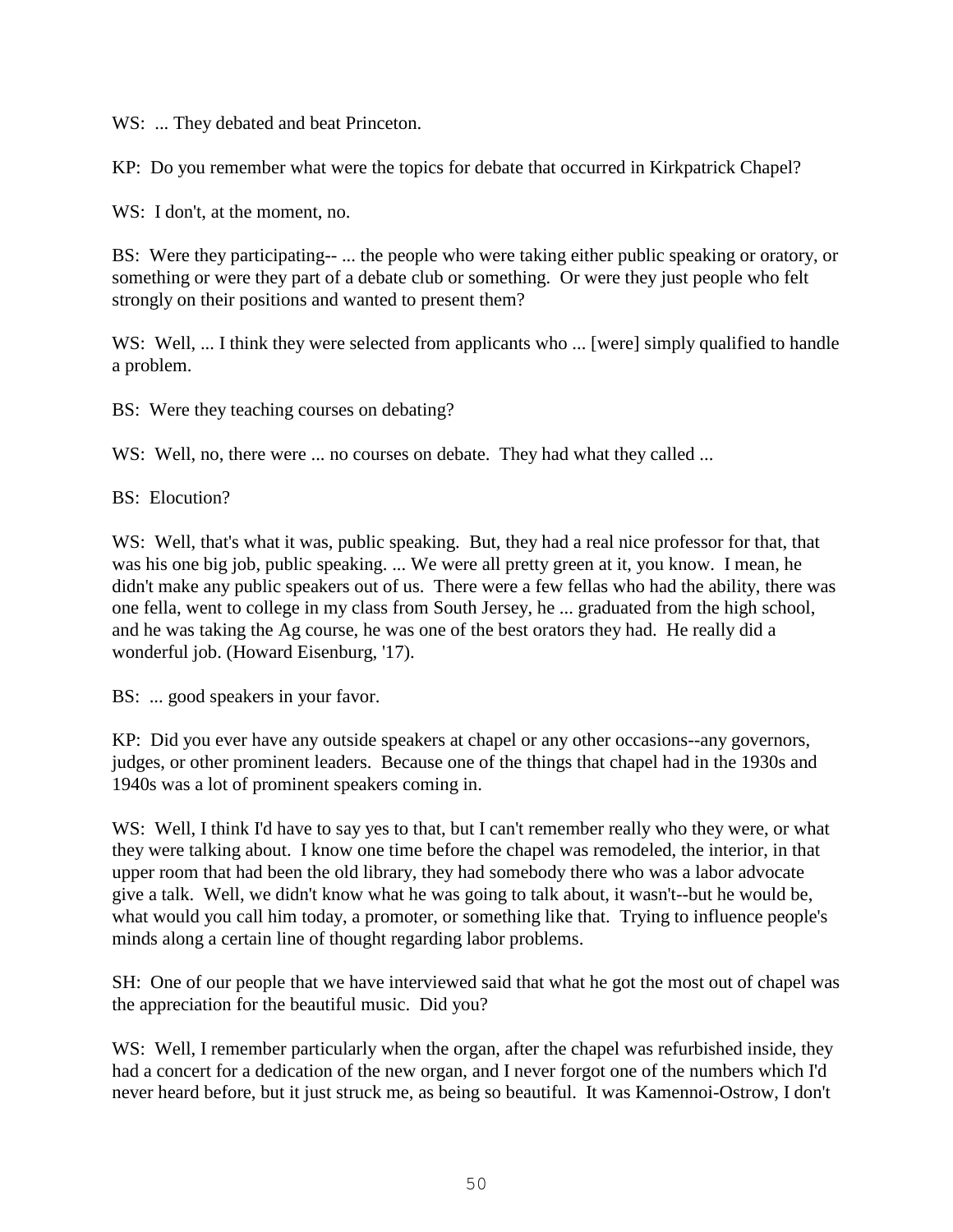think anyone knows the music by that name and you don't hear it very often. But they had the organ, and I think the violin, and they may have had some other instruments there at that time. The music was always an attraction, even just the end. And then, they tell the story, I don't know how true this was, because you sat in chapel according to what course you were taking, and the men taking the classical course were up front. And I guess the Ag men would always be the last ones ... in the crowd. Well, the fellas who would sit in the back, I heard this from one of the fellas who was in the scientific field there, one of the students told me afterwards when we were studying for the bar, that ... every morning they would, what do you call it, have a kitty where everybody would put in a penny ... to decide what the number of the hymn was going to be, and the one who selected the number nearest to the actual number would get the kitty. I've never seen it, ... in the classical, we were up in the first half dozen rows of benches, don't you know, we didn't pull anything like that, it would be too evident what was going on.

BS: Were your chapel services always real real chapel services?

WS: Oh yes.

BS: Because what they called chapel at Piedmont, more often than not, was not. And this is one of the reasons ...

WS: It was a regular religious service on a college level, you know. Anything going on, important announcements like that would be made at the service. Oh yes, it was a regular religious service.

SH: Was it led by the professors or by ministers?

W.S: Usually by Demmie, the president. But if he were away ... one of the professors would take over.

BS: It was never led by a student?

W.S: No. They allowed the students to address the assembly there on important college issues or anything like that, but the students didn't conduct the service.

SH: Do you have any World War II memories that you would like to share?

WS: Well I wasn't in it, you know, in the first place, so that I can't approach it from that angle. I can say this, when they ... declared war, I ... immediately went to ... I went to, I guess I went to the post office first thing to buy a war bond. A war bond, they didn't have any war bonds, they'd never heard of it. So ... I went to ... a bank, I wanted to buy a war bond. ... They'd never heard of it. It took some time for all of that to get worked out, don't you know. But, that's about the only thing that comes to mind at the moment, when you say in connection with the '42.

BS: You weren't much affected by rations?